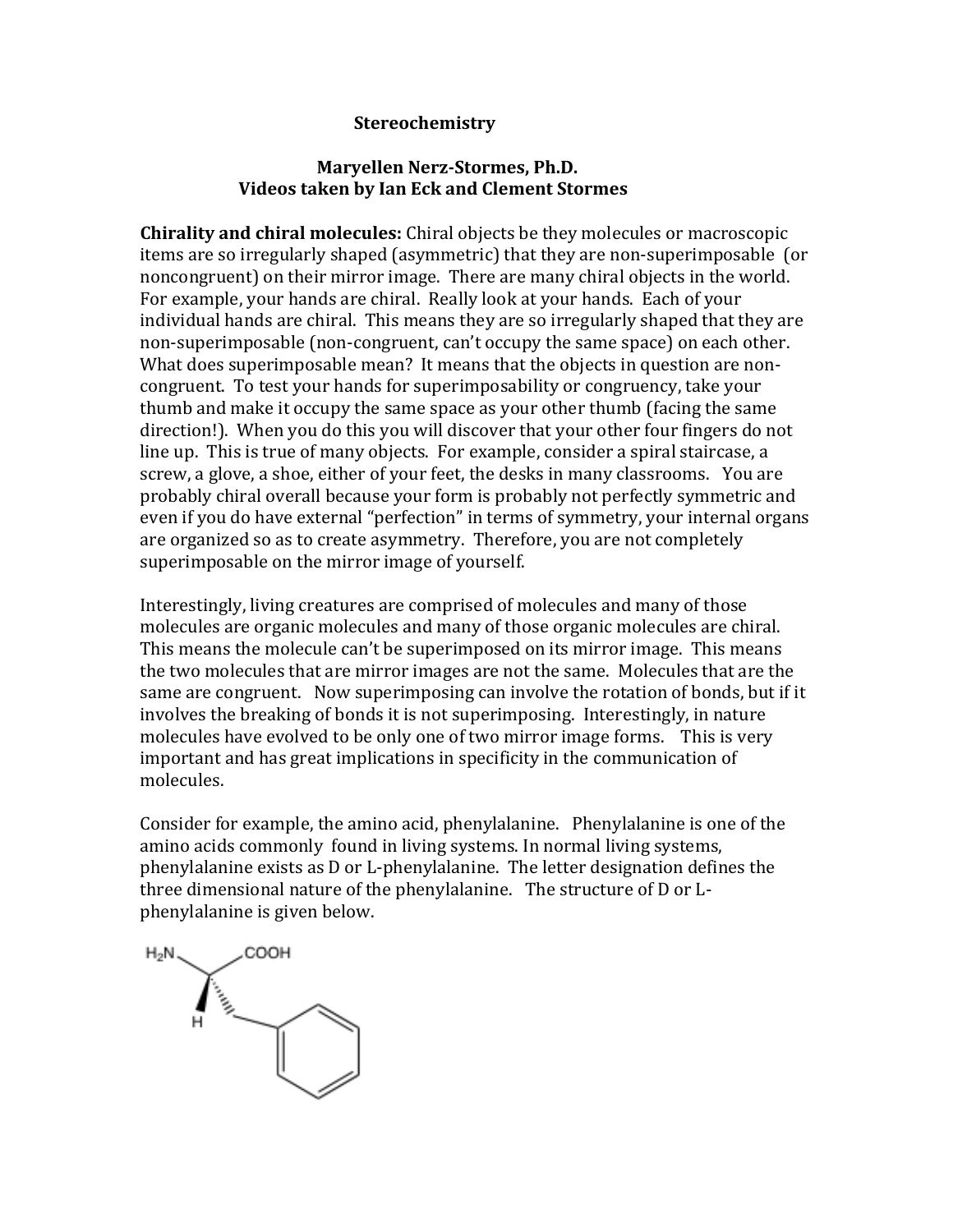Now consider the structure of D or L -phenylalanine shown below.



What is different about these molecules? They are connected the same way, so they are not constitutional (structural isomers, position isomers). They have the same connectivity, but the only difference is what group is attached the wedge and what group is attached the hash. Ordinarily such a subtle difference would not confer a difference on the molecule. But these two molecules are different. What you should do as a beginning exercise is to build both of these very carefully and attempt to superimpose them. A video demonstrating chirality and superimposablility can be found at Stereochemistry 1 and 2:

#### [Stereochemistry 1: chirality](http://www.youtube.com/watch?v=_iJQHD9UX3A)

[Stereochemistry 2: basics of asymmetric!](http://www.youtube.com/watch?v=t5kpDr5xojk&feature=player_embedded)

You should discover that when you try to superimpose one on the other, they will not completely line up. For example, if you get the amino and acid groups to line up perfectly the benzyl and hydrogens will be misaligned. If you line up the benzyl and hydrogens, the amino and carboxylic acid groups will be misaligned. The only way these two compounds can be interconverted is by breaking two bonds. If you take any two sets of bonds, disconnect them and then reconnect them in opposite positions (see video). You will generate the other molecule. The fact that these molecules are not superimposable and are mirror images (try this also set them up so that they are facing each other as in a mirror) indicates that they are isomers of some sort. The sort of isomers they is rooted in the fact that the molecules each possess an asymmetric carbon. An asymmetric carbon is a carbon with four different groups attached. These four different groups are what create the gross asymmetry or chirality that prevents the molecule from being superimposable on its mirror image. There are other asymmetric centers (called generally stereogenic centers), but this treatise will focus on asymmetric carbons. At the end I will give a few examples of different sorts of asymmetric centers.

Chirality can be complicated, but it is a three-dimensional phenomenon and most chirality that you will encounter will involve one or more asymmetric carbons. You will note as you study natural products such as proteins, carbohydrates, lipids, DNA,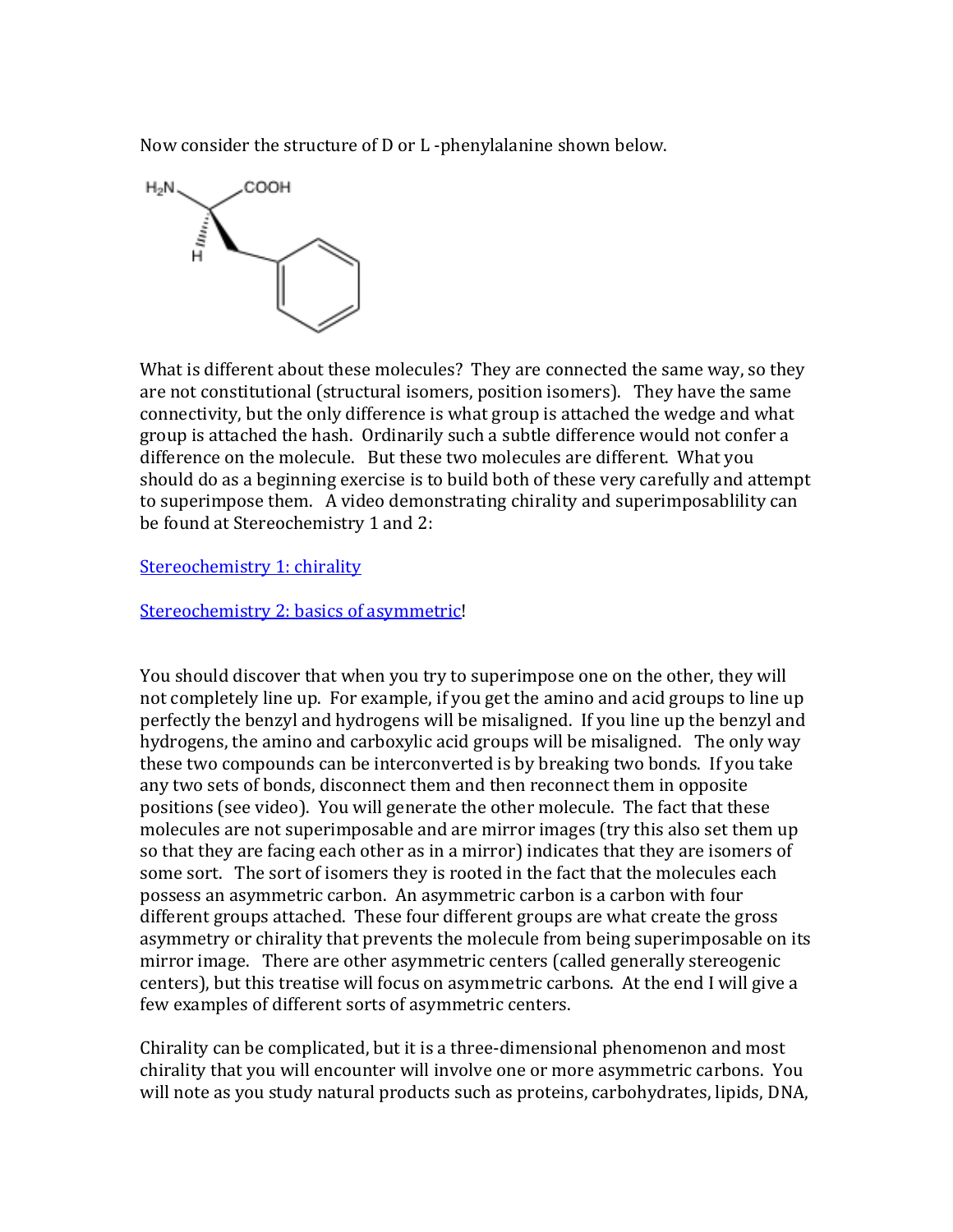RNA, etc. that they contain many asymmetric carbons. Their irregular shapes make them unique individual molecules capable of interacting (communicating) in unique individual manners with other molecules. This idea is very important for molecules in living systems that need to communicate in very specific ways, as do molecules in flasks.

But before we get to deep into the larger implications of this, let us review the basics. There are molecules that are so irregularly shaped that they are nonsuperimposable on their mirror images. This mirror image may really exist or it may be just a theoretical molecule generated on paper or using a model. This molecule and its mirror image are different molecules. In principle they could be placed in separate containers and would not normally interconvert. Interconversion involves breaking bonds. Their difference is because they are this irregular shape which is often due to having one or more asymmetric carbons that confer chirality on the molecule. It will make a difference if the groups are oriented oppositely around such a carbon. Since the molecules are different but have the same connectivity they must have a relationship. Their relationship is that of enantiomers. Molecules that are nonsuperimposable stereosimers are called enantiomers. **All molecules that have one and only one asymmetric carbon are chiral** and in principle can have another molecule with opposite spatial organization and they are enantiomers. This will be repeated, but please note that the term enantiomer is a relationship term. The term chiral is a term that refers to individual molecules. A molecule can be chiral. Two molecules can be enantiomers with respect to each other.

It is very common for students to do a lot of model building when testing to see what the relationship is between molecules that have these seemingly subtle differences. It is very common for students to do a lot of model building when testing to see if a molecule is chiral. This is a very admirable approach and I have nothing against models, but this treatment of stereochemistry is going to train you to work pretty much model free.

When molecules are different as the special stereoisomers called enantiomers are, they need individual names. To name stereoisomers, one uses the Cahn-Ingold-Prelog naming system. You may have already learned this system in regard to Z/E stereoisomerism in alkenes. The use here is very similar, but you will be giving molecules or asymmetric centers rather R/S designations to name them. R stands for rectus and S stands for sinister (sinestra). These designations define the absolute configuration of the center – in other words the precise three-dimensional organization of the groups around the carbon. The way it works is that each of the four different groups around an asymmetric carbon is given a priority number (normally 1-4, where highest priority is number 1). This priority number is based on the first point of difference using atomic number. When the four groups are designate with priority numbers ranging from 1-4, then the lowest priority group (no. 4) is oriented to the back and a circle is traced from priority no. 1 to priority no. 3. If the tracing of this circle is clockwise, assign the center an R (rectus, to the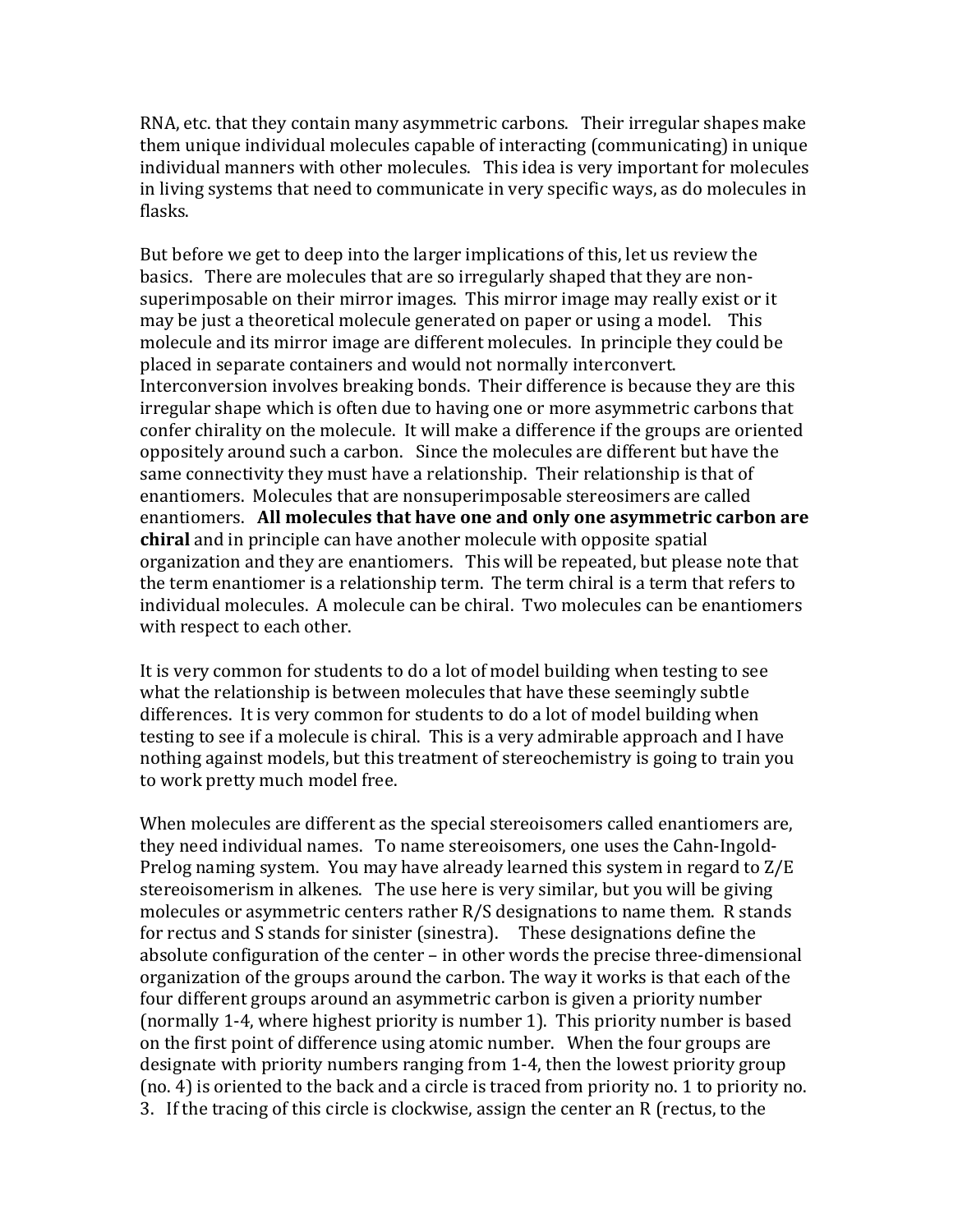right) absolute configuration. If it is counterclockwise, assign the center an S (sinister to the left) absolute configuration.

[Stereochemistry 3: Simple Absolute configuration Problem](http://www.youtube.com/watch?v=gdgvc8orBFM)

For a very simple example consider the following molecules. Notice, the molecules have to be drawn with a three-dimensional representation. Later in this text I will



Introduce another manner of representing molecules in three dimensions, however, for now it must be recognized that wedges and hashes have to be used to represent a chiral molecule or a molecules having asymmetric carbons. To understand this, you should think of a tetrahedron as two intersecting **V**s that are perpendicular to each other. If two are in plane, two have to be out of plane. The out of plane groups have to be splayed apart a bit so you can see them, but they are really right in front of each other. It is possible to represent a tetrahedron with none of the groups in plane, in which case, one **V** is coming out and the other going back (third example, above). Finally, it is possible to represent a tetrahedron with one group in plane (the last representation), by having two groups out and one back (it can also be done with two groups back and one out – there are many ways to represent the same structure).

Now, in addition to giving you an idea about how to represent molecules in three dimensions, these representations given above are also an exercise for you to attempt. . I would like you to establish the relationships (if any) that exist between pairs of molecules in the group. You might conclude that pairs are the same molecule or they are enantiomers. These are your only options in this set. Why is this (it has to do with the fact that the molecules have the same formula and connectivity)? Now, you may want to make molecules and superimpose them or you may want to try to move these molecules around to test superimposability. If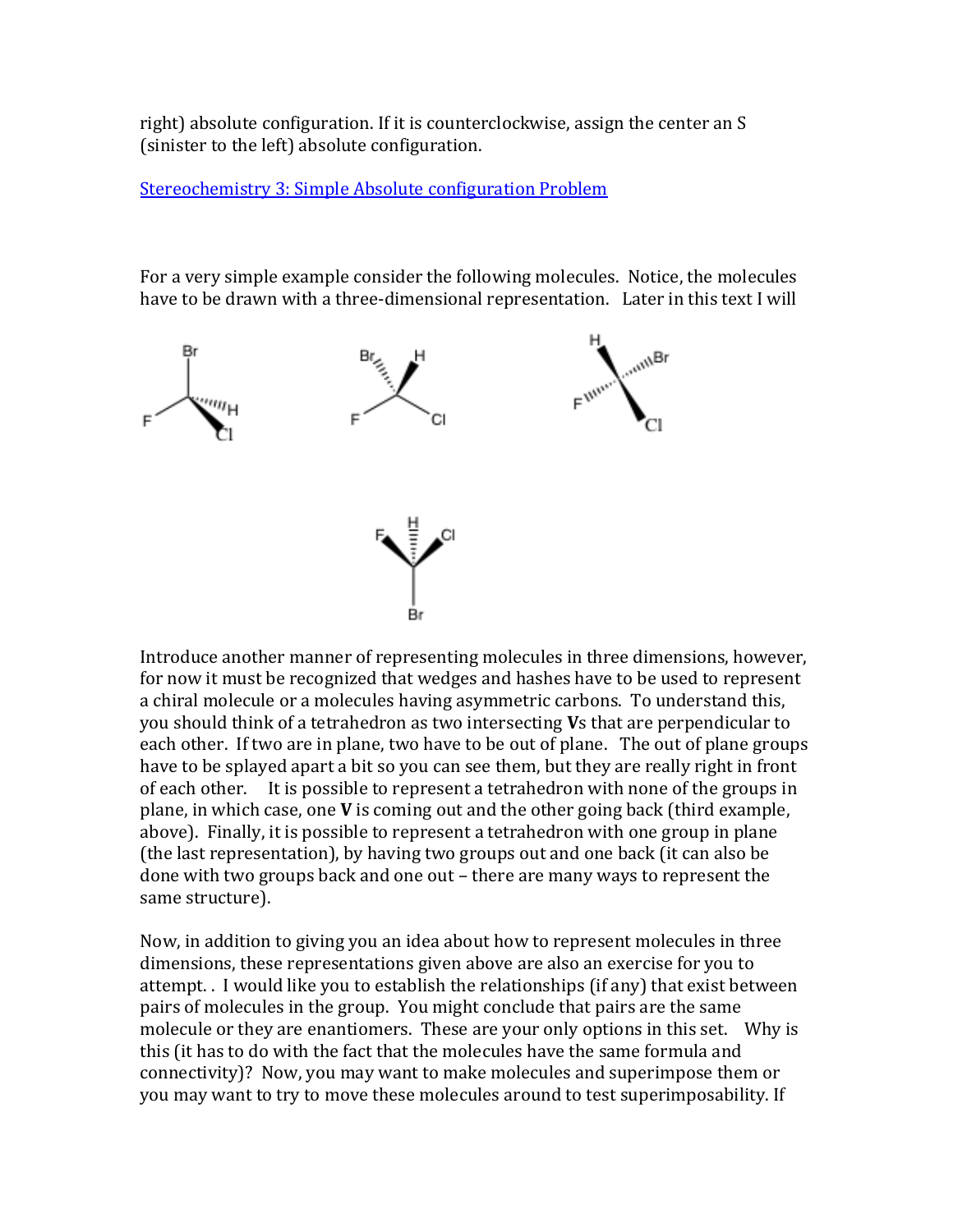they superimpose then they are the same, but if they do not, they are enantiomers. **But, I feel a much more efficient and reliable way to arrive at the same information is to assign the absolute configuration to each molecule.** 

Since all these molecules have the same four different groups and they are simple groups, applying the Cahn-Ingold –Prelog rules is not too challenging. Bromine will be number one, chlorine number 2 and fluorine number 3 and hydrogen number 4. Normally one might tend to move the molecule in one's mind or build a model and move it and you are welcome to do this, but I want to teach you a little trick. If number 4 (the hydrogen) is a hash, it is back. If it is back, just trace a circle from one to two to three and you will have the absolute configuration. For example with the first structure, the number four is back. Tracing a circle from 1 to 2 to 3 as shown below results in which direction of rotation?



You should be getting rectus or to the right. This is R-bromochlorofluoromethane. Now you will notice in some of the representations (for example the second representation), no. 4 is coming toward you. The arbitrary definition as developed by Cahn, Ingold and Prelog dictates that number four be away from you (remember, nomenclature is arbitrary – they are just a bunch of rules made up by chemists). Now you can envision moving the model (and retaining all the stereochemistry) so that number 4 is in the back, but it is much simpler to just trace the circle from 1 to 2 to 3 and reverse the designation. The reason this works is that when the molecule is oriented backwards all the positions would reverse if you turned the molecule around. Or, as I like to say to my students, picture yourself behind the molecule. If you were behind the molecule (you need to picture yourself standing behind the paper facing it. If you do this with the second compound you will get the same results as if you face it from the front, trace the circle and just reverse the designation. Try it both ways on the second molecule.

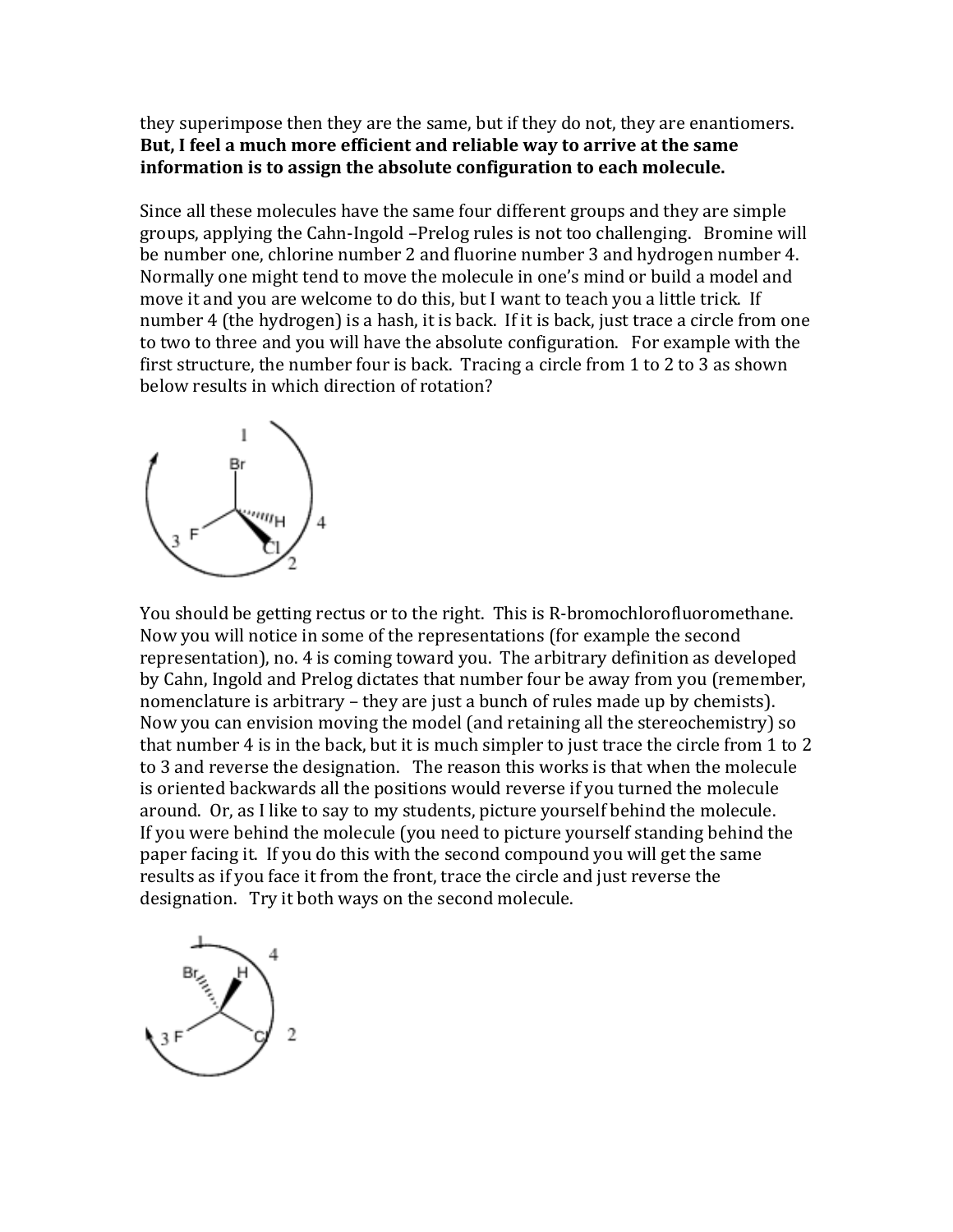Shown is my trick method. Tracing from 1to 2 to 3 (ignoring 4 in the circle), one comes up with a right hand circle, but number four is not going back, it is coming out, therefore you should reverse the designation from R to S. This is Sbromochlorofluoromethane. Now envision yourself behind the molecule. If you were standing behind the molecule, number four would be pointing away from you. Bromine would be up near your head, pointing toward you and chlorine to your left and fluorine to your right. Can you see that? If you traced standing behind the paper, you would get a sinister circle or S. The molecule is really S.

Now what is the relationship between the first and second molecule – because one is R and one is S they are enantiomers, no further testing is necessary. They are both chiral, but they are different molecules. The R and S designations define their stereochemistry and one does not need to test. As I love to say to my students. What does chiral R see when she looks in the mirror? - Chiral S, of course!

So you don't have to do all the molecular testing. Assignment is a great friend and a great tool, as you will discover. Continue working on the molecules above. Try to understand them by assigning only. You should discover that they are both S.

**Summing up, you can safely conclude that if a molecule has one and only one asymmetric carbon, it is chiral.** I will repeat this because beginners have trouble accepting it is this simple. **If a molecule has one and only one asymmetric carbon, it is definitely chiral.** The four different groups around the asymmetric carbon render it so irregularly shaped that it is nonsuperimposable on its mirror image. The relationship between the molecule in question and its nonsuperimposable mirror image is that it is they are stereoisomers. Stereoisomers are compounds that have the same connectivity, but different orientations in space such that they are not congruent. This means they are different molecules and could in principle be placed in different bottles. Their interconversion requires that you break bonds. The naming or defining of the stereochemistry of an asymmetric carbon is the absolute configuration, which is the R or S assignment.

So, are the molecules in the last problem chiral? Yes they are because They possess asymmetric carbons. What are their relationships? Likewise, the relationship can be easily ascertained by just assigning the centers. The first one is R and the last three are S. The relationship between the R and each of the S is that they are non-superimposable mirror images. This means they are enantiomers. The relationship between any two in the last three is that they are the same molecule. With the same connectivity, S is the same as S. What does S see when it looks in the mirror? It sees R. S and R are enantiomers. It is hard for people in the beginning to accept that the assignment is so rich in information.

**More on assigning priorities:** The assignment of priorities can become somewhat difficult, but you can quickly master it. See stereochemistry no. Again, the simplest way to explain how to assign priority is by first point of difference, highest atomic number. If the atomic numbers are the same, then atomic mass is used. So one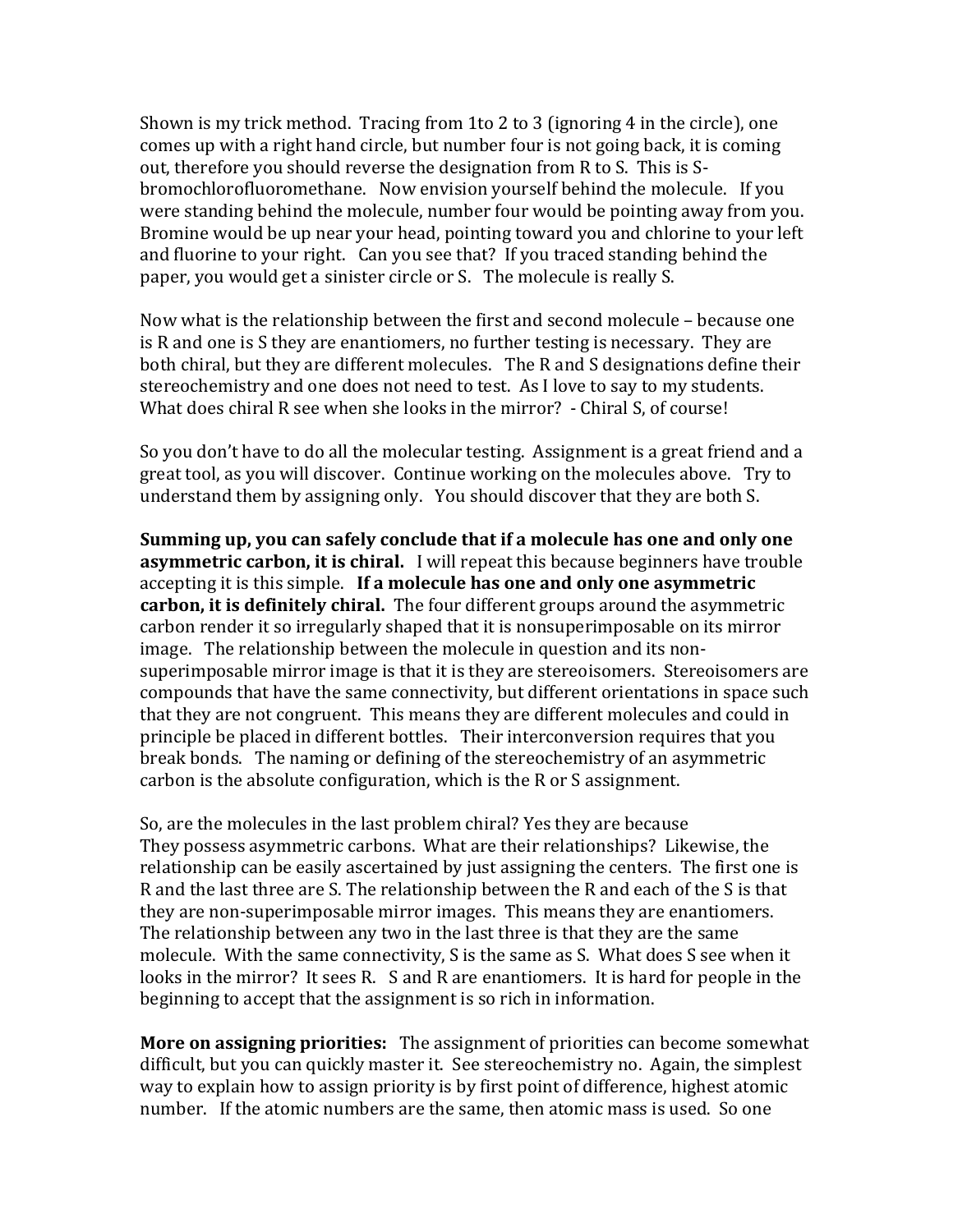compares level by level and if there is one atom in one group that is higher atomic number than any atom in the other group, it wins or is given higher priority. You will note in the ensuing detailed explanation of a complex example, that one never compares more than three atoms and it is not an addition process. One higher atomic number atom will beat a summation that is higher. Consider the following example.



What we are going to do is compare the groups around the asymmetric carbon atom by atom. Shown below is the first level. The first level is one bond away from the asymmetric carbon. As you can see, at the first level there are four carbons. Notice I am not taking the whole group into account. I am taking it one bond at a time.



Though this molecule actually has two asymmetric carbons (can you find the other asymmetric carbon, it is chiral – you will soon know why). We will focus on the center drawn in proper, three-dimensional structure. Since there is a complete tie at the first level we have to go to the second level on each group. This is two bonds away. To do this you have to learn how to deal with multiple bonds. Please note that multiple bonds are viewed as though each atom in the multiple bond is bonded to multiple atoms, rather than being in the multiple bond. Please note that this is an arbitrary nomenclature rule and does not represent the molecule chemically. So for example the following groups would be considered as follows.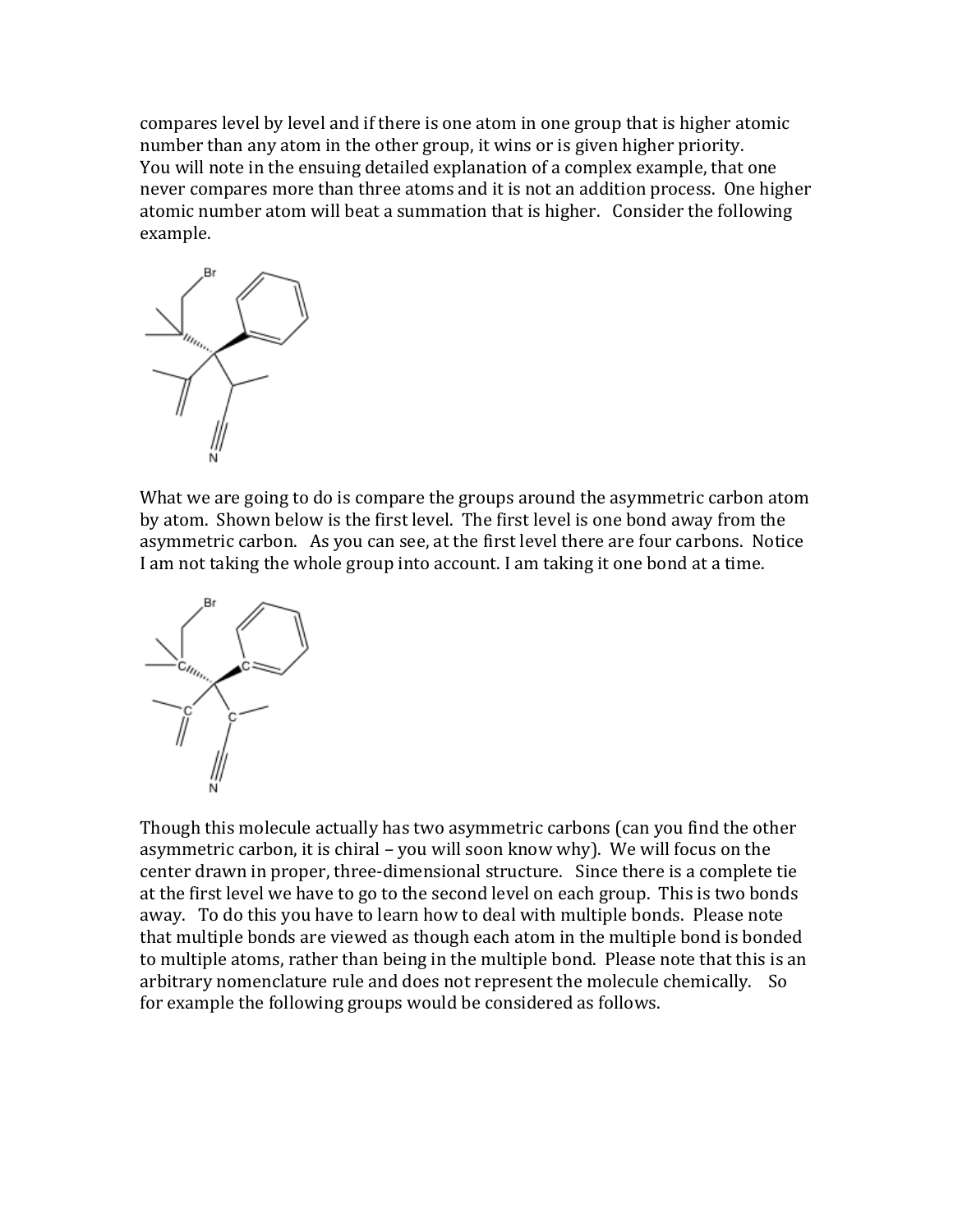

Maybe put some equal signs in.

For example in the first case, it is treated as though the carbon of the carbon is bonded to two oxygens and the oxygen of the carbonyl is bonded to a carbon and oxygen. You might have to go out to the oxygen in some cases, but you do not consider that anything else is attached. So let us consider our practice molecule in this way.



In the above structure, the second level is written in and the multiple bonds are dealt with as above. . So lets look at the second level. In the aromatic ring, the second level is considered to be three carbons. On the chain with the nitrile, the second level is two carbons and a hydrogen. On the chain with the double bond, the second level is three carbons. In the chain with the bromine down the line, the second level is three carbons also. The three carbons are still tied, but the chain with the nitrile is now priority number four. Now lets focus in on the third level on the three groups that have tied so far in our evaluation.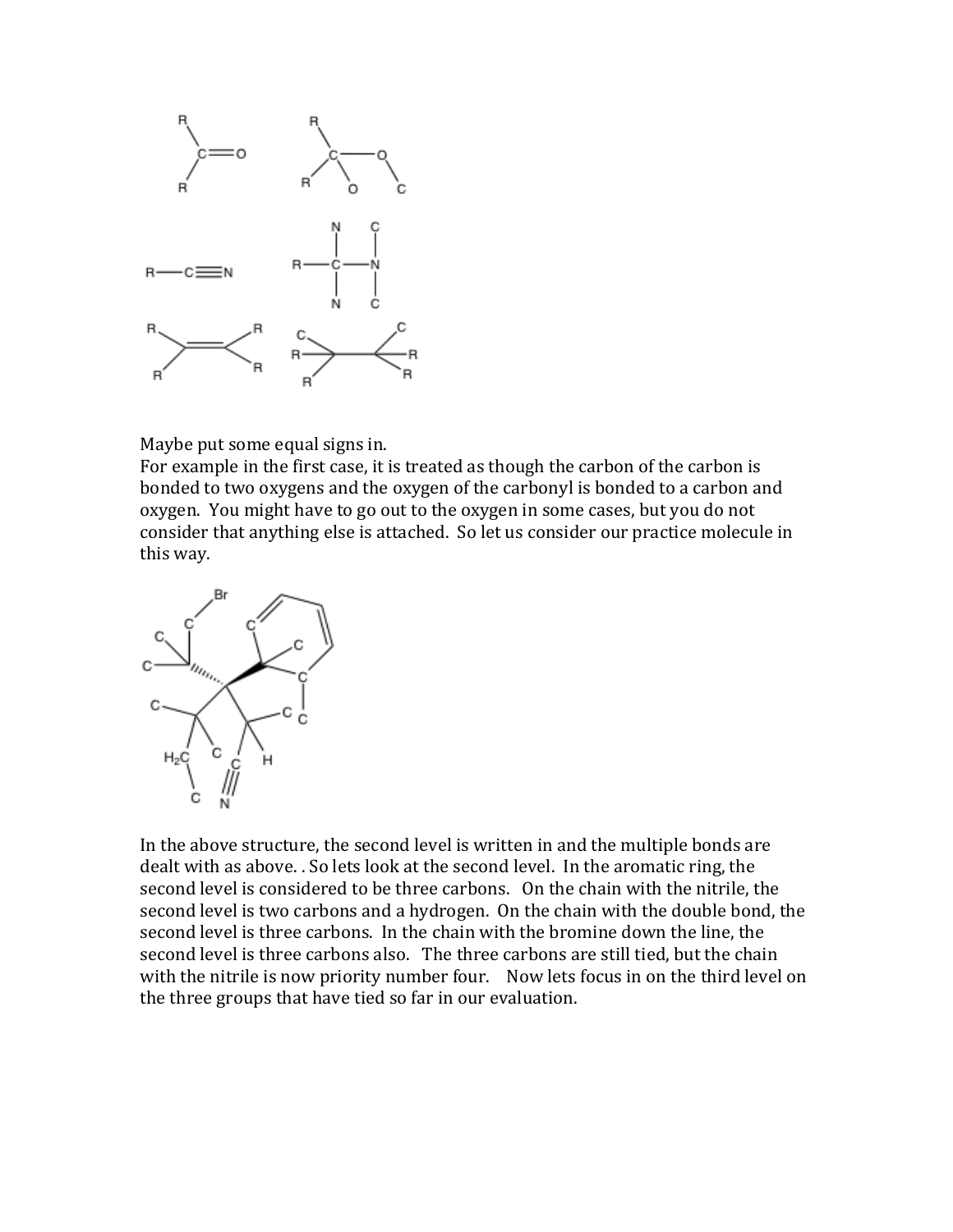

Now, when you go to the third level you have to be careful. In principle you could be comparing nine atoms that are at the same level and if the molecule continued to branch out, you could have many more atoms being considered at the same level. You do not want to compare more than three at a given level, so you want to pick the route of highest priority. On the group with the benzene ring, no matter which direction you pick around the ring, the situation at the third level is the same, so one direction has been chosen arbitrarily. At this level on the benzene ring, there are two carbons and a hydrogen as shown on the lower carbon of the benzene. If you go the other way you obtain the same results. Give it a try. On the group bearing the bromine, you would choose the level three with the bromine. This group has one bromine and two hydrogens at the third level. In the group that really has a double bond though I have drawn in its arbitrary nomenclature form, you should choose the highest priority third level, which is the carbon that is considered to have a carbon and two hydrogens. OK, now we have a difference. What is number one priority? It is the group with the bromine. Bromine is higher atomic number than anything at level three. What group is number two – the benzene because it is considered to have two carbons whereas the group at level three, is considered to have one carbon. Now we have all the priorities and they are written in on the following structure. Let us assign the stereochemistry.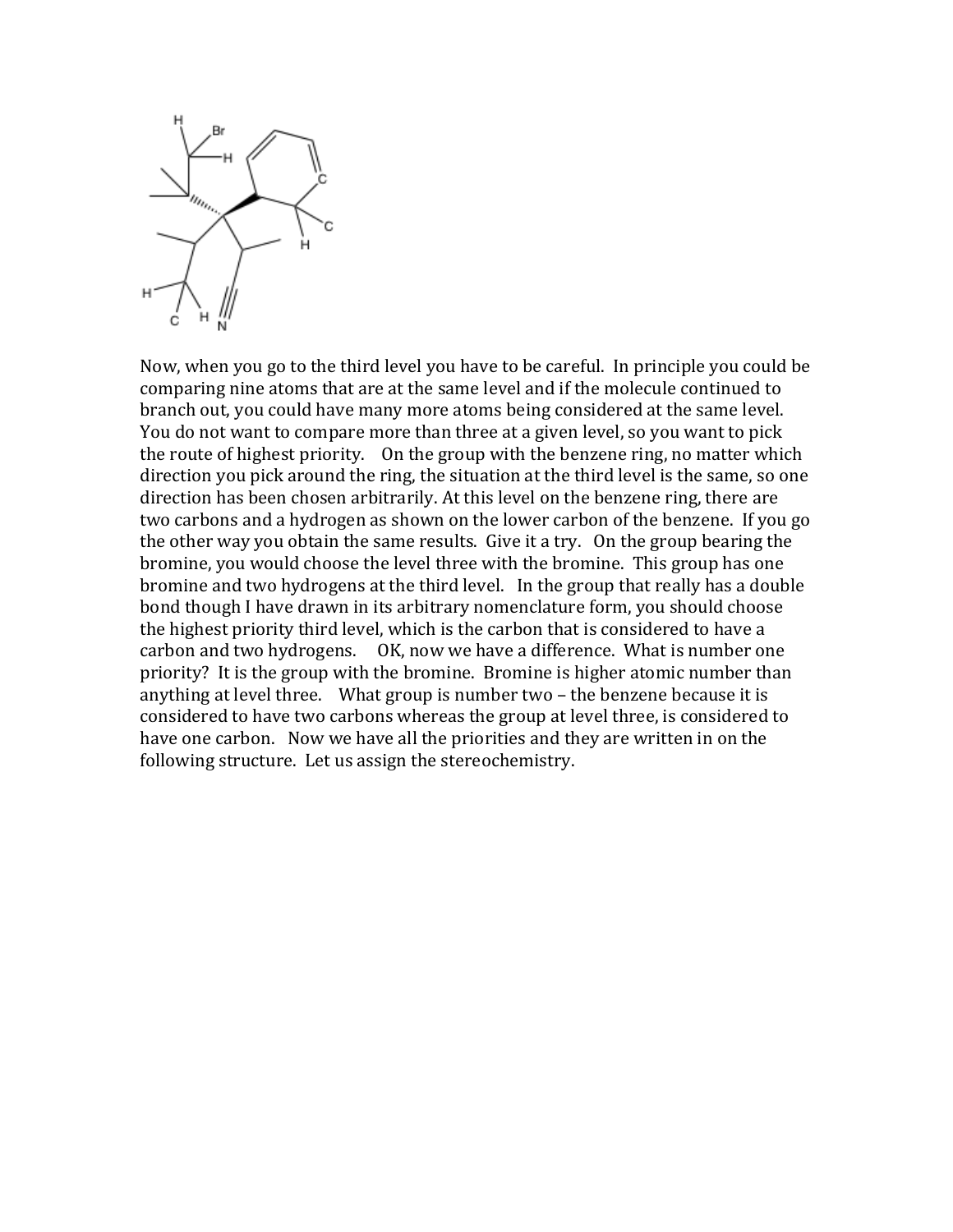

At this point, I want to introduce to super–stereochemistry woman who has wedges and hashes for her arms and legs. Can you make her out above "flying" over the molecule? As you can see she has curly hair blowing in the breezes and a positive charge for an eye. Note the wedges are on her right and hashes on her left. Sometimes, as in this structure, the number four priority group is going neither back nor forward. It is in the plane. In this case, one can build a model or, one can use **super stereochemistry woman.** She is flying (because she has some superpowers in addition to the ability to readily determine stereochemistry) above the molecule so that number four is away. Flying in this manner, priority number 1 is by her left hand, priority number two is by her right hand and number three is down by her feet. Going from left to right to feet, one is obtaining a clockwise rotation for a number four going away, so this asymmetric carbon is "R".

Ah so much work to go through to determine the assignment, but I assure you that problem was a tough one and it will get easier as you go along. Again, it was tough because the number four priority was in the plane, but normally number four is either a wedge of hash, which makes it much easier.

Now consider the following structures for more practice.

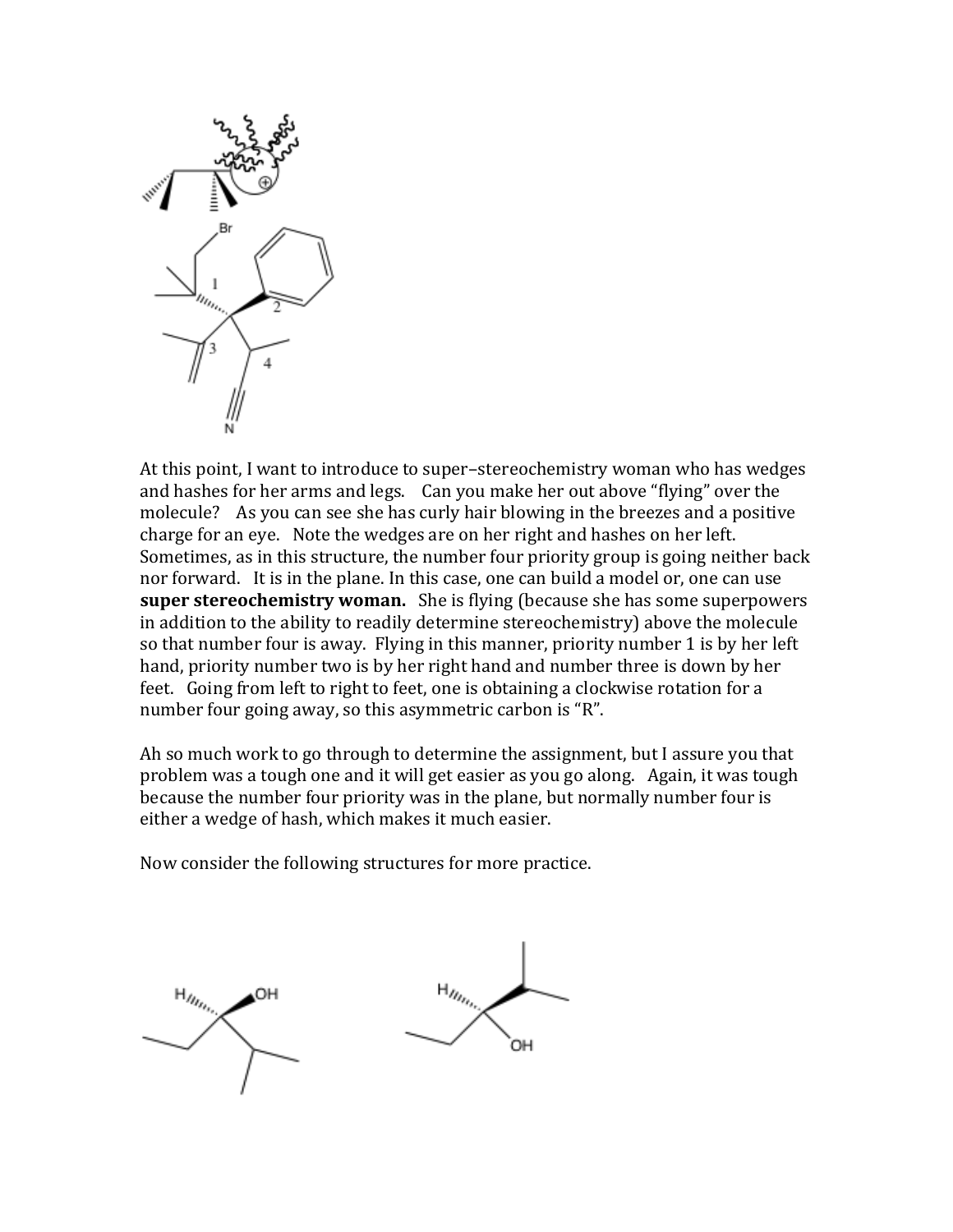First, they are chiral? If so, why? They each have one and only one asymmetric carbon. The asymmetric carbon is the carbon with the OH, H, ethyl and isopropyl attached in each case. Since they each have one and only one asymmetric carbon they are each chiral. There is no doubt about this and no need to test it with a model if you have become a believer.

As far as assigning the absolute configuration in each case, at the first level, you should be comparing O vs. C vs. C vs. H. In each case, the H is number 4 priority, the O is number 1 priority and the two C's are two and three priorities. The question is which C is higher priority. To establish this, you have to go one additional level out. On the ethyl, the next level out is a C and two H's. On the isopropyl there are two carbons and one hydrogen at one additional level out. The extra carbon on the isopropyl makes it higher priority. You should stop at this point.



The first molecule has the R configuration and the second, the S configuration. This is because when tracing the circle from 1 to 2 to 3 you are tracing a clockwise rotation in the first case and in the second, you are tracing from 1 to 2 to 3 counterclockwise. Rectus and Sinester, R and S, respectively. Notice in each case, the number four is back so the textbook approach applies.

#### [Stereochemistry 4: Simple Assignment of Absolute Configuration using Fischer](http://www.youtube.com/watch?v=nt2moQsoEQg&feature=related)  **[Projections](http://www.youtube.com/watch?v=nt2moQsoEQg&feature=related)**

There is an alternative method for depicting molecules in three dimensions. It would be good for you at this point to add it to your repertoire. It is a shorthand notation and it is particularly useful when you later need to depict biomolecules, especially sugars. It is called the Fischer representation, after the Nobel Prize winning scientist, Emil Fischer. Consider the following molecule. The intersection of the lines represents an asymmetric carbon. The horizontal lines are interpreted to be wedges and the vertical lines are interpreted as hashes – this is ALWAYS true without exception. **Horizontal lines are wedges and vertical lines are wedges.** If a carbon is drawn in the middle it is no longer a Fischer representation.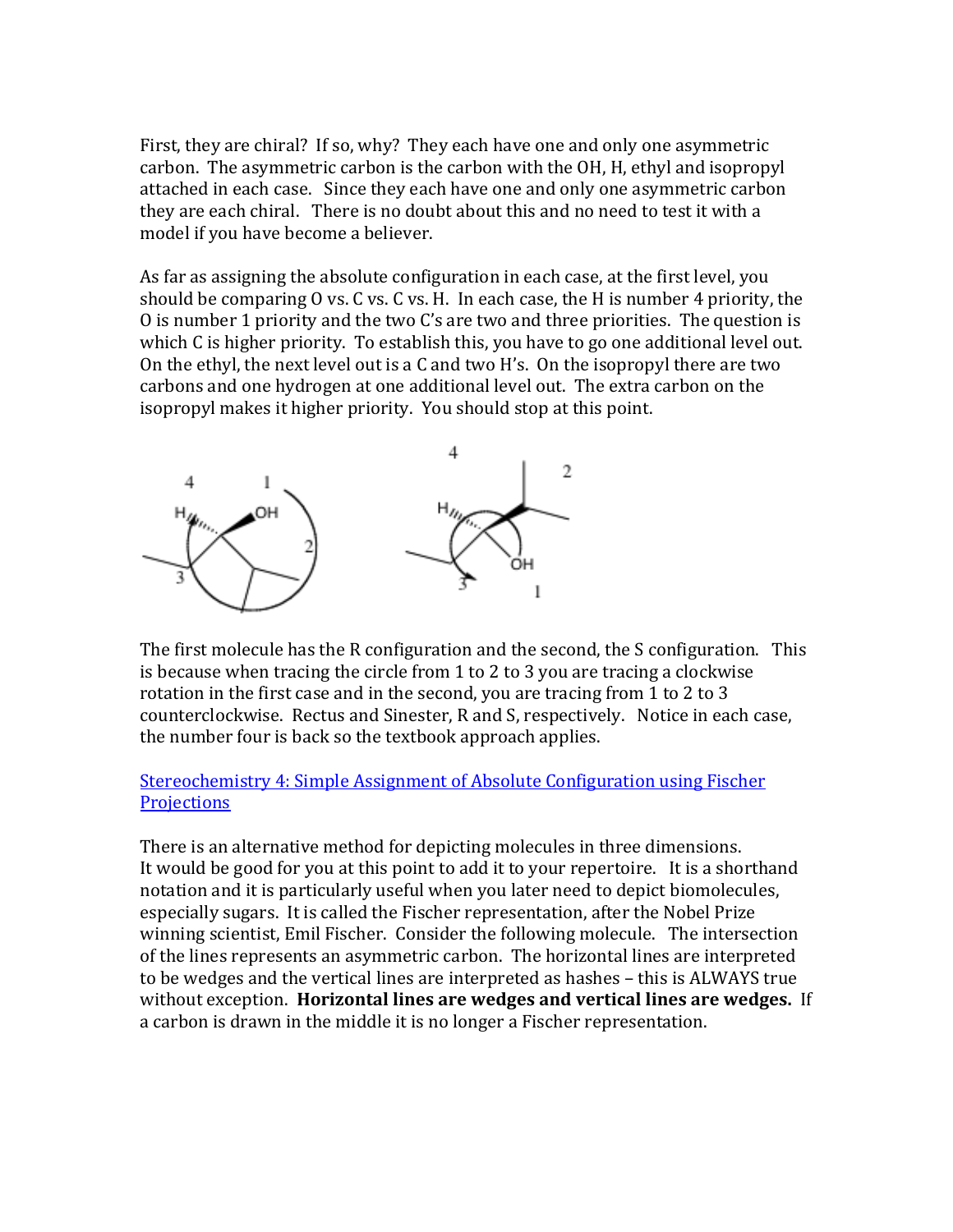

In the above representations, the bonds on the horizontal are coming out of the pages (wedges) and the bonds on the vertical are hashes. The great thing about Fischer representations is that you will absolutely never have the lowest priority group sitting in the plane of the paper or image (you saw this problem earlier when we used super-stereochemistry woman). You do not need to use superstereochemistry woman to solve Fisher absolute configurations. The number four is always going toward you or away from you and this greatly simplifies your life. Now, my first question as it always is refers to the chirality of the molecules. Are these molecules chiral? Your answer should be a resounding yes! RESOUNDING!!! Why? Because there is one and only one asymmetric carbon and all compounds with one and only one asymmetric carbon are chiral. It is so easy. How do you know it is an asymmetric carbon (asymmetric carbons have four different groups and any difference is a difference)? Now let us assign the centers. In the first case, what are the priorities of the groups? It is pretty simple – you can make the decision at the first level of comparison. At the first level, you have O, N, C and H. Their priority numbers based on atomic number are 1, 2, 3, and 4 respectively.

The following shows the prioritization numbers at the correct locations and the circles are traced in the appropriate directions.



In the first case, the circle is counter-clockwise and the number 4 group is on a hash – going back so therefore it is "S" absolute configuration. In the second case, the circle is also counter clockwise, but the number four priority is going toward you – it is on a horizontal so it is a wedge. Therefore, though it looks "S", it is really "R". Remember, you can reverse the designation if the number four is coming toward you or is a hash. It is the equivalent of looking at the molecule from the back. Super-stereochemistry woman can prove this if you have not become a believer.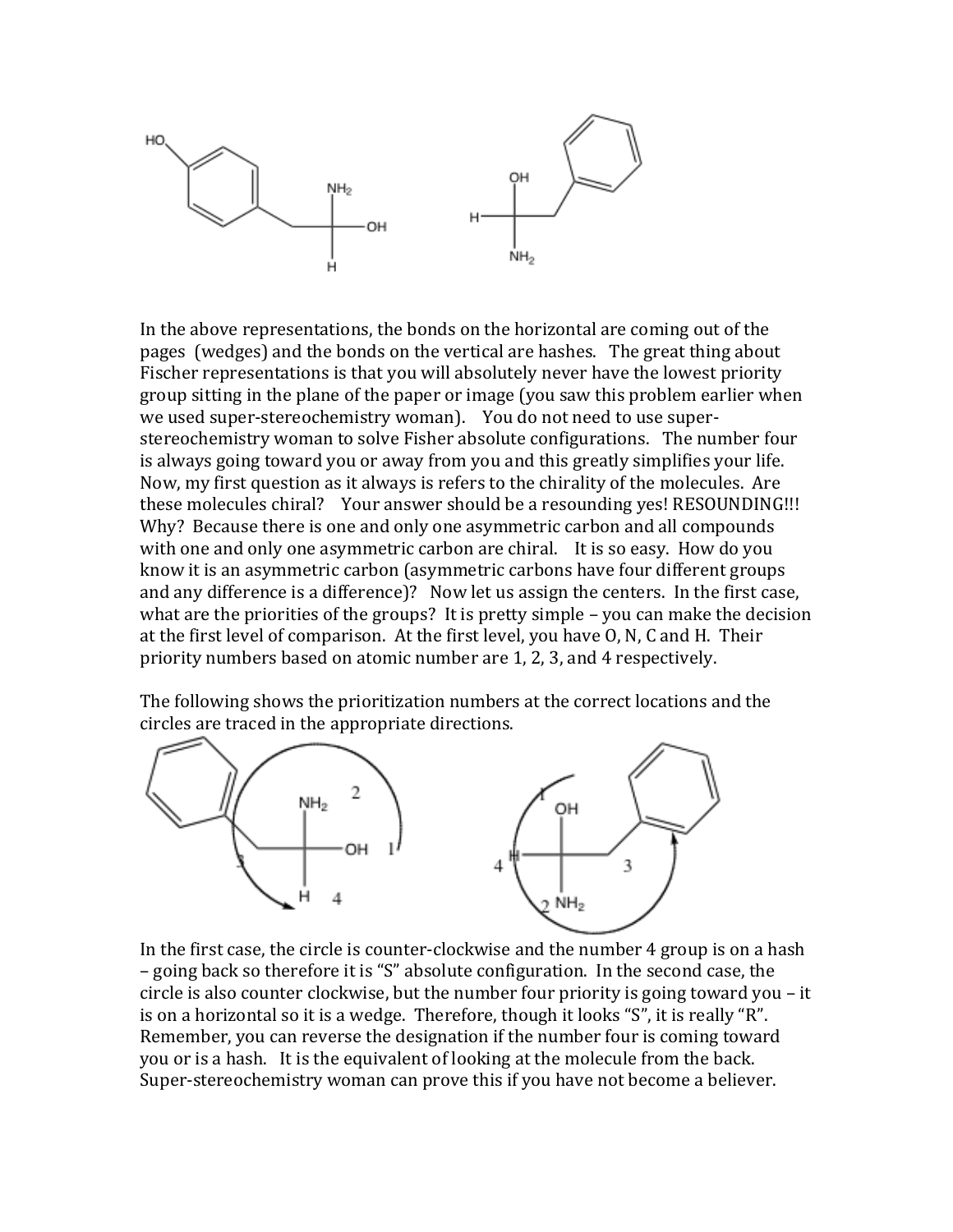What is the relationship between these two molecules? You do not have to do any manipulation or use models. Since one is R and one is S and they have the same four different groups attached, they are enantiomers (non-superimposable mirror images). The only way they can be interchanged is by breaking two bonds and interchanging the groups. This can be done with any pair and it will result in the other compound.

[Stereochemistry 7: Difficult Assignment of Absolute Configuration](http://www.youtube.com/watch?v=iq7GnIdEb9s&feature=related) 

Fischer representations will become increasingly more important as we add more asymmetric atoms into our molecules. Yes, it is true that many compounds have multiple stereocenters. Consider the following natural products and relatives of natural products that are used in treating cancer. Can you find all the asymmetric carbons in the molecules? See if you can find them all in each case.

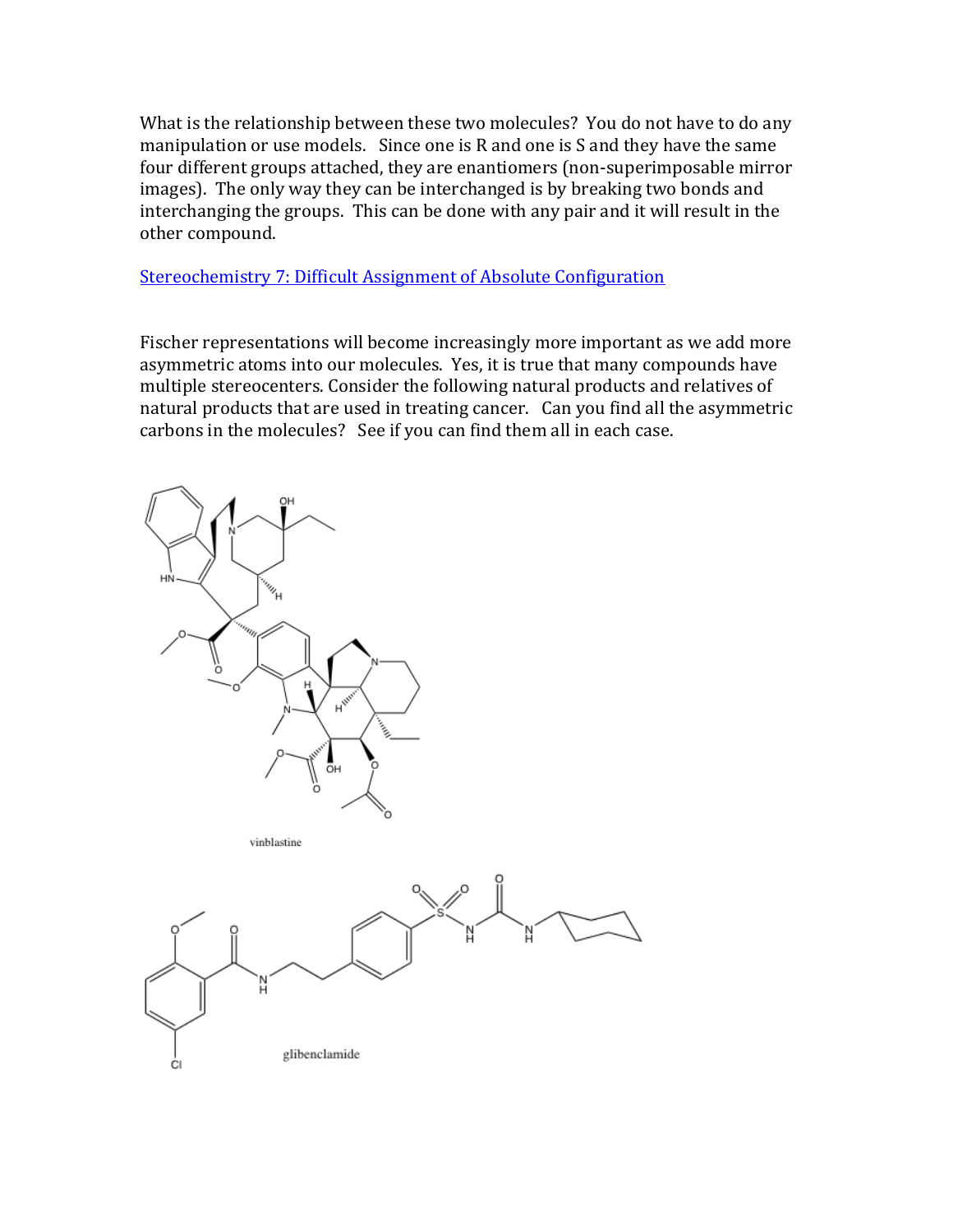

Lenolidamide

Vinblastine (a vinca alkaloid) is a very complex molecule as many compounds that are natural toxins. It has such gross asymmetry that it is safe to assume that really any molecule with more than two carbons or heteroatoms attached is asymmetric. You might also want to note that many double bonds are also stereocenters. This was addressed in class.

A molecule will have a maximum of  $2<sup>n</sup>$  stereoisomers where n is the number of stereocenters – this includes asymmetric carbons, which we have been addressing here, and double bonds that have Z, E potential. Now, it should be noted that this is my own adaptation of this formula, but technically, each carbon that has two different groups on it in a double bond is viewed as a stereocenter (See your text or any text on alkene stereochemistry). However, I find with this small change, students can very easily predict the number of stereoisomers for molecules possessing double bonds and asymmetric carbons. Can you compute the number of stereoisomers in each of the above examples? Lenolidamide only has two total – one R and one S. As mentioned, vinblastine is extremely difficult so you might want to hold off on that one for a while. Glimclamide also only has one asymmetric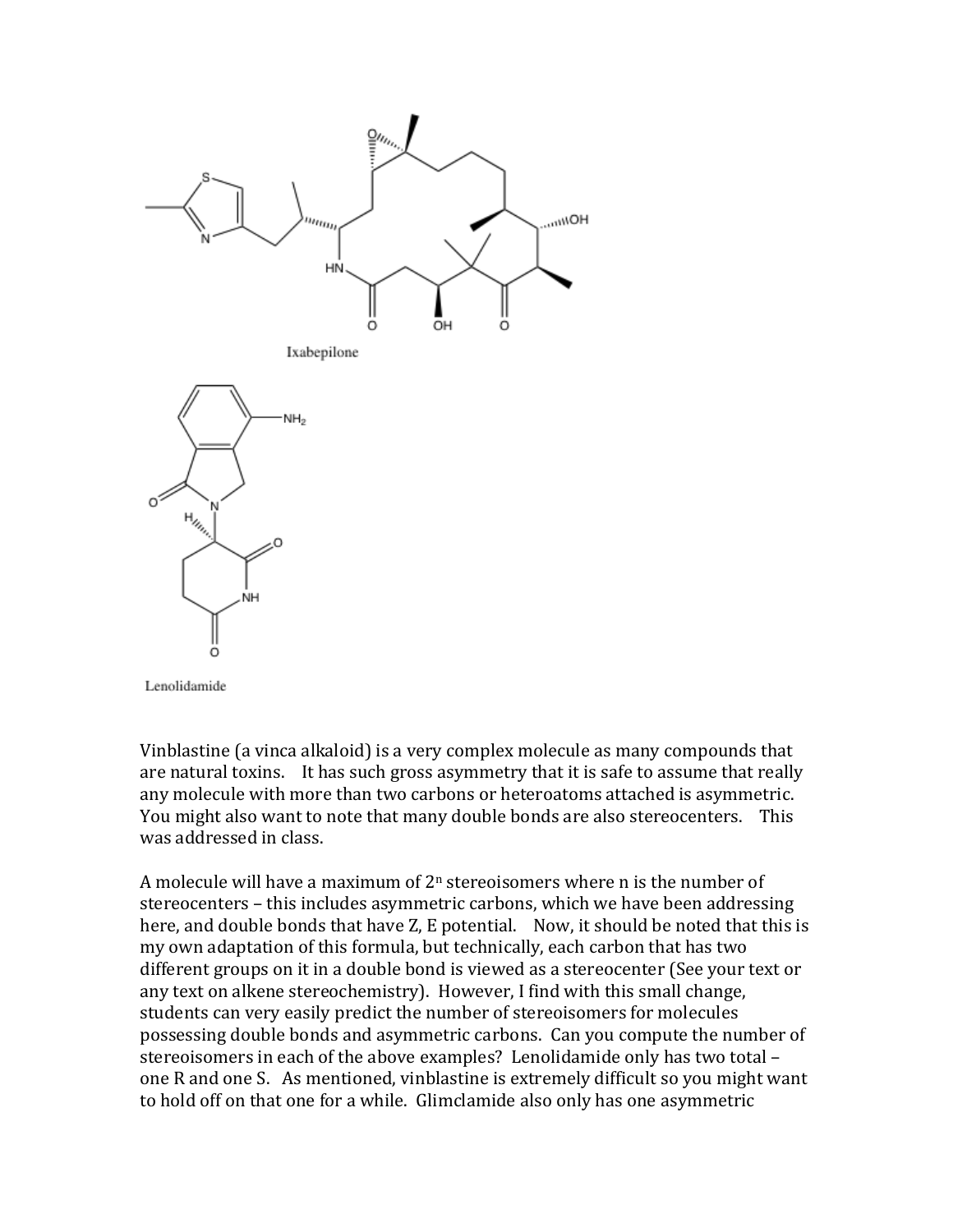carbon. Can you find the asymmetric carbon in glimclamide? Aromatic double bonds don't count when computing the maximum number of stereoisomers, why?

If you are struggling with the above complex examples, consider the following molecule. What is the maximum number of stereoisomers possible? This problem relies on you knowing something about alkene stereochemistry from lecture or your textbook.



In the above molecule, there are a maximum of four stereoisomers. Why? The reason is because there are two stereocenters (using this simplified method defining a stereocenter as a center either an asymmetric carbon or a double bond having Z/E stereochemistry – yes, it is a little more complex than this). Basically, for your purposes a stereocenter is a center with either R, S stereochemistry or Z/E stereochemistry. At the asymmetric carbon bearing the cyclohexyl and the hydroxyl there is the possibility of two stereoisomers, R and S. At the double bond closer to the asymmetric carbon there is the possibility of Z and E stereochemistry. At the double bond at the bottom there is no Z/E because one of the carbons bears two hydrogens. Does this make sense? So this molecule could have a RZ, SZ, RE and SE. Can you draw these stereoisomers? What are their relationships? Which one do I have drawn? You can go to the end of this web book to find the answer to this question.

To digress a bit and start to understand the importance of this topic let us consider the application of stereochemistry to living systems. In living systems, stereochemistry is extremely important. You should think of yourself as a large chemical reactor and in the reactor there are many molecules, many of those molecules are chiral and many are have multiple stereocenters. But we have evolved such that we only have one of each possible enantiomer (normally). We have this rich, complex environment filled with a wide variety of chiral molecules having unique, irregular shapes. In spite of the extreme complexity of the system, somehow order is retained (most of the time!!). One would expect if we just dumped a bunch of molecules in a flask to have chaos or maybe an explosion!!! How do the diverse array of biological organic molecules know what to do? Of course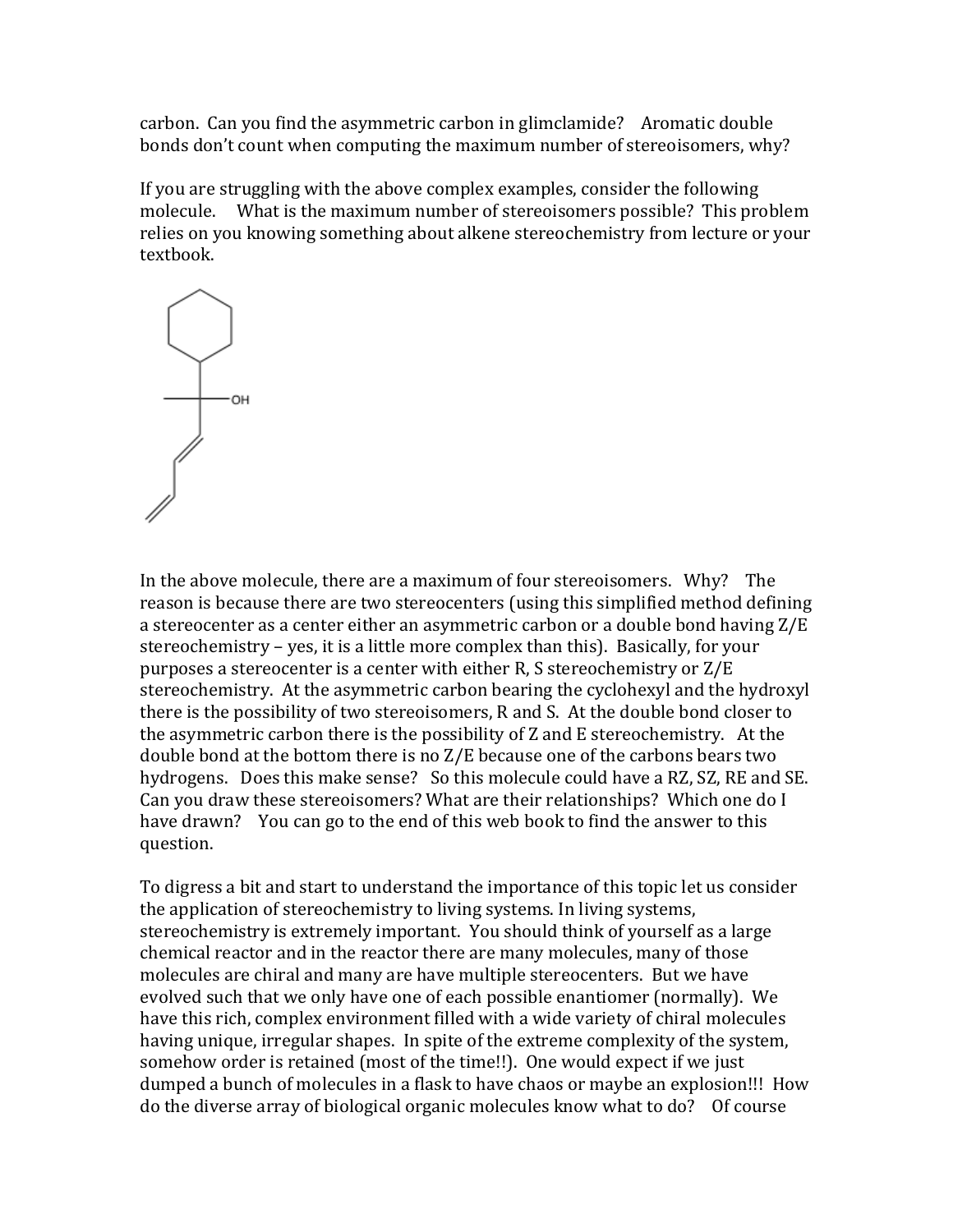they are mostly organic molecules (proteins, nucleic acids, carbohydrates and lipids are organic compounds and most have more than one asymmetric carbon – they are normally chiral!!!) They have complex shapes due to their many asymmetric carbons and their overall spatial orientations. They only exist in one form and they interact very specifically with other chiral and non-chiral molecules. Think again about your own chirality. Think about a formed glove (like a leather glove). Your right hand will only go comfortably into the right glove. That is a chiral interaction. Think about your shoes – your left foot is more comfortable in your left shoe. Think about shaking hands or even sitting at the typical college desk with an armrest. These are chiral interactions. Left-handed people are not so comfortable in a righthanded desk. Lets face it - you are chiral and you live in a chiral world. Molecules are chiral and they live in a chiral world. Consider Glucose. Glucose exists in two enantiomeric forms. Below I have the structure of natural glucose. It is called Dglucose and it has five asymmetric carbons. L-glucose is the complete mirror image of if D-glucose. All the asymmetric centers are opposite. The first step in the Metabolic process known



As glycolysis is the conversion of glucose into glucose-6-phosphate as shown. It involves and enzyme called hexokinase. Hexokinase is a very large, complex protein comprised of amino acids. The amino acids are chiral and the resulting protein is chiral. It only exists as one of two chiral protein (made of only one chiral form of the various amino acids) and has a fairly specific interaction with natural Dglucose when it catalyzes the phophorylation shown above.

What do you think might happen if you fed an organism L-glucose instead? It might not be metabolized because being the mirror image it might not interact properly with the enzyme.

A very interesting protein known as the p-glycoprotein that is embedded in some cells and is responsible for the active transport of certain toxic molecules out of cells (usually for protection from poisons) has been shown to interact with two enantiomers, though the interactions are different. Should this be here????

Hopefully, this discussion has given you some ideas about specificity on a molecular level. This is a discussion that has to be continued as we go along. But you really have to start considering the idea that molecules have the ability to organize themselves (think of lipid bilayers) and do communicate with each other in very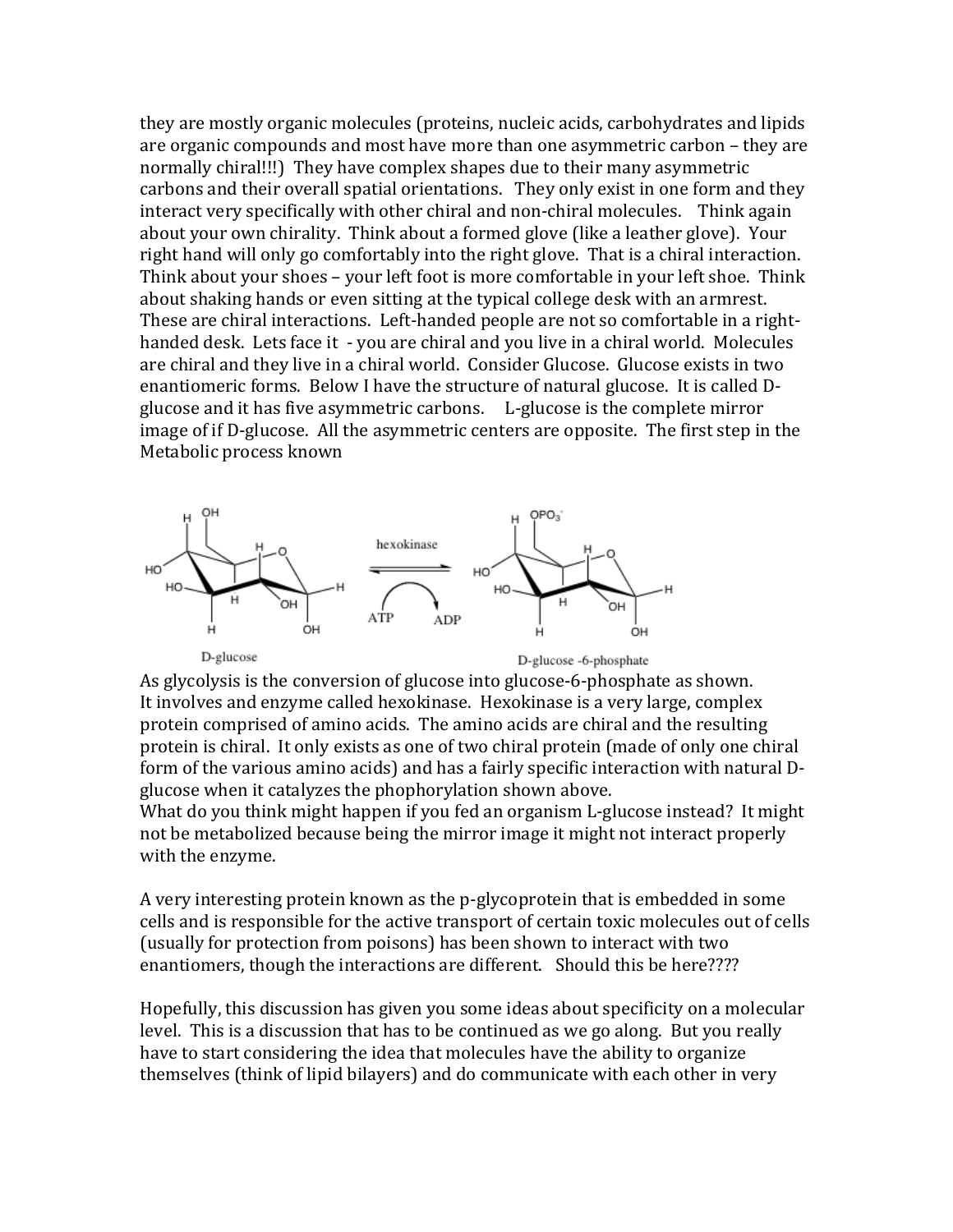specific ways. Again think of all the molecules in your body and the fact that they know what to do.

Getting back to basics, we want to start working with slightly more complex molecules that have only two stereocenters. Some day we will work our way up to something like vinblastine.

Stereochemistry 5: YouTube [problem demonstrating the assignment of absolute](http://www.youtube.com/watch?v=YEbI79cevFg&feature=related)  [configuration to two centers](http://www.youtube.com/watch?v=YEbI79cevFg&feature=related) [Stereochemistry 6: Part two of the same problem featuring two asymmetric carbons](http://www.youtube.com/watch?v=TDFyOuBHU7w&feature=related)

Consider the following molecule drawn in Fischer projection. What if you are asked to draw all the stereoisomers, how would you accomplish this goal? After drawing them, could you assign the absolute configuration of the asymmetric centers? Could you establish the relationships between all pairs of molecules in the set? Would you be able to state whether or not each is chiral? You should have the ability to do this now, but why don't we run through the following structure together.



First, how many asymmetric carbons are there in the structure? It is actually quite obvious in this Fischer projection. There are two asymmetric carbons. If you use the formula given above you would calculate that there are a maximum (note I said maximum – there are cases where there are less) of  $2<sup>n</sup>$  stereoisomers where n is the number of asymmetric carbons in this case. Therefore, one would expect a maximum of 4 stereoisomers.

I think the best way to generate the possible four stereoisomers is to start by assigning the stereocenters in the first structure I drew. It will help us readily generate the three other stereoisomers by realizing what combinations we are missing.

Let us add the priorities to the structure and assign it.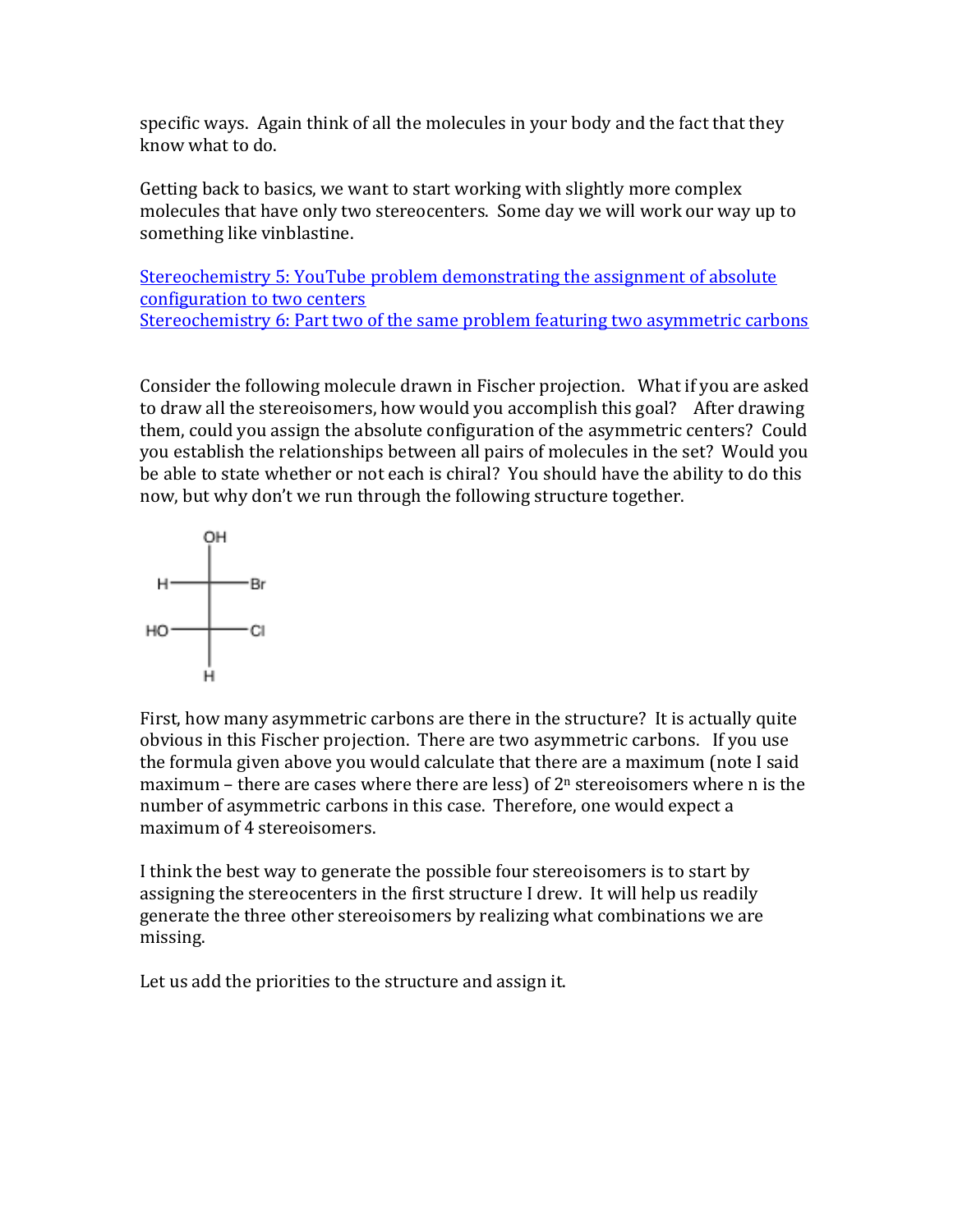

Notice that each center has its own four priorities. I have distinguished these by putting primes on the second set. Notice, that when you are focused on the top asymmetric carbon, you view the bottom asymmetric carbon as just a carbon attached to the first center. The same idea is true for the bottom asymmetric carbon. Getting to work, tracing the circle from priority 1 to 2 to 3 for the top center, you should find you are tracing a counterclockwise circle (do you agree?), however, the number 4 priority group is coming out of the page. Therefore, this center looks "S", but it is really "R". The bottom center appears to be "R" and really is "R" – the number 4 group is on a vertical which means it is going into the page as the standard definition dictates. Did you obtain R for both centers? In terms of nomenclature, one would combine the IUPAC and Cahn-Ingold-Prelog systems and the molecule would be named officially 1R, 2R-1-bromo-2-chloro-1, and 2 ethanediol. In terms of absolute configuration, can you come up with the other absolute configurations and the other structures? The other absolute configurations would be the SS, the RS and the SR. Does that make sense to you?

Let's try to draw them. You can work with our first RR molecule and realize that to generate the opposite configuration you can either switch two groups on the asymmetric carbon in question or you can draw the mirror image of the center (which is the same thing). I am a fan of the switch (i.e., switching two groups).

Therefore, if I want to draw the SS I will simply switch two groups (any two groups) on each asymmetric center as shown below.



This molecule is definitely the SS. You don't need to check it, but as a beginner (until you believe in these shortcuts, it is fine to check – of course, it is always fine to check). Next, try to draw the R, S stereoisomer. One way to do this is to merge the R top asymmetric carbon from the first molecule with the S bottom asymmetric center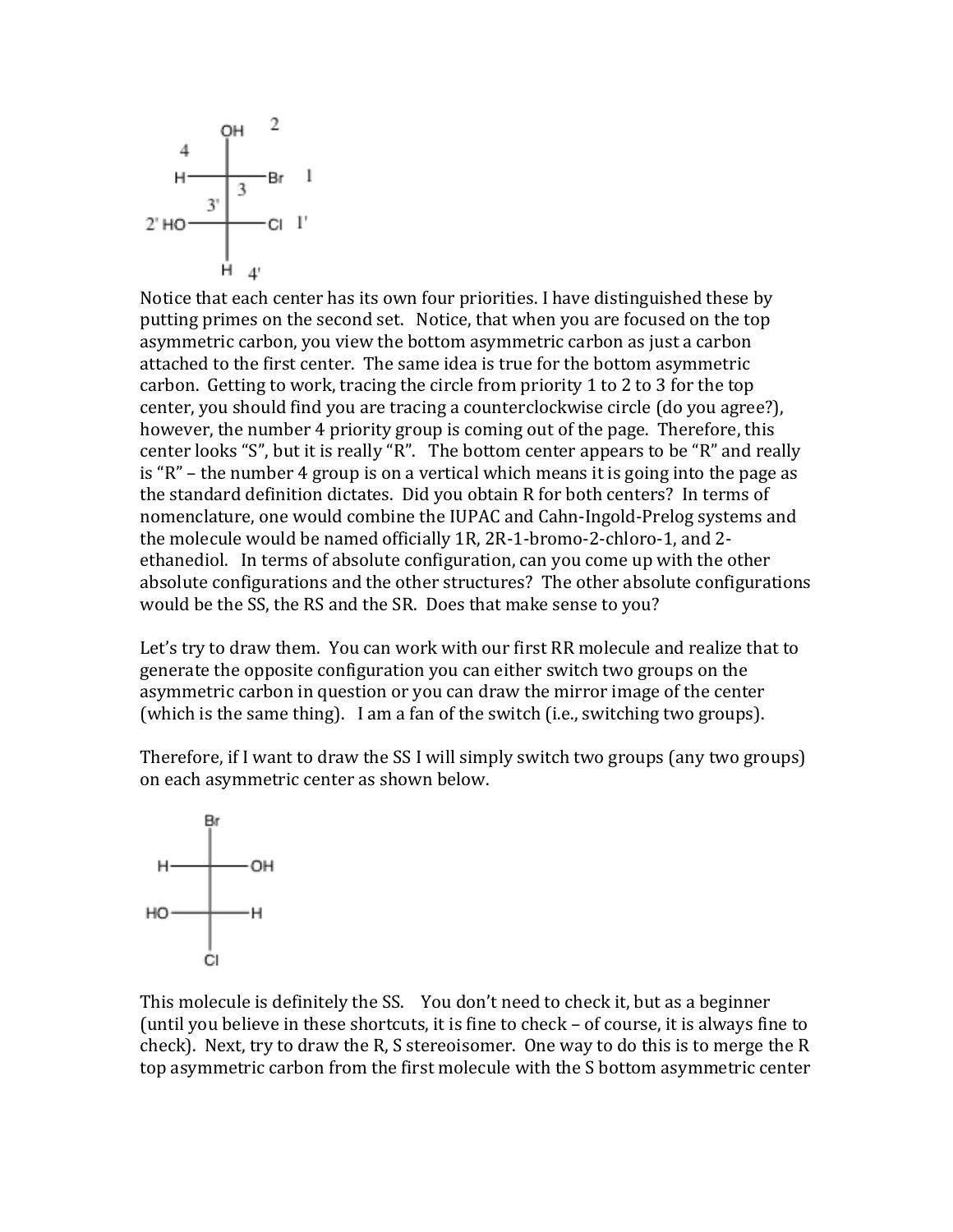of the second molecule. You can also accomplish this transformation by simply switching two groups to invert centers. I am going to use the former procedure.



Once again without any further work (provided the work on the first molecule is correct) this is the R, S. Next, generate the S, R. Again, if you feel uneasy about the configuration, just assign it – this will make you start to have faith in the methods we are using to work rapidly and will practice your assigning technique.

The following is one way to draw the S, R stereoisomer.



Again, you can switch any two groups to invert the center (to obtain the opposite absolute configuration at a center).

At this point we now we have all four, the RR, the SS, the RS and the SR molecules. What relationships exist among the molecules? Well, they are definitely stereoisomers since they have the same connectivity, but different absolute configurations (or different spatial orientations). It is important to note that the only molecule that is the same as the RR is the RR – so all the other molecules should be different – meaning they are nonsuperimposable, noncongruent. What do you think RR sees when it looks in the mirror? Of course, it sees SS! And SS is never the same as RR. These are non-superimposable mirror images or more simply said they are enantiomers. Enantiomers always have opposite – completely opposite – all the way through the molecule-absolute configurations and the same connectivity. Considering the remaining molecules, SR is a nonsuperimposable mirror image of RS. RS is what SR sees in the mirror. Though I will give you a method to circumvent this process in the future, it might not be a bad idea to break out your models and make these pairs of molecules and prove to yourself they can't superimpose (noncongruent). Remember, you are allowed to rotate bonds or translate the molecule through space, but you are not allowed to break bonds when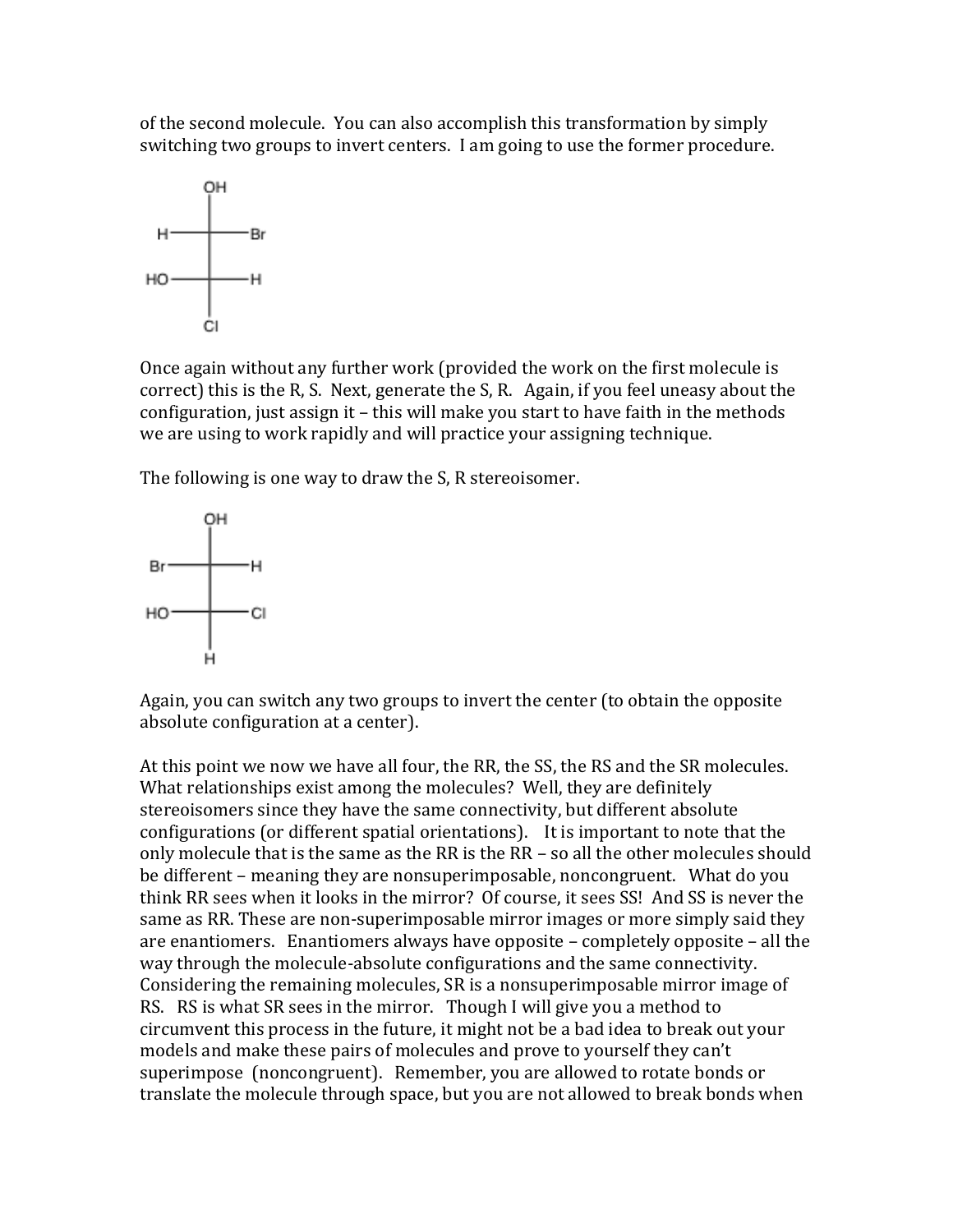you are attempting superimposability. To superimpose, the molecules have to take up exactly the same space. Exactly the same space, but is can only be achieved by rotating bonds or translating the molecule. You should find in your manipulations that you can't superimpose RR on SS and you can't superimpose SR on RS, but you can set them up so that they look like mirror images.

Now that we have established the enantiomers, what other relationships exist? What is the relationship of SR to RR or RS to RR or SS? In these evaluations, we discover a new relationship, which is the relationship terms diastereomer. If you compare any other pair in the set, you will discover they are not the same. Again, he only molecule that is exactly the same as RR is RR. The enantiomer of RR is SS. Therefore, we have a situation where the molecules are stereoisomers, meaning they have the same connectivity, but have a different orientation in space. Of course, they are not enantiomers. Molecules that fit this definition are diastereomers. Now you might want to note that the diastereomeric relationship is more distant than the enantiomeric relationship. Isomeric molecules can be related to a human family. Molecules that are structural or constitutional isomers are similar to cousins in a family. Cousins are usually relatively (no pun intended) easy to distinguish. Molecules that are diastereomers are more like siblings (sometimes tougher to distinguish), but enantiomers are like identical twins (often indistinguishable). This analogy is useful when thinking about why we care about the relationships of molecules. Really, why do we care? Is this just of theoretical interest? The relationships of molecules are of great practical importance. For one reason because many molecules that are made by chemists are used in chiral biological systems (e.g. pharmaceuticals) and the wrong stereochemistry in a molecule might bring about the wrong biological response.

Let us digress again into the biological world. As an example, consider the pglycoprotein pump that is present in many cell membranes (mentioned earlier), including the endothelial cells that comprise the blood brain barrier. This molecule, which is a large protein that is embedded in the membrane, is chiral. Its chirality is really ultimately derived from the chirality of the individual amino acids and carbohydrates that make up the glycoprotein. The glycoprotein assumes a very specific three-dimensional shape due to different attractions and repulsions in the molecule (and some bonding). This very irregular shape sits in the membrane of the brain barrier with a V shaped pocket facing in toward the inside of the cell (away from the blood stream). Molecules work their way across the endothelial cell but if they have certain shapes and charges they will bind in this pocket. These specific molecules will then be ejected back into the blood stream as the V shaped pocket inverts. This is one of the ways we are able to keep toxins out of our brains and cells in general. Unfortunately, many chemotherapeutic agents used to treat diseases, for example cancer, are toxins and they are ejected from the brain, which is problematic if a patient has a brain tumor or brain metastasis. What is very interesting is a recent discovery that this protein can bind two enantiomers (often such binding sites are more specific and only can bind one of two enantiomers – this is molecular communication). The two enantiomers are little cyclic peptides, but interestingly,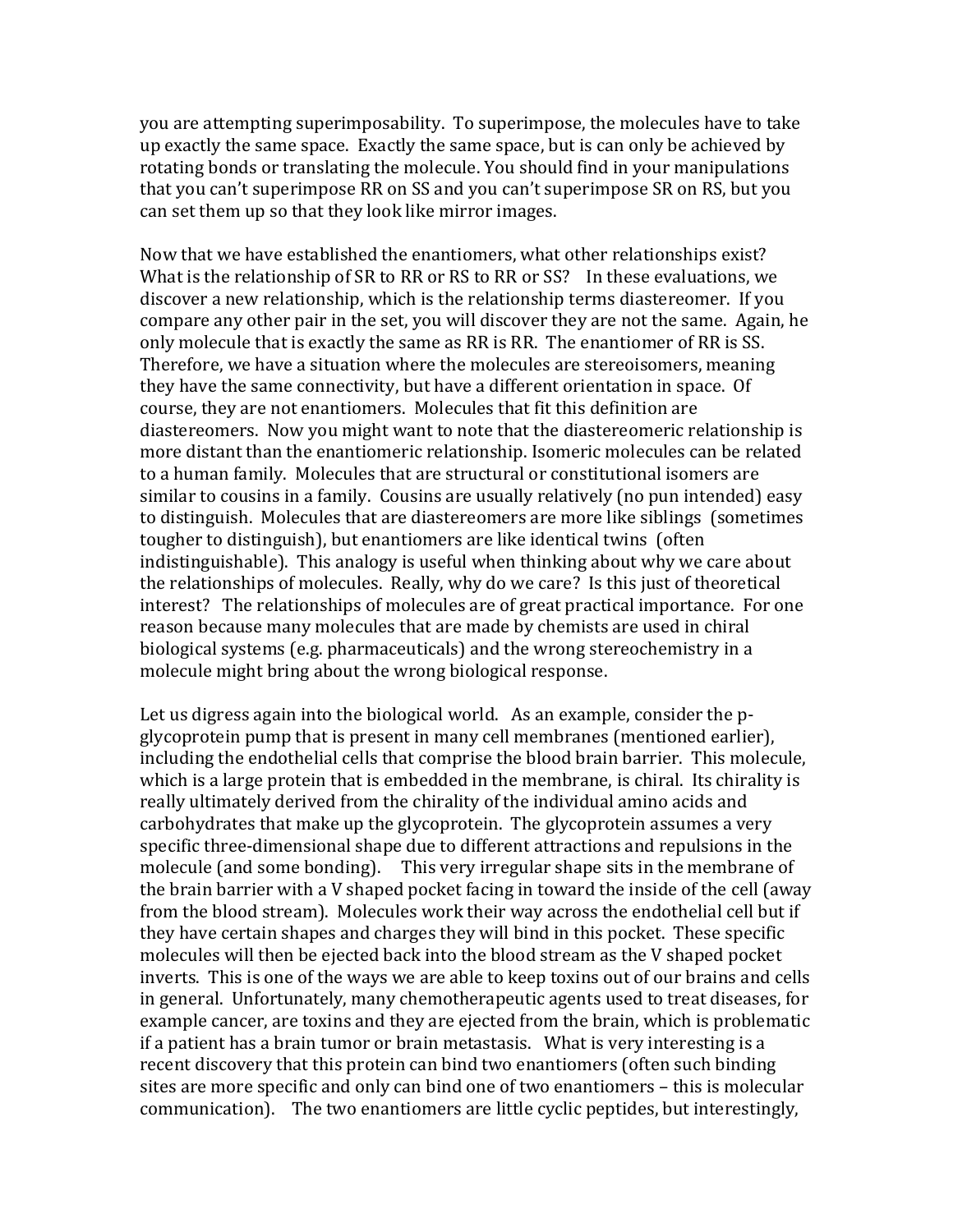the two peptides are bound in different locations in the molecule. So the chirality of the glycoprotein is such that the interaction is different with the two enantiomeric polypeptides.

Consider the two thalidomides shown below.

One form of thalidomide is an antinausea drug; the other is a very potent teratogen (a drug that causes birth defects). This drug was given to women in Europe in the late fifties and many babies were born with missing and malformed limbs. In the middle of the last century organic synthesis was limited such that normally both enantiomers were made in a mixture known as a racemate or racemic mixture that is a fifty-fifty mixture of enantiomers. Enantiomers being identical twins are difficult to physically separate in the laboratory. In the fifties, the tertatogenic effect was not known and it was thought that if both forms were administered, they would exhibit only the anti-nausea effect. This was often the assumption, but as shown above enantiomers don't necessarily interact the same way with substrates and this means they may be metabolized differently. It turned out as the biochemistry was discovered in more detail that it did not matter which enantiomeric form was given as a drug as they are interconverted in the human body, ultimately resulting in a racemate (fifty-fifty mixture of enantiomers). It turned out that even if the enantiomers were separated and the "safe" one was administered, half the molecules would convert to the teratogenic form. This is a somewhat rare example and it shows once again (like the p-glycoprotein case above) that no broad generalizations should be made about the metabolism of chiral molecules in living systems. Clearly in a chiral system like the human body, in many cases it does matter which enantiomeric form is used in a medicinal situation? Handedness (chirality) matters in a handed (chiral) environment, as we know from our macroscopic world. As chemists, it is important to know the handedness of what we are making and the way the molecule will interact and react in its applied environment. If the desired molecule can't be made in pure form, one must have a method for separating enantiomers or in general, stereoisomers that might form in the synthesis.

Physical separation is more difficult the closer the relationship is between the molecules. This should make sense as you work in the lab and actually carry out physical separations.



thalidomides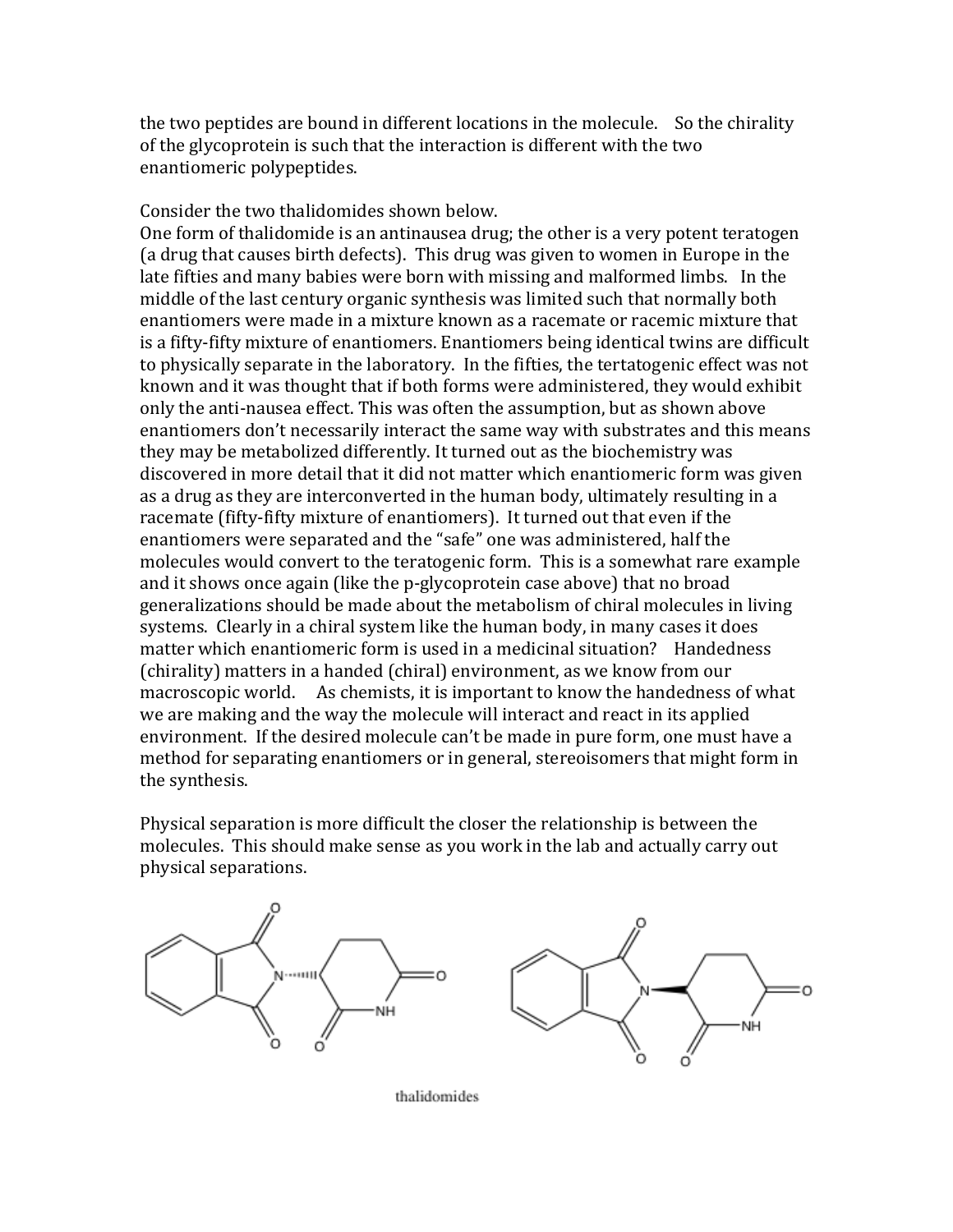We expect enantiomers to have the same boiling points, melting points, spectra, and the solubilities in achiral environments. This means they really can't be separated by any of the methods you have learned like distillation, extraction, and recrystallization and can't be distinguished by the spectroscopic methods you have learned like NMR or IR in an achiral environment. For example two enantiomers in an achiral solvent like deuterochlorform will give identical spectra. However, enantiomers can be distinguished from each other in chiral environments. So just as an idea, supposing the NMR of two separated enantiomers was run in the same chiral solvent (one enantiomer of a possible two) and the two enantiomers did not interact with the solvent identically. In this situation, it is possible that the NMR spectra could be slightly different. The thalidomides obviously behave differently in a chiral, biological system (Interact differently with enzymes etc.) In current medicine, thalidomide is used for certain cancers. It is commonly used to treat multiple myeloma. It is dosed as a racemate, but any woman of childbearing years must undergo a pregnancy test and must practice very reliable birth control.

Well I have digressed enough. Let us get back on track and do some more examples. First, as a review reconsider the two thalidomides.



thalidomides

How do you know immediately that they achiral as individual molecules? What is the absolute configuration of each asymmetric carbon in each molecule? Individually, these molecules are chiral because they each have one and only one asymmetric carbon (one asymmetric atom). It is the carbon next to the carbonyl group in the six membered ring (not the benzene ring – remember, chirality is a three dimensional phenomenon and it normally emanates from a tetrahedral atom (most commonly carbon) with four different groups.) All compounds with only one asymmetric carbon are chiral. The compound on the left has the "R" center and the compound on the right has the "S" center. Note the assignment of absolute configurate (R and S) done below.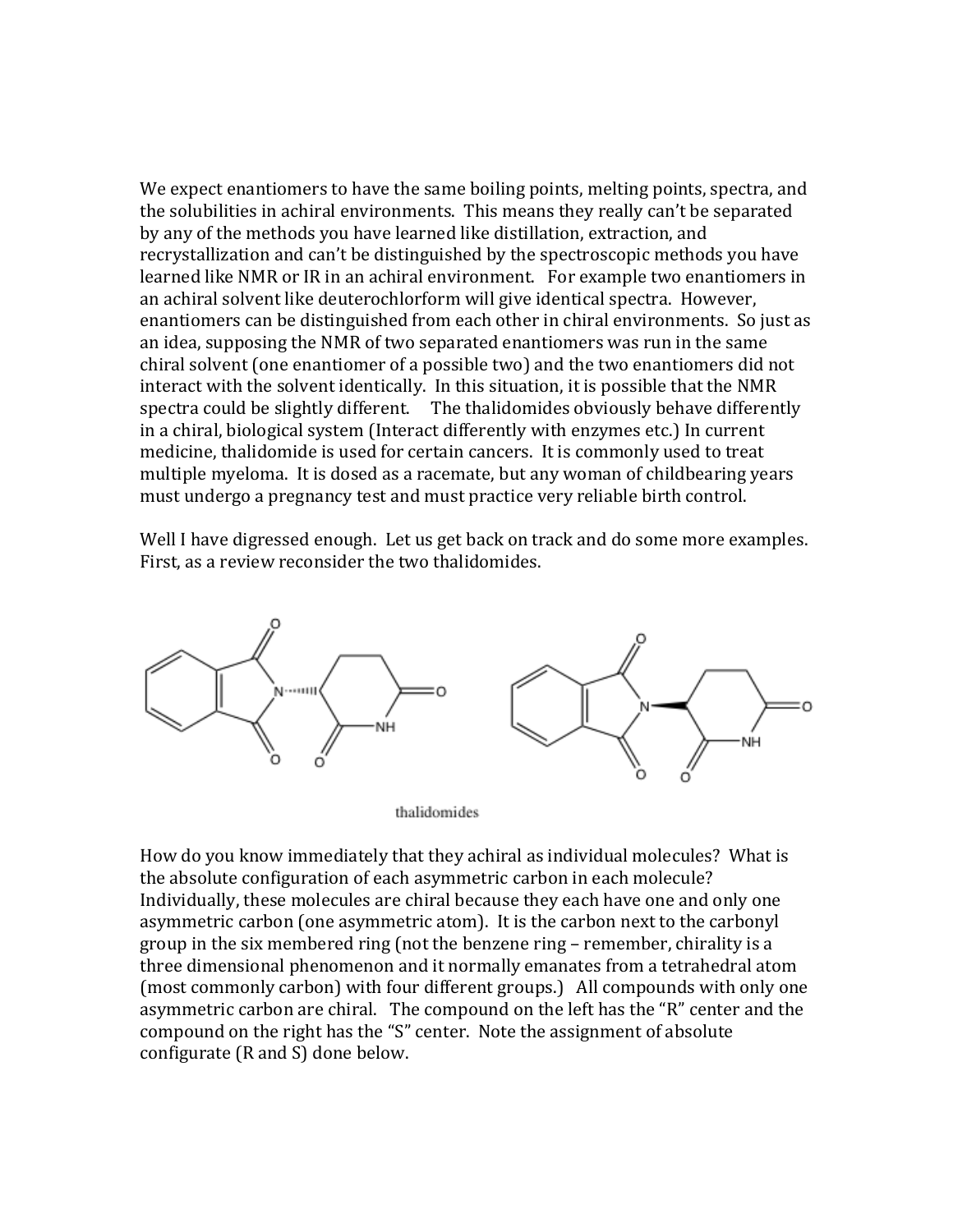

thalidomides

As can be seen above, in the left structure when one traces a circle from 1 to 2 to 3, the circle is in a counterclockwise direction, but the number 4 priority group is out of the page. As we demonstrated earlier, one has to reverse the designation. Therefore, it is "R". Though it looks "S", it really is "R". In the second structure, one also obtains a counterclockwise direction, however, the number four-priority group is going back. Therefore this structures appears to be "S", but really is "R". What is the relationship between these two molecules? They are enantiomers. They should have the same physical properties, unless they are in a chiral environment. More will be added to this idea as we go along.

Reverting back to the example with two asymmetric carbons shown prior to the biochemical discussion (diversion). We would expect the two sets of enantiomers to have the same physical properties in an achiral environment, but potentially different in a chiral environment (again, think about p-glycoprotein pump, the chiral environment for the two enantiomeric cyclic peptides). However, the other pairs of molecules with diastereomeric relationships should have different physical properties in chiral as well as achiral environments. Sometimes these differences will be very subtle, however, as chemists in the laboratory we can usually separate diastereomers. The diastereomeric relationship is very important. Truly, the separation of enantiomers is not possible without converting the enantiomers into diastereomers somehow. The exclusive synthesis of a single chiral molecule without its enantiomer is impossible unless one creates some sort of diastereomeric relationship – if only in the transition state of a reaction. Enantiomeric transition states have the same energy barriers. So understanding diastereomers and how to make them is extremely important in chiral synthesis. Chiral synthesis is extremely important because we are chiral, we are made of chiral molecules and the treatment of our disease and medical conditions requires chiral molecules that will interact in the correct way to give the proper outcome with our biological chiral molecules.

Ah, but I digress again. I hope you are starting to see the importance of chirality. To sum up first example we have studied with two asymmetric carbons, there were the following relationships.

RR with SS enantiomers RS with SR enantiomers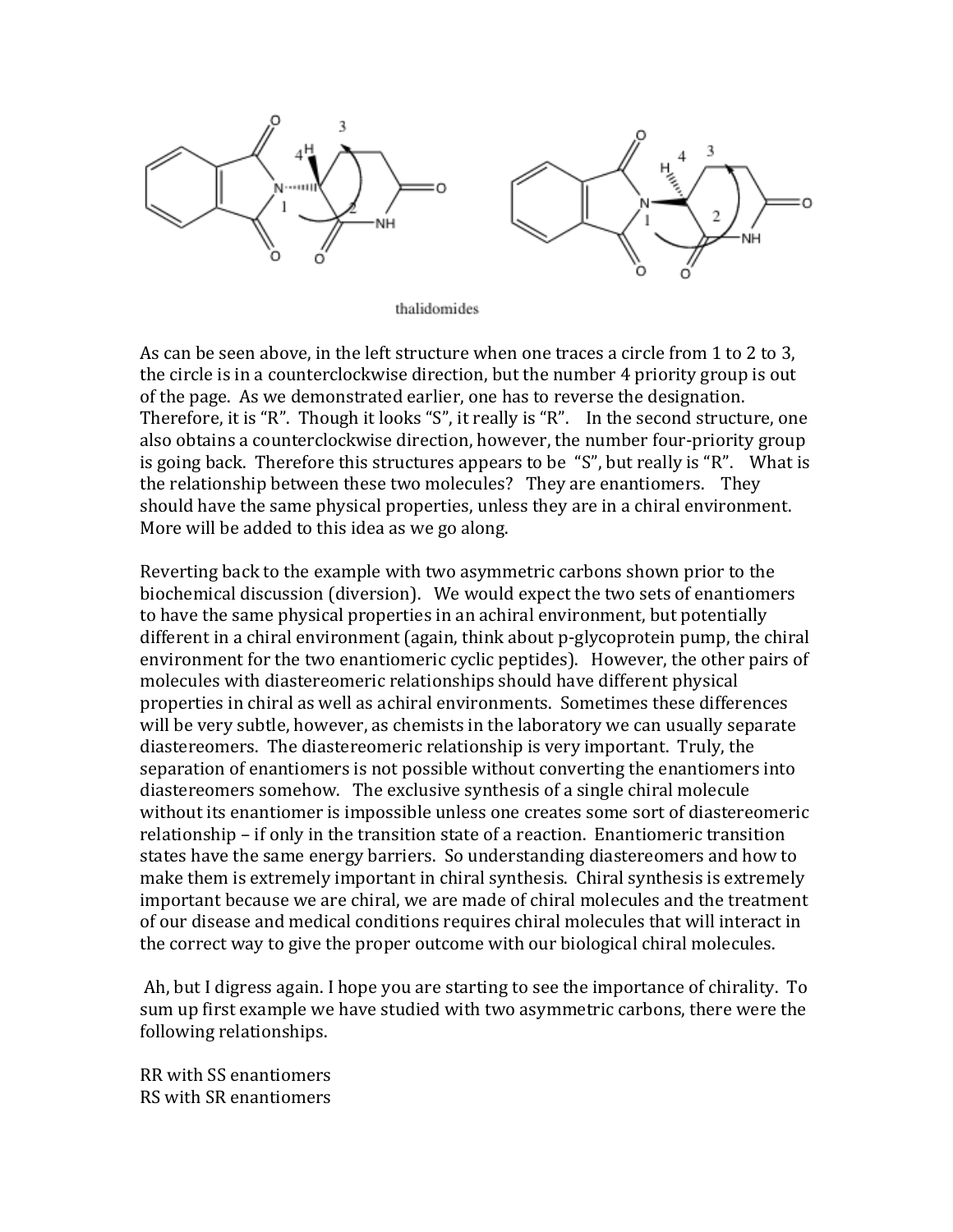RR with RS diastereomers RR with SR diastereomers SS with SR diastereomers SS with RS diastereomers

We would expect it to be tough to separate RR and SS and RS vs. SR. We would expect them to behave the same way in an achiral environment, but the other pairs should have different properties in an achiral environment.

Now consider another molecule with two asymmetric carbons and it will be presented in a different manner. I will just give you the name. Consider 2,3 diphenyl-2, 3-butanediol. I want you to draw the basic molecule without stereochemistry, draw all the possible stereoisomers, assign all the asymmetric carbons, establish if the individual molecules are chiral and establish all stereochemical relationships. Well, that is a tall order, but this is a very typical problem for an organic chemistry student!!! Notice, this problem is a little different because you have to start from scratch, i.e., I did not give you a starting structure in a stereochemical drawing. At this point you could go in one of two directions. You could draw a Fischer or you could use a wedge and hash drawing, but either way you have to draw a three-dimensional drawing. In your work, try to avoid the following error that many students make in the beginning of organic chemistry.



What is wrong with this structure? Think about the spatial orientation of the hydroxyl and the hydrogen on each center. This is not a useful three-dimensional drawing because the hydroxyl and the hydrogen are 180 degrees apart. You can try, but you can't rationally assign absolute configuration to this structure. If you wrote this in an effort to communicate a precise three-dimensional structure, I would not be able to tell what it is. So we would have a total communication breakdown. In showing you the solution of this problem, I am going to take the approach of first solving it using wedge and hash, though I could use Fischer projections. Maybe I will show you that later. The following are the four apparent stereoisomers obtained by drawing every possible spatial orientation. In essence what I have done by just drawing all the permutations of the wedges and hashes is draw the RR, SS, SR and RS as before.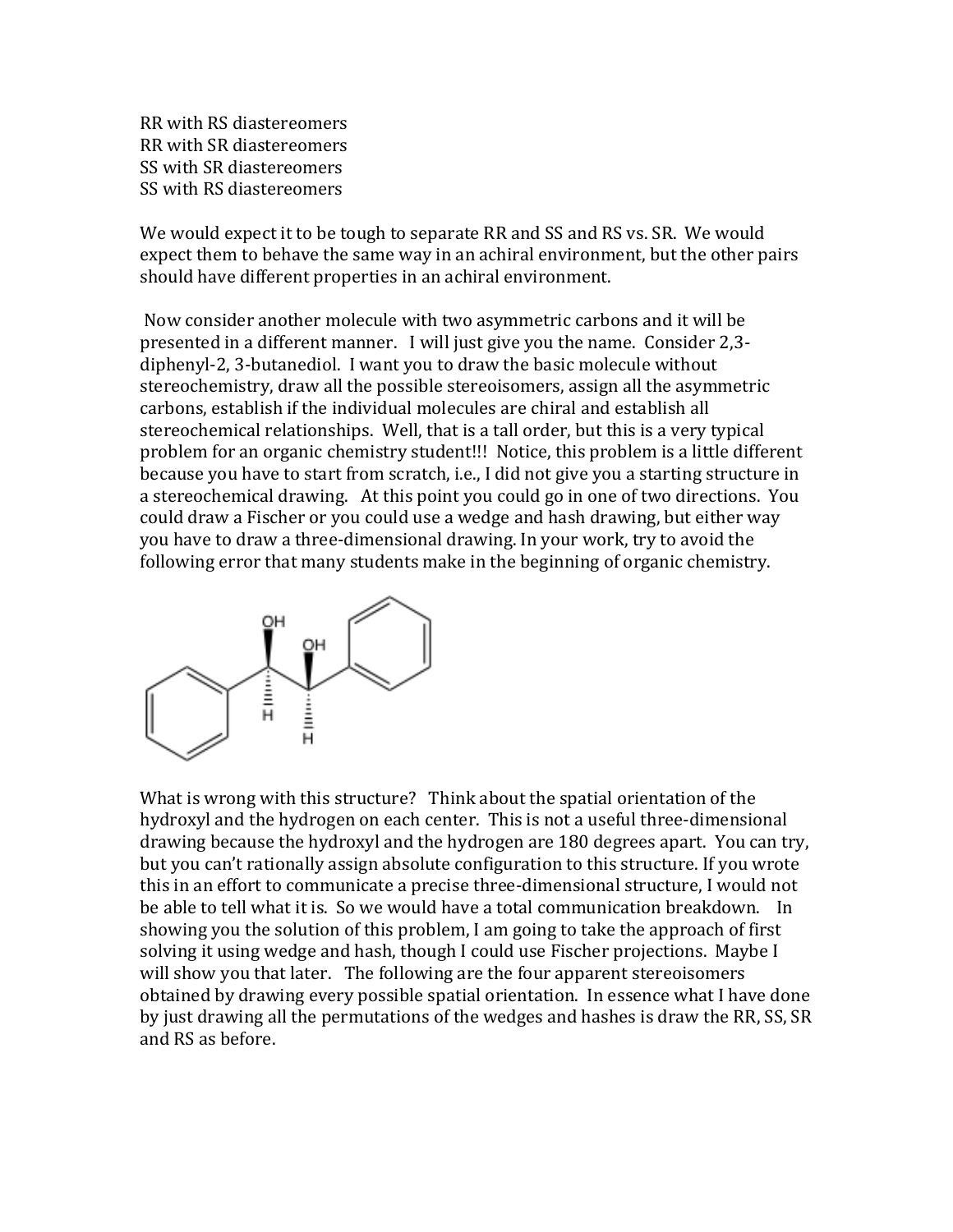

Whew that was a lot of work. Well maybe not. I hope you are seeing that when you assign the very first center, really as long as you know the rules, your work is pretty much done. Now as you will recall the  $2<sup>n</sup>$  rule predicts the maximum number of stereoisomers. In this case, even though there are a maximum of four stereoisomers because there are two asymmetric carbons, in this case there are only three stereoisomers. Two that we wrote are the same. Which two are the same? Can you work this out by just manipulating them or making models? After we assign them below you will discover the two that are the same are the RS and the SR, which are the two structures to the right. In this case the RS, SR are exactly the same molecule. Why? This set of molecules is very special because the asymmetric carbons have the same four different groups attached. So the RS and SR molecules are very special because the centers are actually mirror images of each other. These molecules, that have more than one asymmetric center where one is the actual mirror image of the other, have a special name. They are called **meso** compounds. **Meso** compounds are not chiral (achiral). So consider the following drawing of one of the one and only meso as a Fischer representation.

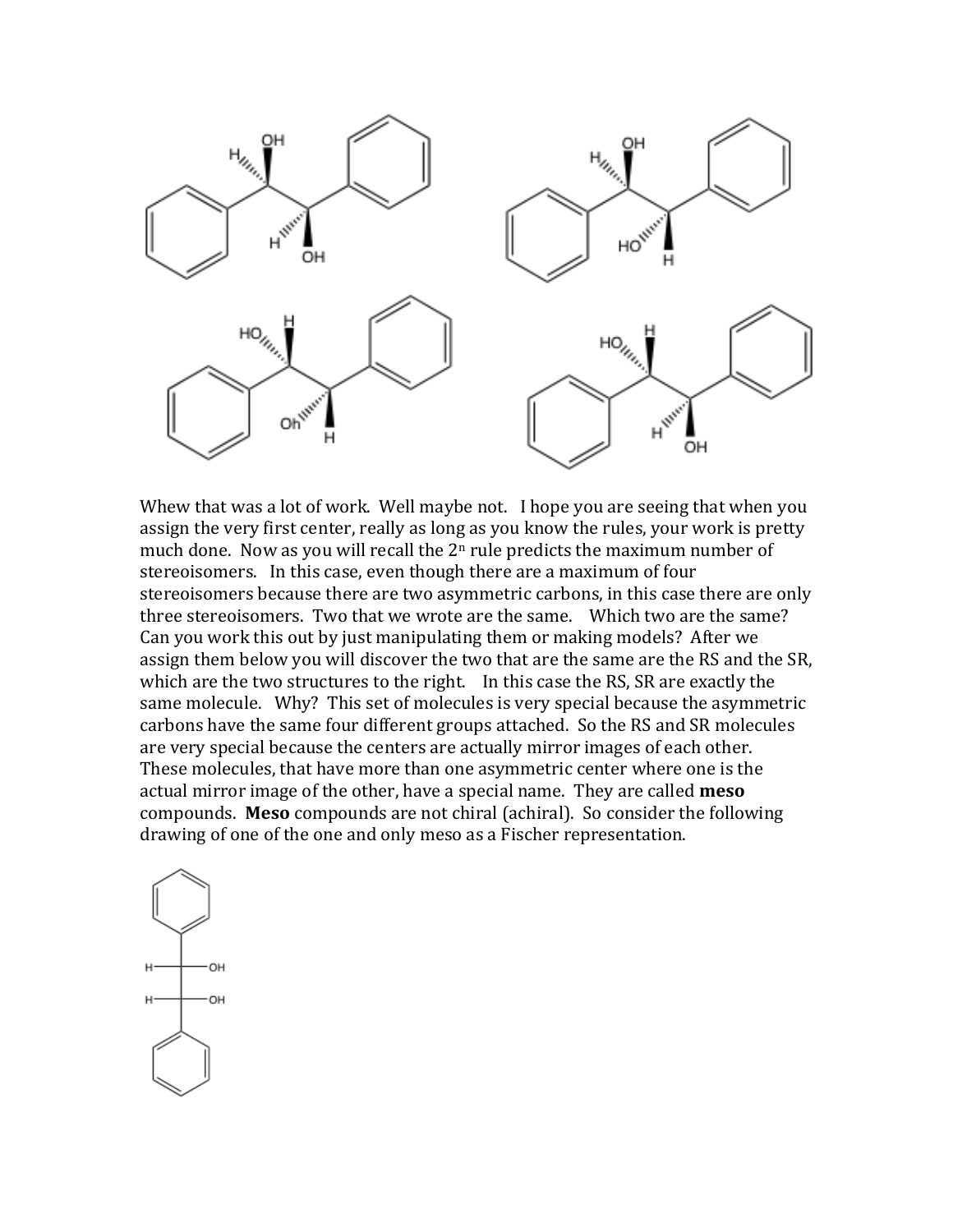The structure above is the same as the two wedge and hash drawings drawn to the left above. Can you prove it is  $R/S$ ? In this representation can you see the plane of symmetry in the molecule? Is it starting to make sense that two asymmetric carbons could add up to net symmetry? Can you see that your ability to see the symmetry depends on which conformer is drawn? In molecules that have conformational mobility we are concerned with average symmetry. This will be covered in great detail below. It bears repeating.

Now let us systematically analyze these structures. Let us start by assigning them.



To make things a little less cluttered, I did not put the priorities and arrows on every carbon. As you have discovered by now I hope, if you do your work really carefully on the first structure, work is much easier on the rest of the structures. Beginning with the structure in the upper left corner, for the left asymmetric carbon – the OH is number 1 priority, the other asymmetric carbon is number 2 priority, the aromatic is number 3 (recall the priority rules given above and how multiple bonds are handled) and the hydrogen is number 4 priority. Note that the asymmetric carbon is number two on each center, in each molecule because at the first level the asymmetric carbon and the aromatic tie – both are carbons, but the other asymmetric has an oxygen on it where the aromatic carbon has three carbons. The single oxygen has higher priority over the three carbons. Priorities are established using first point of difference, level by level as described earlier. Really, now our work is done because we use priorities to figure out what is going on. For the first molecule the first center (the one on the left) tracing the circle from 1 to 2 to 3, the circle is clockwise and the same is true for the center on the right. Since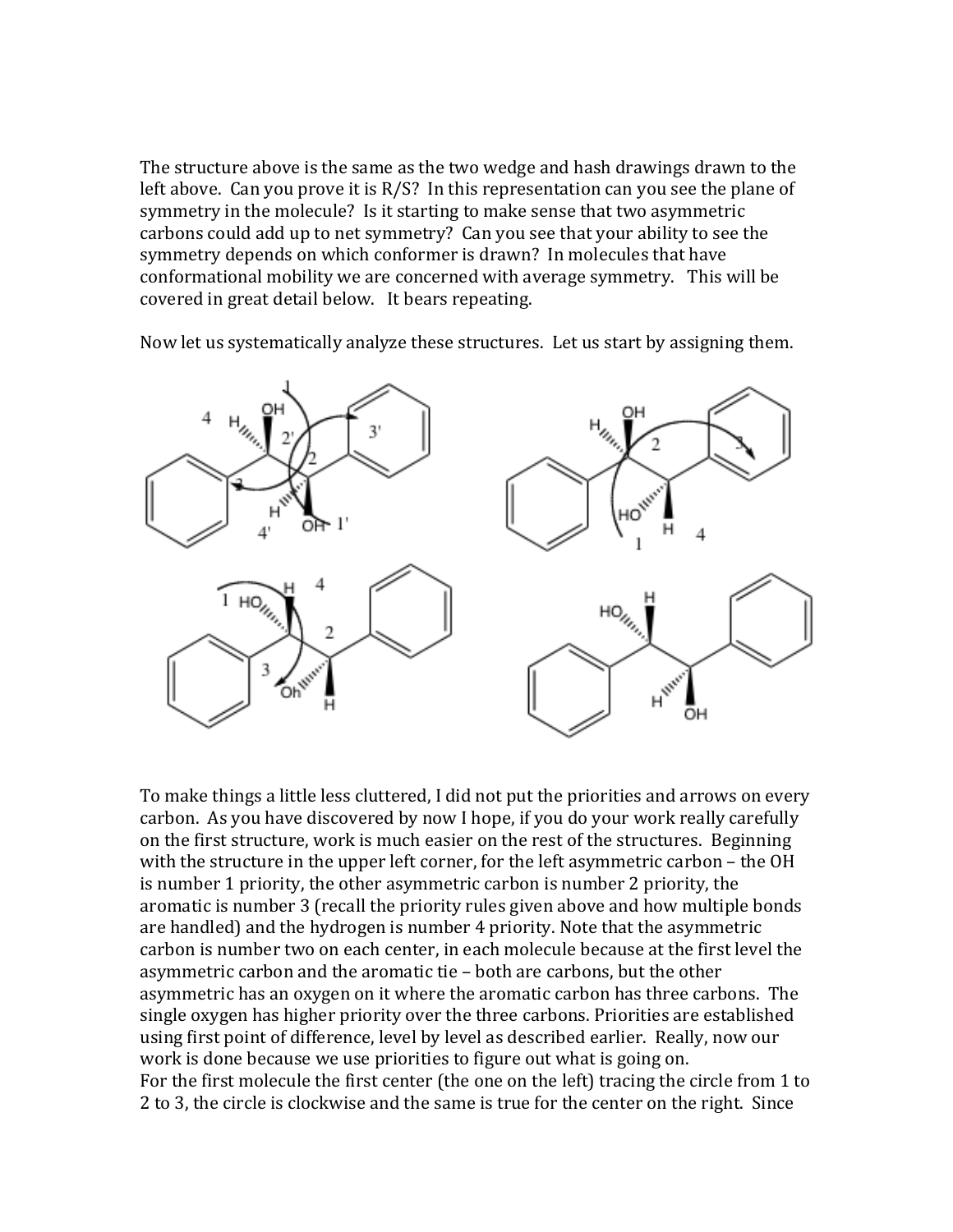both the number four priority groups are back, both centers look R and are R. For the compound to the right on the top, the centers are R and S, respectively. The left asymmetric carbon is R and the asymmetric carbon to the right is S, so the second compound is RS, the third compound (the one in the lower left) is SS. Again, why is it SS, tracing from priority 1 to priority 2 to priority 3 is clockwise, so they both look R, however, the number 4 is coming out so as we discussed you need to reverse the designation. The compound at the lower right corner is what? The left asymmetric carbon is just like the left center we just did so it looks R, but it is really S. The asymmetric center to the right is the reverse of the last right center we did so it looks R and really is R. I hope this makes sense, but below I have all the centers assigned.



The interesting aspect of this set of molecules is that two of the structures are the same and these two structures are achiral. The two compounds that have this peculiar aspect are the RS and the SR. They are the exact same compound and they are achiral. Therefore, even though the  $2<sup>n</sup>$  rule would predict a maximum of four stereoisomers, in this case there are only three and one is achiral. It is very interesting that achirality can occur in a molecule that possesses asymmetric carbons. But, think about it, if you had a perfectly symmetric body, you would be like a meso compound because your hands would be each individually asymmetric but overall one side of your body would be the perfect mirror image of the other. Of course, as I indicated earlier, no one has a perfectly symmetric body so no one is truly meso. By definition again, meso compounds have asymmetric carbons, but have a net plane of symmetry. Now think about what is peculiar about these compounds. Though they have two centers with four different groups, they have the same four different groups so they have the potential for net symmetry. And think about the RS and SR versions of the molecules. Each of these two versions of the same molecules are like enantiomers that are bonded to each other. What does R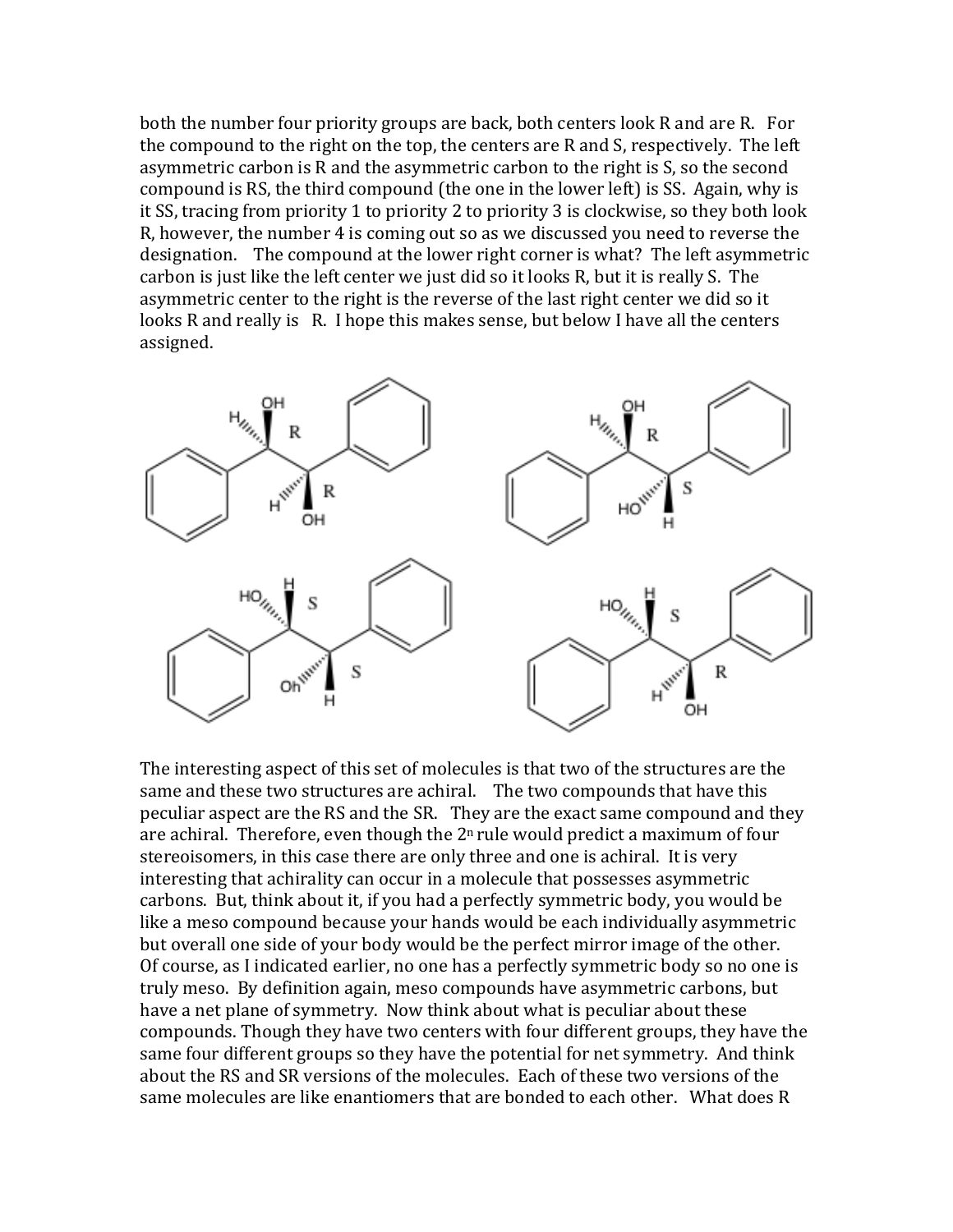and S mean? R is seeing its mirror image within the meso molecule and vice-versa. Again we have net symmetry in the molecule even though it has asymmetric parts. What matters in terms of chirality is the net, average situation. Remember, molecules have free rotation and they can sit in all sorts of conformations and you can't always see the symmetry. Again a person with perfect body symmetry could assume asymmetric shapes by moving around. The way I have the molecules drawn above you can't see the plane of symmetry or the potential plane of symmetry, but you know it has symmetry because you know when the four groups on the asymmetric groups are the same, R is the mirror image of S. It is by very definition symmetry. Consider the following conformers of the same RS, SR molecules. They are the same and they are the same as the two versions of the RS molecule or the meso molecule drawn above.



The way these molecules are drawn such that the groups are eclipsed (very high energy, but real), you should be able to see the symmetry, the lack of net chirality. Again, molecules that are chiral are nonsuperimposable on their mirror images. In this case, RS is superimposable on SR so it is achiral. The other way to tell is that there is a plain of symmetry in the molecule no matter how it is drawn is to assign the absolute configuration to the stereocenters above. You should discover that in each case one center is R and the other is S. You should also discover that all the molecules written above that are R/S are the same molecule!! They are all achiral and are classed as meso. I know I am being repetitive, but R is the mirror image of S and if a molecule has stereocenters that have the exact same, four different groups on them and one is R and one is S, that is by definition a plane of symmetry. Let me go over the assignments.

[Stereochemistry 6 Part 1, Stereochemistry of Two Asymmetric Carbons, Meso](http://www.youtube.com/my_videos_edit)  **[Compounds](http://www.youtube.com/my_videos_edit)**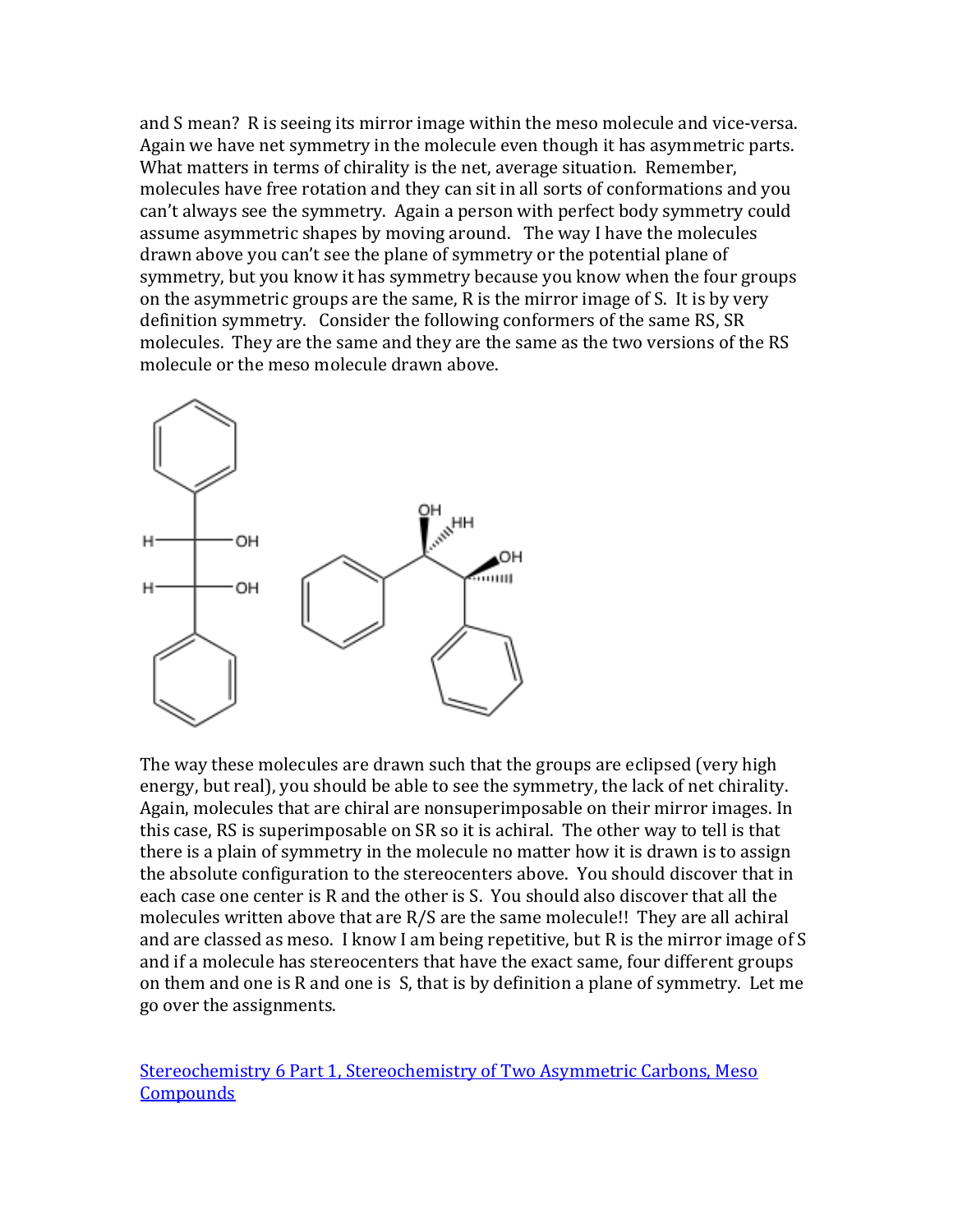# [Stereochemistry 6: Part II Stereochemistry of Two Asymmetric Carbons, Meso](http://www.youtube.com/watch?v=TDFyOuBHU7w)  **[Compounds](http://www.youtube.com/watch?v=TDFyOuBHU7w)**



In the first molecule, for the top asymmetric carbon, the circle is traced to the right, but the number four group (the hydrogen) is going out of the paper, so therefore, the center is "S". The lower center in the first structure worked out the same way is "R" , therefore, it is SR and by that information and the fact that each center has the same four different groups, you know it is achiral, a meso and it is redundant to write the mirror image as a separate stereoisomer. In the second representation of the same molecule above in each case the number four priority group is going behind the paper so the asymmetric carbon to the left is R and the asymmetric carbon to the right is S. Once again , you would automatically know this is a meso and achiral.

At this point, the following generalizations can be safely made.

All compounds that are simply R or S are chiral. What I am saying here is all compounds with one asymmetric carbon are chiral. If they have the same four different groups attached they are enantiomers.

All compounds that are RR or RRR or RRRR or RRRR….. etc. are chiral.

All compounds that are SS or SSS or SSSS or SSSS……… are chiral.

All compounds that are some mixture of these assignments are chiral except meso compounds.

For example, all compounds that are RS or SR are chiral, except mesos. We can now safely say that **all compounds that have asymmetric carbons are chiral except meso compounds.**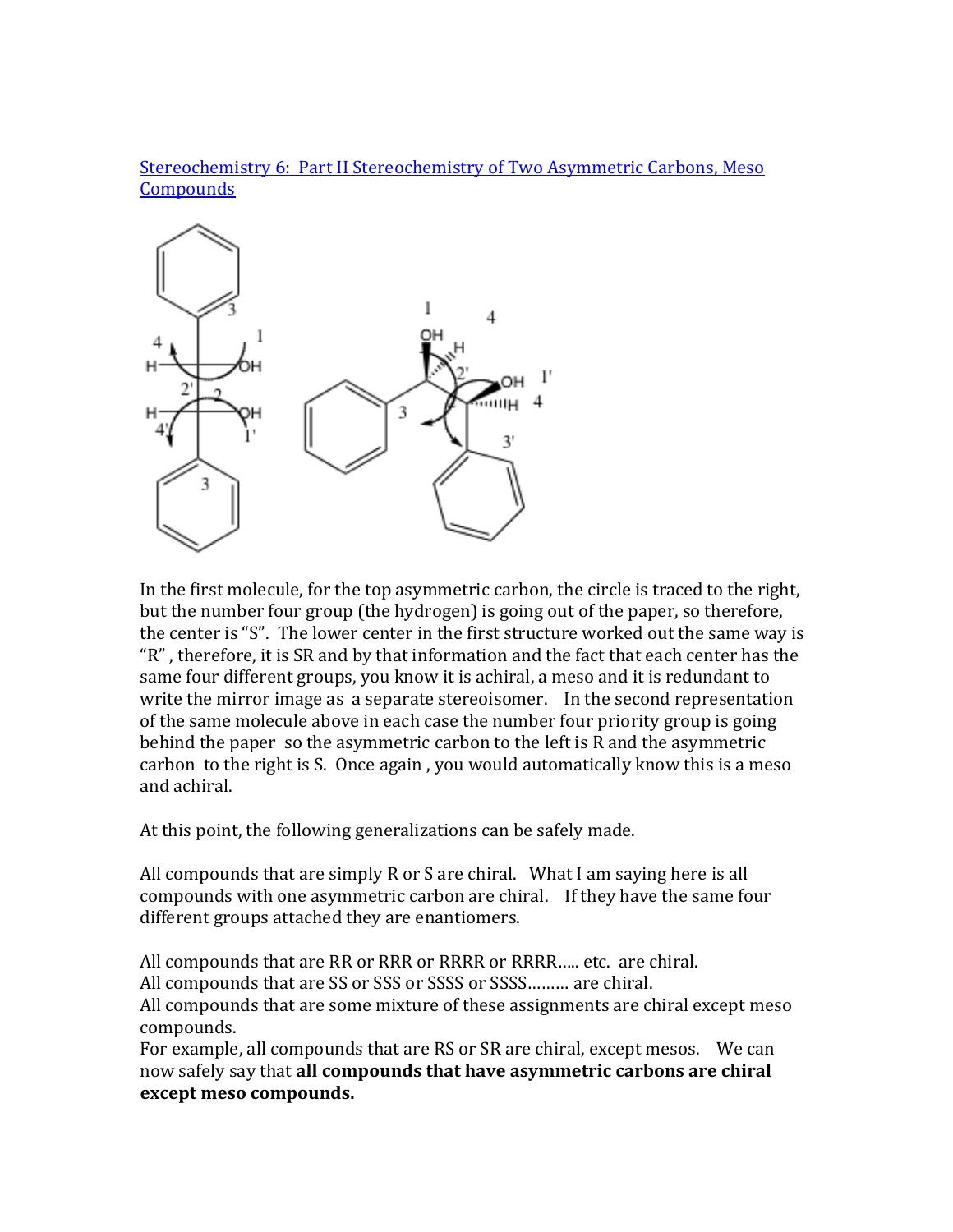How are mesos recognized? Meso compounds have the same four different compounds attached to each asymmetric carbon and the asymmetric carbons on one side of the molecule have the opposite absolute configuration than the asymmetric carbons on the other side of the molecule. If there are two asymmetric carbons, one would have to be R and the other S. If there are four asymmetric carbons one side might have two S and the other two R. Consider the following compound.



This compound has four asymmetric carbons and has the potential to be chiral. Now one way to deal with this compound is to build it and play with it. You could try to rotate it until you could see (or not see) a plane of symmetry or you could draw its mirror image and try to superimpose this mirror image on the one I have drawn. You would be allow to manipulate the molecule provided you did not break bonds. The problem with most organic chemistry books on this subject is that they create and over dependence on models and a bit of confusion as to what method should be used. What I suggest is to almost exclusively utilize assignment. If you assign the absolute configurations of the centers, you will know immediately if the molecule is chiral. Why is it that this molecule has the potential to be a meso (it may not be a meso)? It has the potential to be a meso compound because the four stereocenters from top to bottom have the potential to be mirror images, i.e., the top center has the same four groups as the bottom center and the two middle centers have the same four different groups. What would be an example of a meso? Well there are several, but one would be the RRSS compound. What would be another? So lets figure out which stereoisomer we are dealing with above and whether or not it is chiral.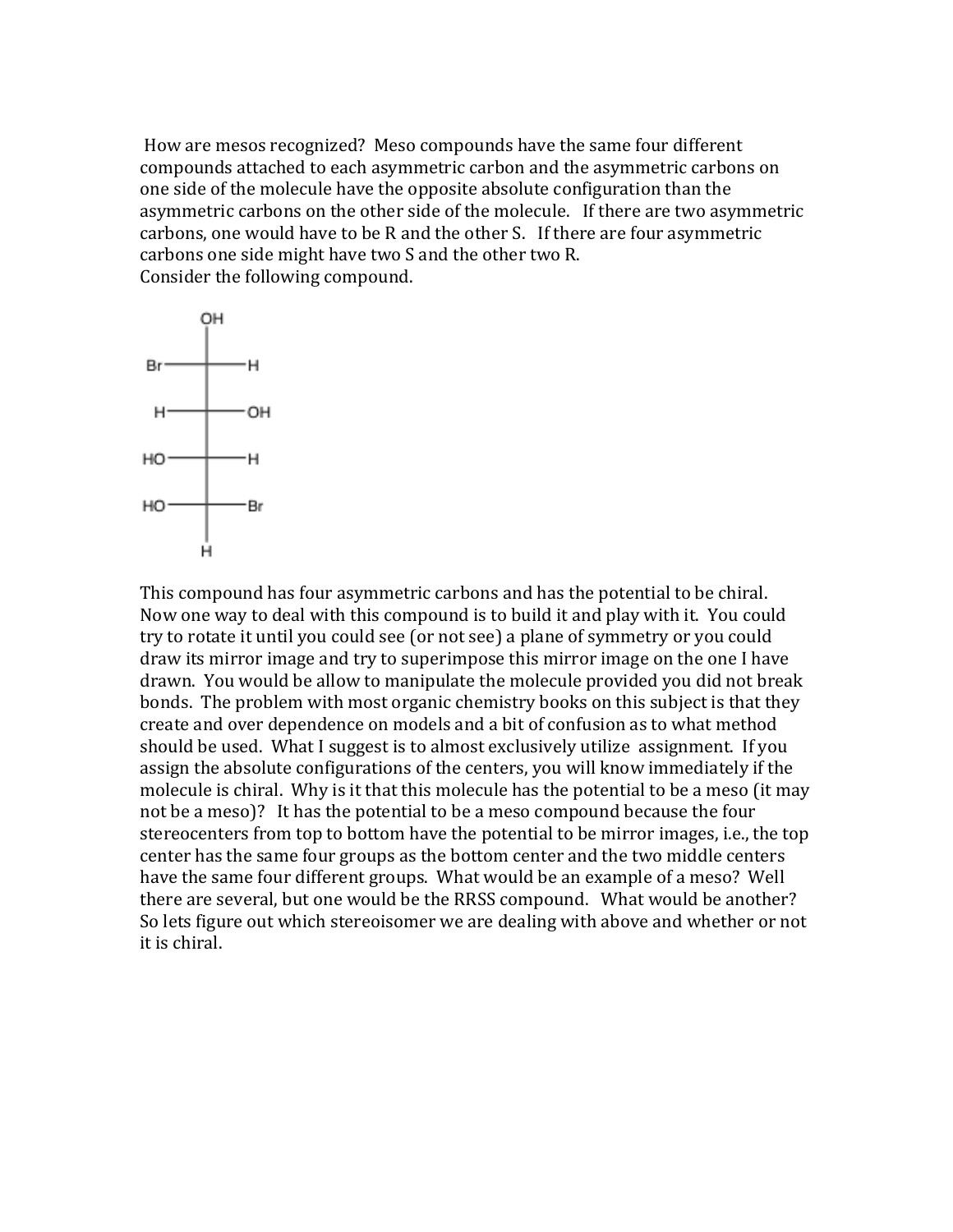

I used 1, 2, 3, and 4 on the topmost and bottommost asymmetric carbons and 1', 2', 3' and 4' on the middle two asymmetric carbons to represent the priorities. I know it is crowded but by now you should be able to assign the absolute configurations pretty well.

For this molecule, I obtained, SRRR working from the top asymmetric carbon to the bottom asymmetric carbon. Is this compound chiral? Resoundingly yes! Is this compound a meso compound? No! How do you know with great confidence, using no models and no manipulating. **You know this because all compounds with asymmetric carbons are chiral except meso compounds.** Compounds having the potential for meso have the same groups on potentially reflecting centers and they have opposite absolute configurations. In this case the last center is not the mirror reflection of the first so it has to be chiral. This means that there is another molecule that is the enantiomer of the SRRR. What is it? Can you draw it? It is the RSSS. Is the RRRR chiral? Can you draw it? If it is chiral can you draw its enantiomer? What is the maximum number of stereoisomers for this set. Can you draw them all, assign all the asymmetric centers, identify all meso compounds and establish their relationships.

There are theoretically a maximum of 16 stereoisomers, but some are mesos, so there are fewer in reality.

Summing up they are…..

1. RRRR 2. SSSS 3. RSRS =SRSR 4. RSSS 5. SRRR 6. RSSR=SRRS 7. SSRR=RRSS 8. RSRR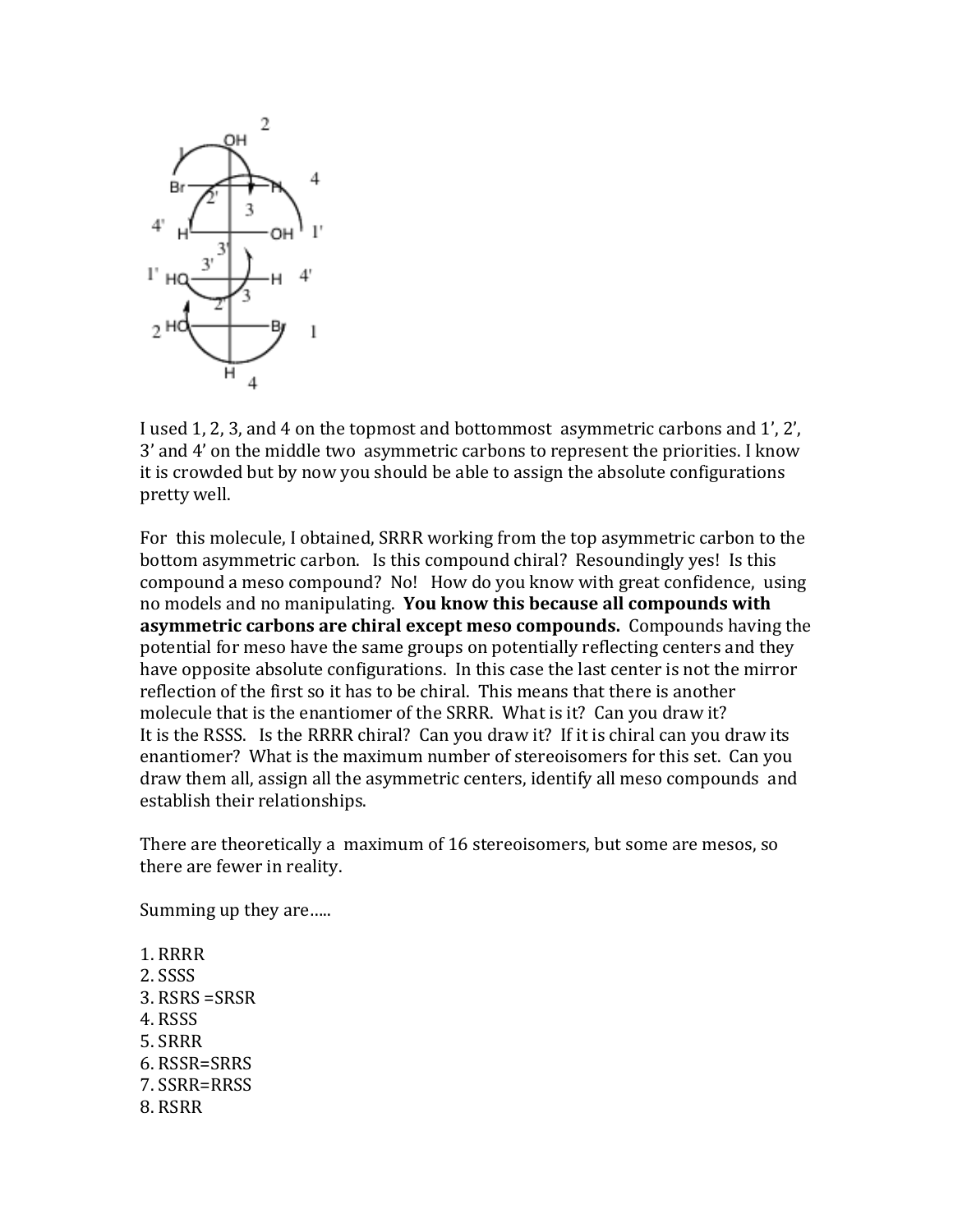9. SRSS 10. RRSR 11. SSRS 12. RRRS 13. SSSR

What are the relationships that exist among these molecules. Can you draw all the structures?

1 and 2, 4 and 5, 8 and 9, 10 and 11 , 12 and 13 are enantiomers.

The two versions written at 3 are the same and are meso compounds. The same is true for combinations 6 and 7.

What is the relationship of the meso with any of the other compounds? They are not mirror images and they are not the same, therefore, they are diastereomers. All other relationships are diastereomeric.

For example, RSRR has a diastereomeric relationship when compared with SSSR.

Supposing you are faced with drawing a specific stereoisomer like 2R, 3S, 5R-2 bromo-3,5-octanediol. My suggestion is that you just slap down any stereochemical version and then edit it. This means draw the correct connectivity, but do not worry about the wedges or hashes. This is my style of writing and this is my method with drawing stereoisomers. Don't be afraid, jut draw a stereoisomer, don't even think about it (live dangerously). Remember, every time you set a stereo center, you have a 50:50 chance of getting it right and those are pretty good odds.

Below I am drawing two structures corresponding to the above name without putting thought into the stereochemistry. One is a Fischer representation and one is a wedge and hash drawing.



These molecules have the same connectivity, but they are not necessarily the same stereoisomers or necessarily the correct or desired stereochemistry. They may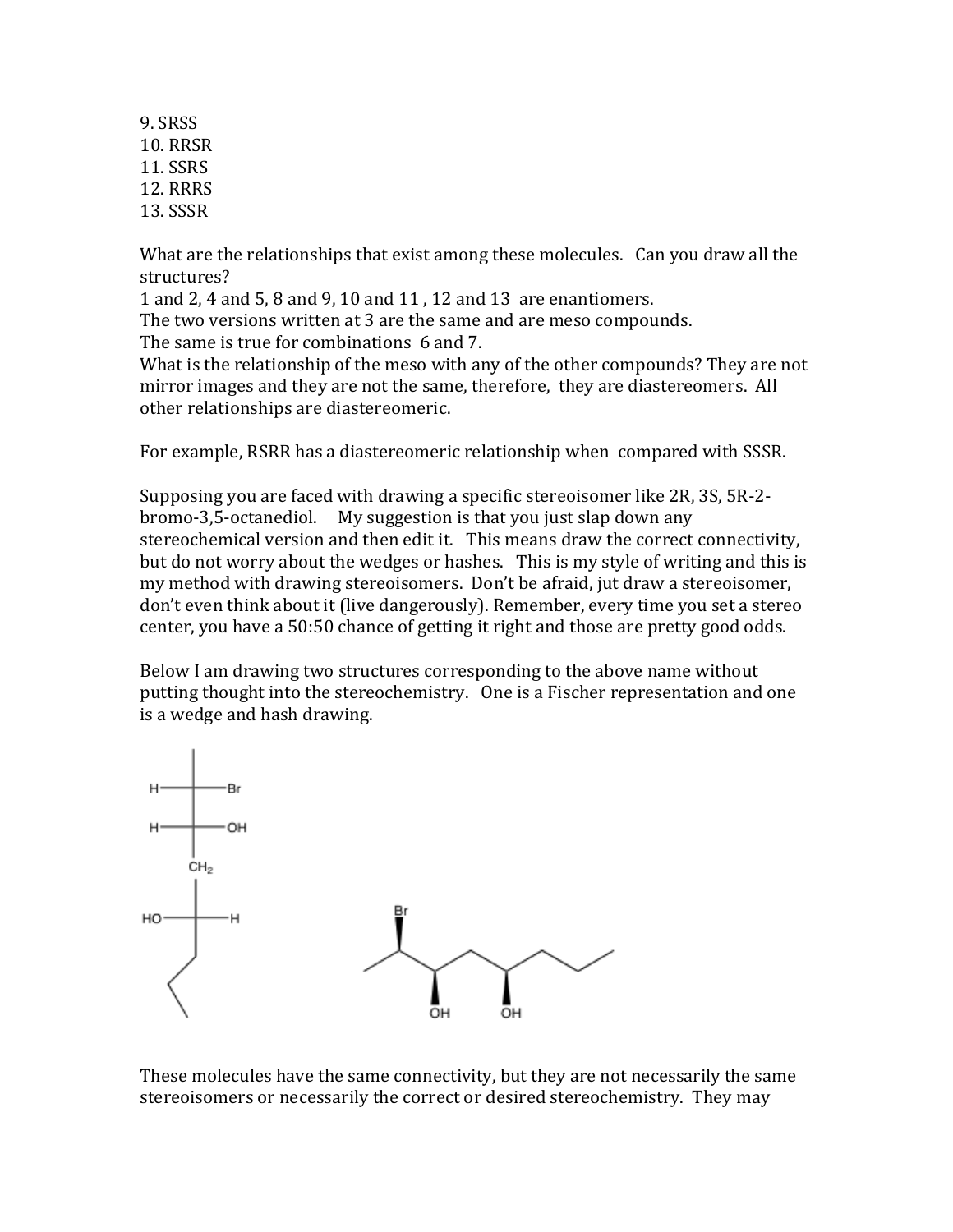require editing. Whether editing is needed will be ascertained by our good friend, assignment. Editing consists of inverting asymmetric carbons (switching two groups) where necessary.



Working from top to bottom, the top asymmetric carbon, tracing from priority 1 to 2 to 3, one has a clockwise rotation, but the designation has to be reversed because the number four priority is going out of the page. Therefore, the top center looks R, but is really S. Using the same process for the next asymmetric carbon, one obtains what appears to be a counterclockwise rotation in going from priority 1'to 2' to 3', but again, no. 4 priority is coming out of the page. Therefore, this asymmetric carbon appears to be S, but is really R. For the last center you should obtain with an asymmetric carbon that appears to be R, but is really S. So what did we draw with the Fischer prior to editing? We drew the exact opposite of what we wanted. We drew the 2S, 3R, 5S!!!! No big deal!!!! This is easily remedied.

I will rapidly correct the structure by inverting all the centers. How are centers inverted? By switching any two groups on any center. In this case we need to switch two groups on each center. Voila!!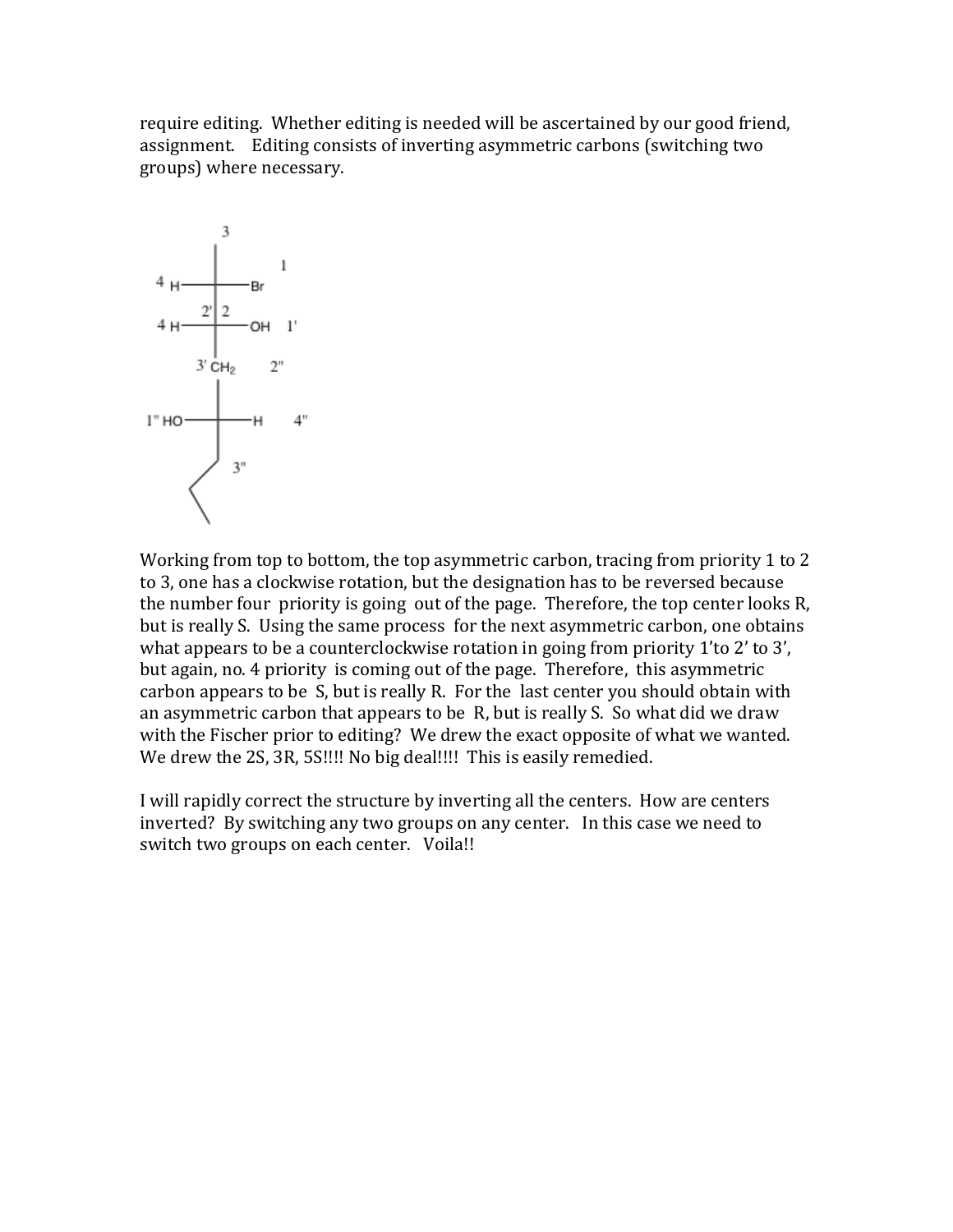

This compound is the desired compound. Check it by assigning the absolute configuration of each asymmetric carbon again. I guarantee it is correct. The relationship of this compound with the Fischer I originally drew is that they are enantiomers. What does RSR see when it looks in the mirror? Of course, it sees SRS.

Now let us consider the second drawing, drawn quickly without consideration of stereochemistry.



For the first asymmetric carbon to the left, when tracing the circle from priority 1 to 2 to 3, one obtains the R absolute configuration and it is really R because the number four priority is going back. For the next asymmetric carbon, tracing from priority 1' to 2' to 3' , one obtains R and it is R because number four is going back. Going a little more rapidly now that you are getting the hang of things the last asymmetric carbon is R.

Once again, I rapidly wrote down the wrong compound, but it is no big deal because I can easily edit it by inverting centers. Again, I want the S,R,S, so the second center is correct, but the other two require inversion. Inversion is accomplished by switching any two groups on the centers requiring change. The S, R, S compound is shown below.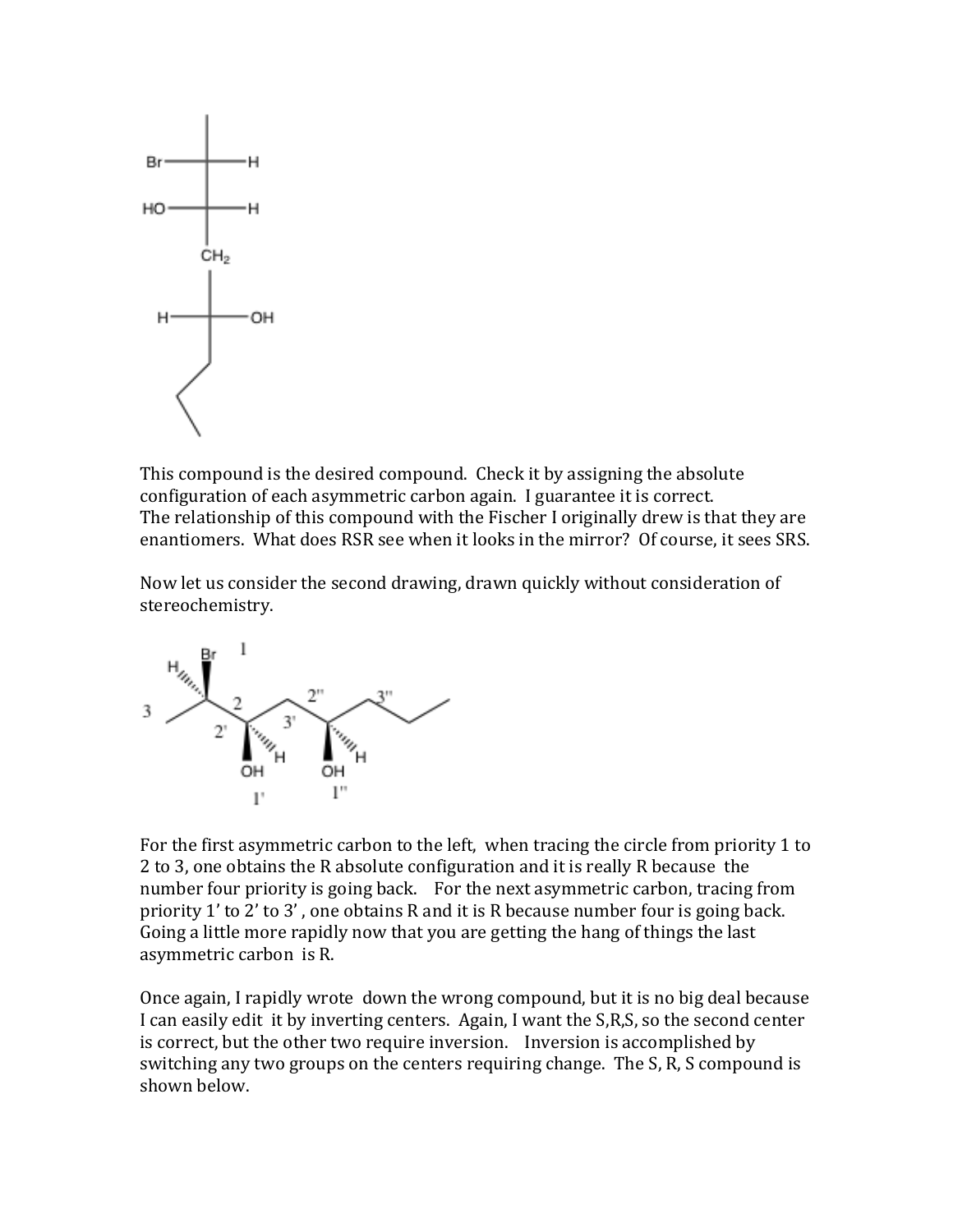

This compound is the desired S, R, S compound and is identical to my corrected Fisher, though it may not look the same due to conformational differences. To gain faith in the methodology, you could build models of both and attempt superimposition through bond rotation. I can assure you they will superimpose, but give it a try. Of course this exercise is generally unnecessary. If the absolute configuration is the same for the centers and the connectivity is the same, they are the same compound. There is only one 2-S, 3-R, 5-S-2-bromo-3,5-octanediol, but there are an infinite number of conformers.

What is the relationship of the above S, R, S compound to the mistakenly drawn R, R, R compound? They are not the same because to be the same they would have to have the same absolute configurations at corresponding asymmetric carbons. They are not enantiomers because the enantiomer of RRR is SSS, etc. They are stereoisomers, but not enantiomers, therefore they are diastereomers.

But relationships aside, don't lose track of the goal here. The goal was to draw a specific chiral organic compound. What we have demonstrated is that this can be accomplished either by using a Fisher or a wedge/hash drawing. It is acceptable to simply draw a stereoisomer, assign it and then switch groups until you have the desired compound. You can conceive the entire stereochemistry before you begin, but this is harder for most people.

#### **Stereochemistry of Ring Compounds**

It is also important to consider the stereochemistry of rings. Rings are really no different than straight chain compounds, but they do not lend themselves well to Fischer representations and conformations are taken more seriously. Let us start by considering all the dimethyl cyclohexanes. Let us draw the structures of 1,1 dimethylcyclohexane, 1,2-dimethyl cyclohexane, 1,3-dimethyl cyclohexane and 1,4 – dimethyl cyclohexane. This exercise will help you to begin to understand the stereochemistry of rings. Of course, cyclohexanes are the rings most heavily studied at this level and are the most ubiquitous in natural products.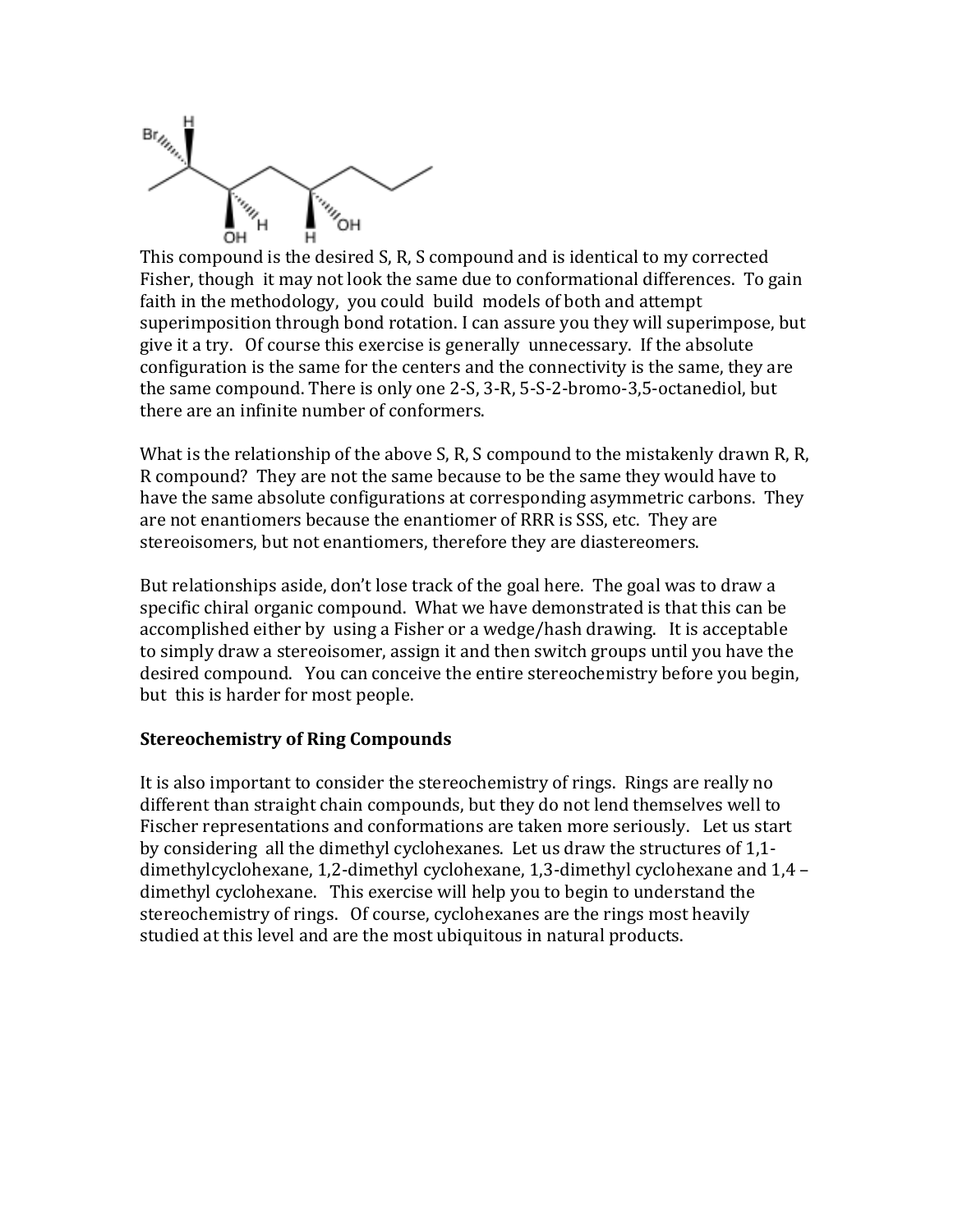

1.1-dimethyl cyclohexane

1,1-dimethylcyclohexane is not chiral because it has no asymmetric carbons. Therefore, I will not represent it in a three dimensional drawing, though it can be done.



If you analyze the cis-1,2-dimetylcyclohexane structural drawings, you will discover they are superimposable. But even without the analysis with the models, you will discover that these drawings meet the requirements to be a meso compound. Why? The compounds have asymmetric carbons, but they have the exact same four different groups attached to them and one center is R and the other is S as shown below. On the other hand the trans compounds are different, nonsuperimposable and are enantiomers as shown in the assignments below.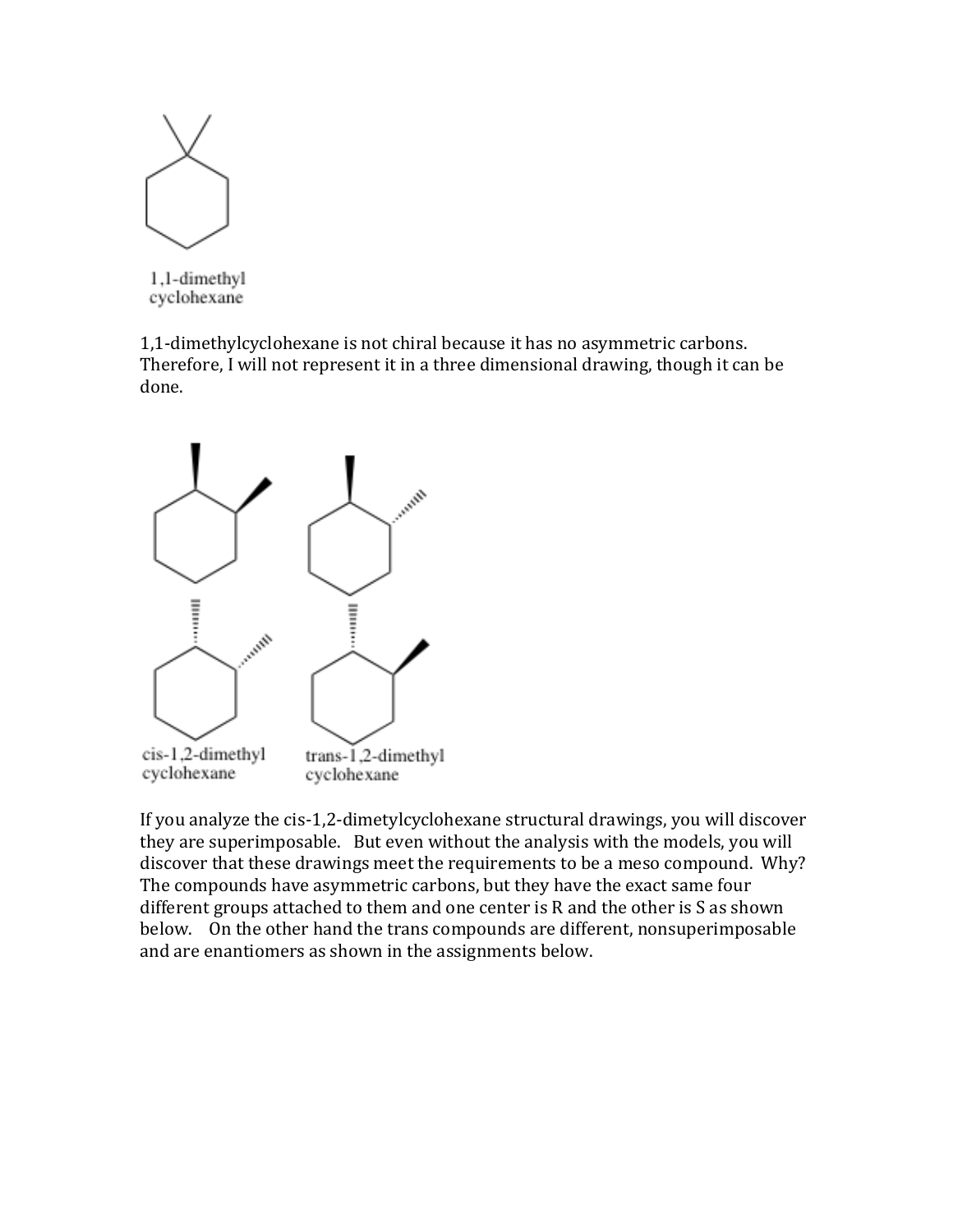

At this point, I am assuming you have some facility with the assignment, but rings are a little different. The way you deal with a ring is that you view one half of the ring as one substituent and the other half of the ring as another substituent. So as an example, on the first asymmetric carbon to the left on the first structure, the right hand side of the ring receives number one priority, the left hand side of the ring number two priority and the methyl number three priority. The hydrogen, which is pointing to the back here, is number 4 priority. You have probably noticed, I have stopped bothering drawing in each hydrogen and writing it in as the lowest priority group. Why is the right side of the ring number 1 priority? This is because at the first point of comparison we have C vs. C vs. C vs. H (the one that is not drawn in). Comparing these three carbons, the carbon to the right is attached to two carbons and a hydrogen. The carbon to the left is attached to one carbon and two hydrogens, whereas the methyl is attached to three hydrogens. Does this make Tracing the circle from the right to the left to the methyl at the top, you should obtain a counterclockwise direction of rotation and since the number four priority is indeed going back, the assignment is S. Similar assignments can be done for all the asymmetric carbon.

One concludes after completing the assignments, that the cis compounds in this case are indeed the same. They meet the requirements of meso compounds. They have multiple asymmetric carbons. The carbons have the same four different groups attached and one is R and one is S. These factors define the symmetry. Once again, it is as though you have two enantiomers bonded to each other. The two trans compounds are not the same. One is RR and one is SS. Without any manipulation of models one can confidently state that each individual compound is chiral and that they are not the same and they are enantiomers. As we stated earlier, all RR and all SS compounds are chiral. All SR and all RS compounds are chiral except meso compounds. In this case we happen to have a meso compound. Please note that the second drawing of the cis compound is redundant.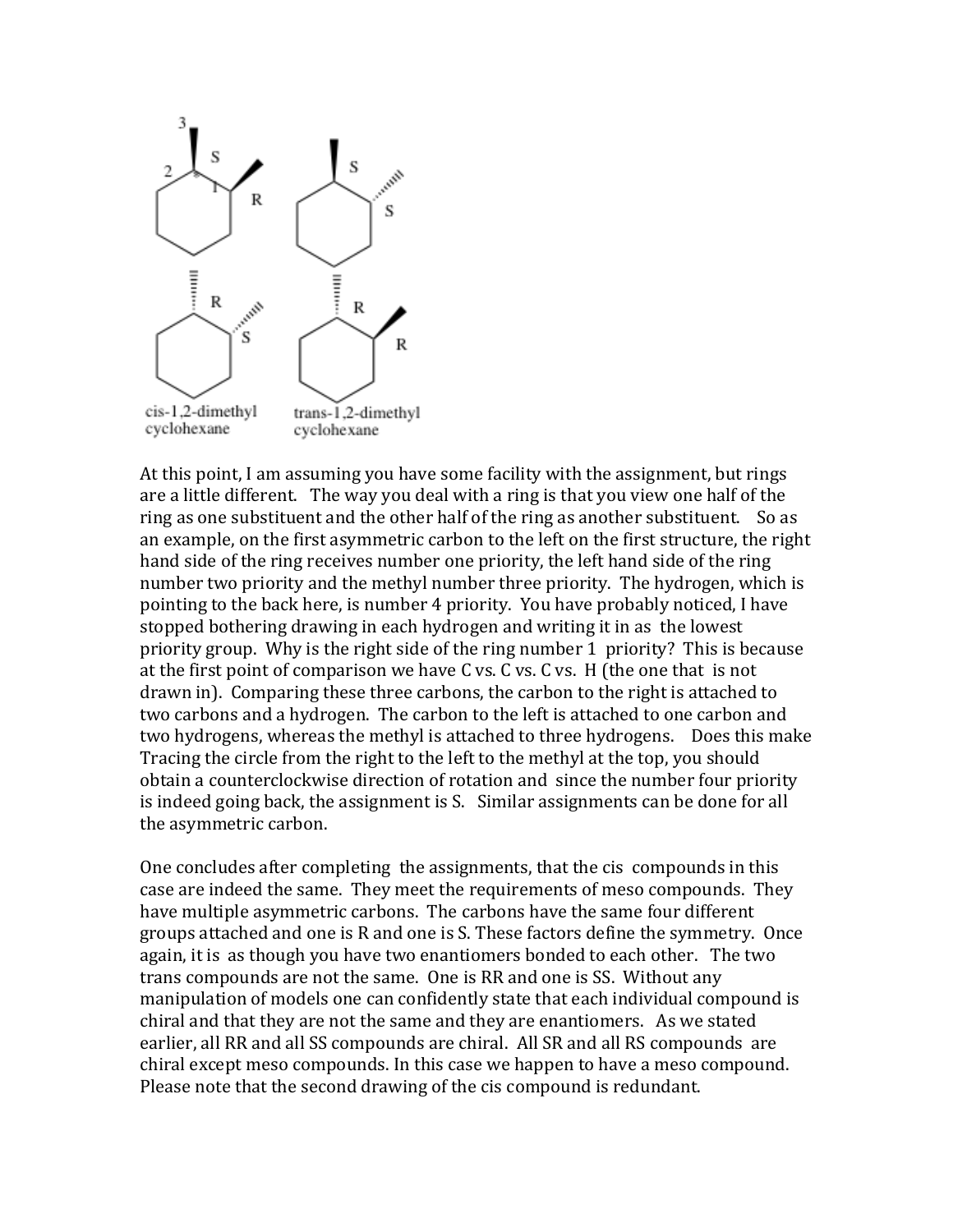Now let us consider the 1,3-dimethylcyclohexanes. Similar to the last example , there is only one cis-1,3- dimethylcyclohexane. If you translate one you will discover you can flip it over and superimpose it. But we don't need to do this. All you have to do is assign it. The cis representations meet the requirements of being meso compounds. They have multiple stereogenic centers that have the same four different groups and one is R and one is S as shown below. Did you obtain the same assignments as shown with the structures below?



Lets review by going over the left center on the first structure. If I were to assign the left center on the first structure, the right side of the ring would be priority one, the left side of the ring would be priority two, and the methyl, priority 3. The hydrogen is going back and not drawn in because you are so sophisticated at this point. Therefore. tracing from right to left to up, you should obtain a counterclockwise tracing of a circle, and with the hydrogen going back into the page, the center is therefore S. Why is the left side of the ring, number one priority? By now you should be able to work it out. Briefly, priorities one, two and three tie at the first comparison. They are all carbons. At the second level priorities one and two tie because they are both connected to one carbon and two hydrogens. Working out one more level , the right side of the ring has more branching and is therefore higher priority.

Analyzing this set of molecules, the RR, SS pair are each chiral and are enantiomers. The RS, SR pair are not a pair with a relationship, they are the same molecule. They are the meso. The single meso compound has a diastereomeric relationship with either the RR or the SS.

Finally, let us consider trans-1,4-dimethylcyclohexane shown below.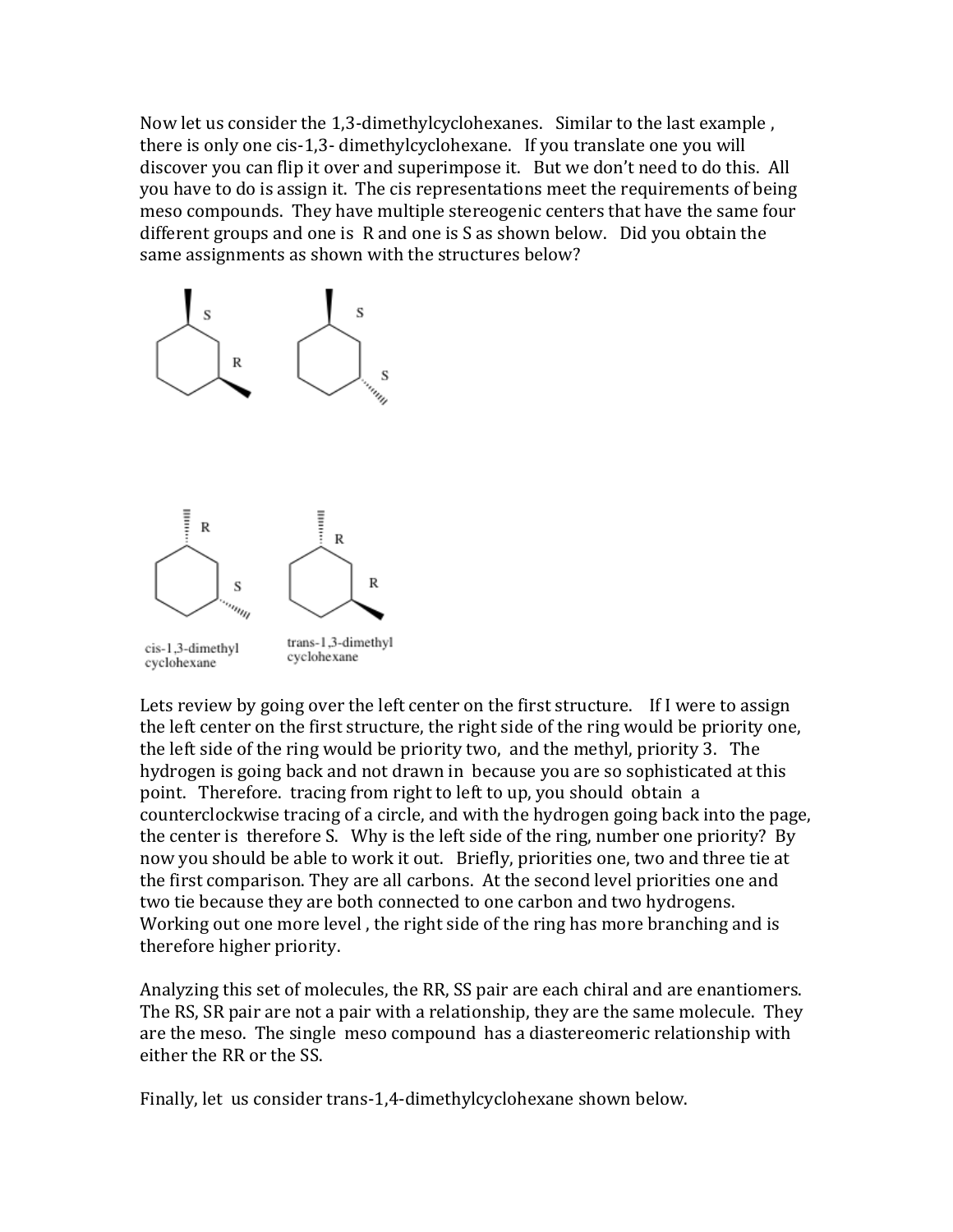

cis-1.4-dimethyl cyclohexane



These compounds fall into a completely different category. They do not have asymmetric carbons. If you analyze either carbon bearing a methyl (the most likely to be asymmetric), you discover that both sides of the ring are identical so the sides are identical groups. When we enter this world of chirality, we start to think everything is chiral, but it is not true. There are many molecules that are not chiral. Think of benzene or ethanol. Though living systems are filled with chiral molecules , many molecules you will deal with routinely are not chiral. At least most that you have encountered thus far have been achiral. Not having asymmetric carbons and having such an obvious plane of symmetry, the 1, 4-dimethylcyclohexane molecules are achiral so there is no assignment possible and no value in drawing the mirror image. Comparing the cis- and the trans- we discover they are not the same, they are not superimposable. Interconversion requires breaking bonds. These are conventional cis/ trans isomers and they are locked in by the restricted rotation of the ring. What is their relationship? They are not the same and they are obviously not enantiomers. As I like to say when cis- looks in the mirror it does not see trans!!! So basically, they have the same connectivity but different spatial orientation only interconvertable by bonds being broken. This makes the compounds diastereomers. All cis trans stereoisomers can be described as diastereomers., including those involving double bonds.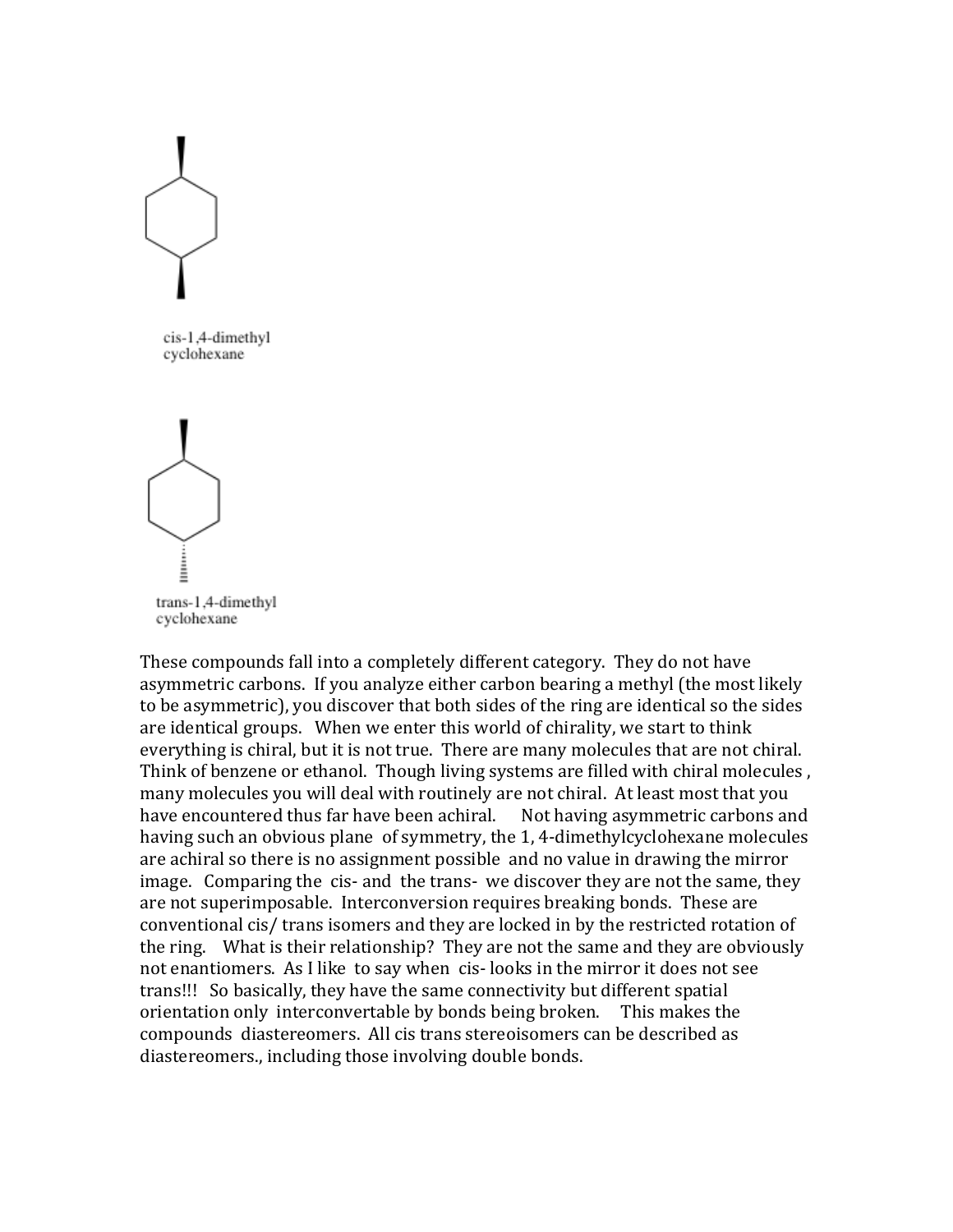Now when you study your textbook (and you are encouraged to study your textbook), you will read that cyclohexane rings should be analyzed in a chair form. It should be should be noted is that all compounds should be analyzed this way not just cyclohexanes. But I maintain to answer the basic answer of chirality, it is better to analyze the compound flat. Again this is how compounds are analyzed, they are not analyzed as percentages of certain conformers. So as an example, consider cis – 1,2-dimethyl cyclohexane. Above, we said that it is achiral because it has a plane of symmetry in the flat structure or you could say it has two asymmetric carbons with the same four different groups attached and one is S and one is R. But in reality the molecule exists in puckered conformers. More than 99 percent of the molecules are in the two chair formations as shown below.



There are of course other conformers, but one way to argue the lack of net chirality is to consider each conformer individually and consider its chirality.

Each conformer is chiral. That is it has a chiral shape. If you look at the first structure it is cis and if you flattened it, it would be the structure I showed earlier.



But again, in reality it is in conformers. If you held the conformer on the right locked as it is you would discover that the shape is chiral, i.e., it is nonsuperimposable on its mirror image. Now this requires that you hold the conformation steady. In this exercise you are not allowed to rotate bonds, which means you are not allowed to flip the chair. What we are saying is the shape is chiral. By the way, lots of shapes are chiral. If I were perfectly symmetric, I would be like a meso because my hands and feet are chiral but they are mirror reflections of each other so there is no net symmetry. However, if I stick one of my legs out or arms out, I assume a chiral shape and that shape is nonsuperimposable on its mirror image. Of course, I can quickly reassume my meso shape. What matters for molecules is the average symmetry. For a perfectly symmetrical person, when they straighten up they will assume there average symmetry, but in the course of a day, the perfectly symmetric person assumes many chiral shapes.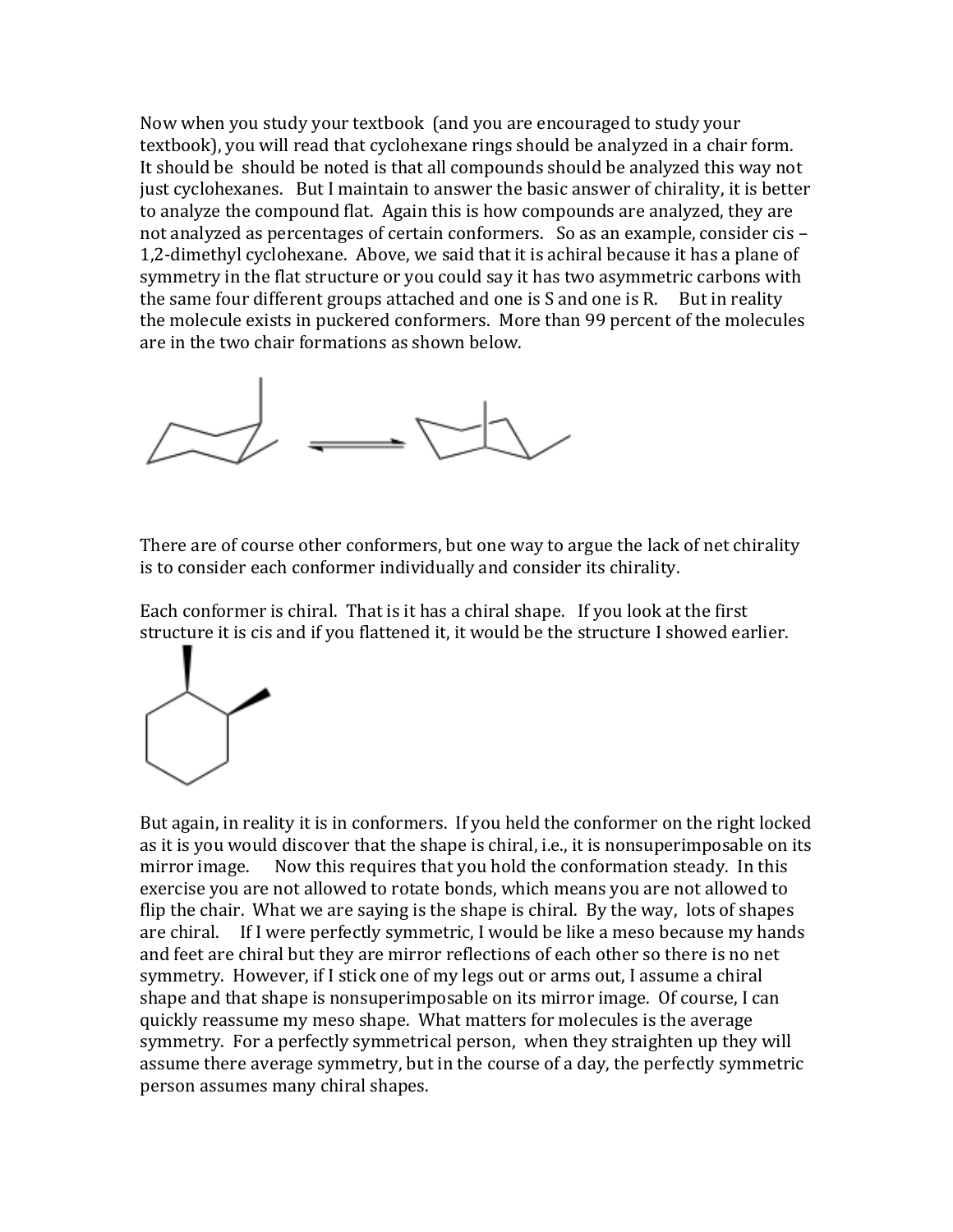So the true explanation for the chirality or lack of chirality in a molecule truly emanates from an analysis of the percentages of all the conformers and weather they cancel each other out.

In this case the conformer on the left is non superimposable on the conformer on the right. If you pick it up and try to superimpose it on the conformer on the left, it will not sit down become congruent with the other structure. Remember you can not rotate the bonds. Do not do this. If you start rotation, you will be able to superimpose it.

So consider the following. If I pick up the structure and move it around a bit so that I have two of the methyls lined up conformationally, you will see that it does not superimpose.



The way I have these two structures sitting the equatorial methyl groups can sit down on each other, but you can see the that the axial methyls are in opposite positions. One is in the front and one is in the back.

These are what are called conformational stereoisomers. They are conformers that are non superimposable mirror images provided the chair is not flipped or the bonds are not rotated.

Must do a movie on this. Movie must contain some discussion on this.

Maybe have links into the movie in the document.

So the true explanation of the lack of net chirality is that the two major forms and the minor forms form equal quantities of enantiomeric pairs and they cancel each other out.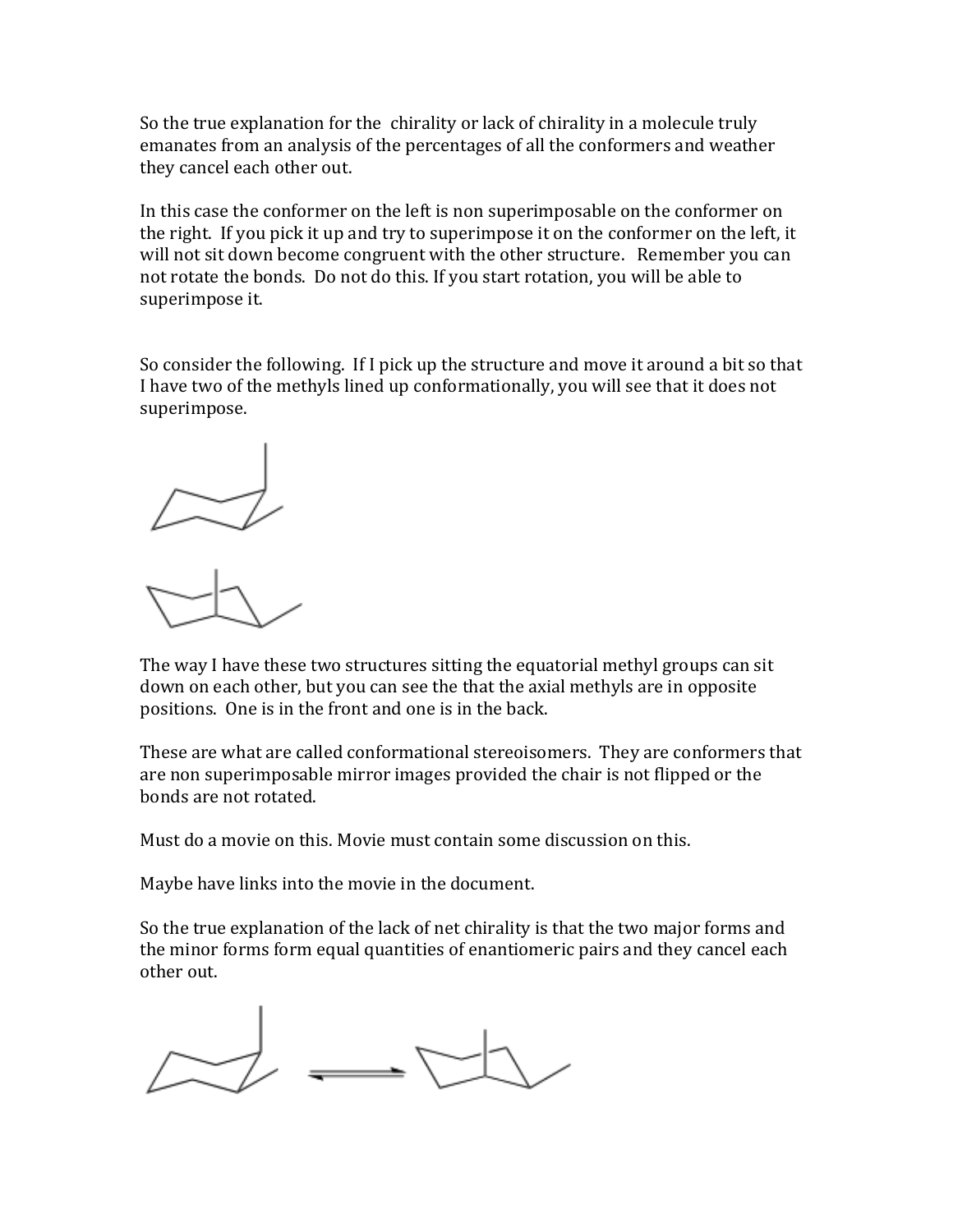In a group of 1,2-dimethylcyclohexane, there is fifty percent of the left conformer and fifty percent of the right conformer and together they make a conformatioinal racemate, have no net rotation.

But truthfully, this level of thinking has little practical use. In the laboratory what matters are molecules that are different on a configurational level. These molecules intercovert at room temperature and therefore cannot be placed in separate bottles.

Now much is made of rings in textbooks and they come off as being special in regard to conformational stereochemistry, but the truth is all molecules have conformers that have a chiral shape and that could be considered in this way and it is true of all straight chain meso compounds we have looked at before. For example consider the following compounds in the shapes they are in.



These are two representations of butane. Butane is not considered to be a chiral compound. So it is not chiral from a configurational standpoint. Why would you say it is not chiral because it does not contain asymmetric carbons, more generally it does not possess the right types of stereogenic centers to confirm configurational chirality on the molecule. The best way to say it, is that the butane on the right can be superimposed on the butane on the right using bond rotations. But taken on a conformational level, the butane on the left is not superimposable on the butane on the right if the conformers are held steady. When the butane on the left looks in the mirror , it does not see the butane on the right, so therefore, they are not conformational enantiomers as in the last case, they are conformational diastereomers because they are not the same, not nonsuperimposable mirror images. Again are these molecules really different. No, not in the normal sense. They cannot be placed in separate bottles.

Consider the following molecules.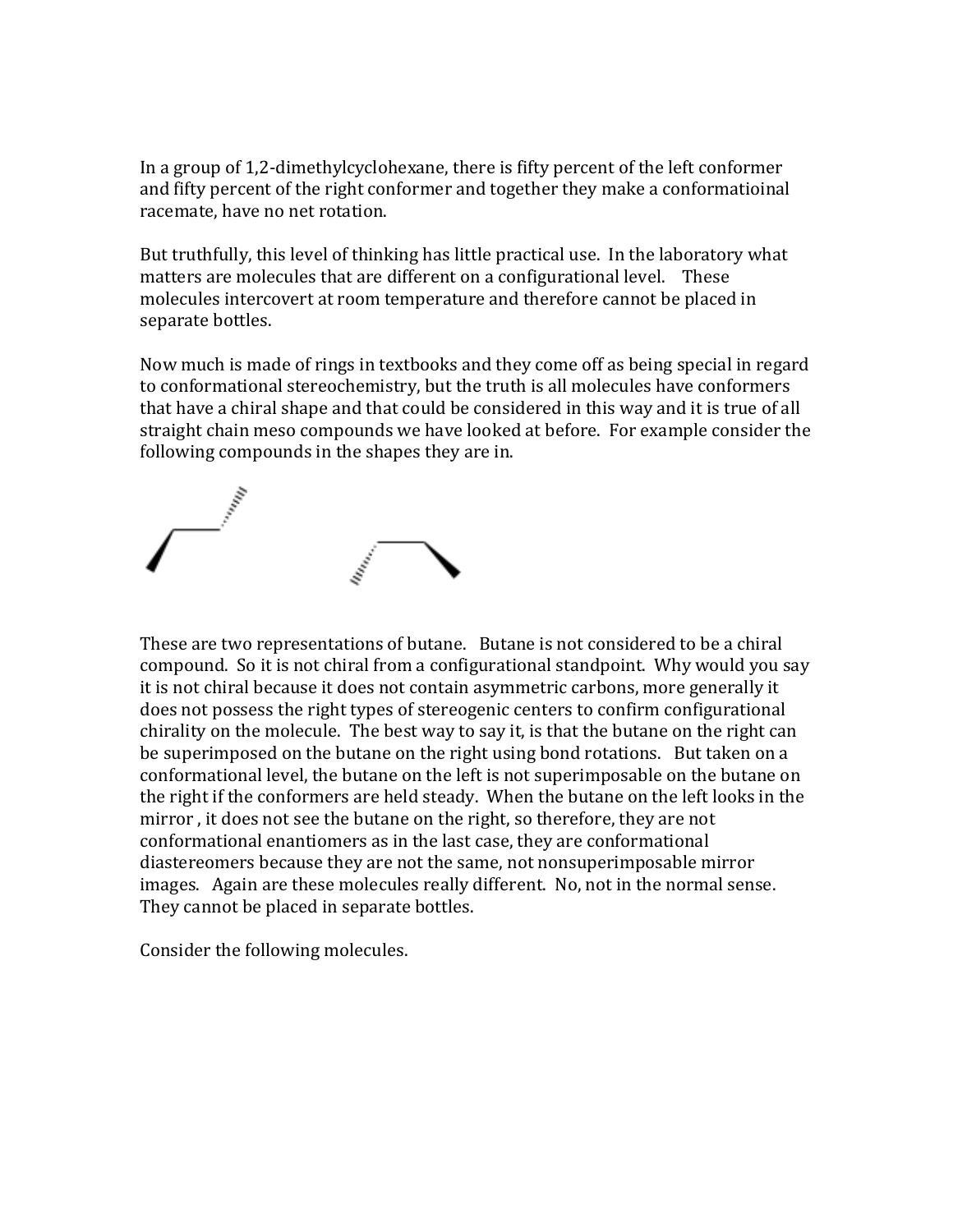

Are these molecules chiral or do they at least have the potential to be chiral? What is there relationship? Now based on what you have learned you can easily ascertain whether they are REALLY chiral in the configurational sense. You should ask yourself if they possess asymmetric carbons. Which they both do. Then you should decide whether they have the potential to be meso in which case they would not be chiral. In each case they do because they have the same four different groups attached to each asymmetric carbon. Since they both have the same groups attached and in any case, the best way to resolve the problem is to assign the stereochemistry of each center. As shown below.



In the first structure, the carbon on the left has to be viewed underneath or above to assign. So if I was laying under the molecule (see super-chiral woman shown above), the hydrogen would be away, the bromine to my left , the number two group up by my head and the phenyl to my right. Tracing the circle, super chiral woman would obtain an R direction. The center to the right is more conventional because the number four group is going back, so tracing the circle from 1' to 2' to 3' the circle is counter clockwise and is S. So this compound is an R, S compound and is therefore meso and achiral. Notice, you only need super chiral woman if you have the number four priority group in the plane of the paper.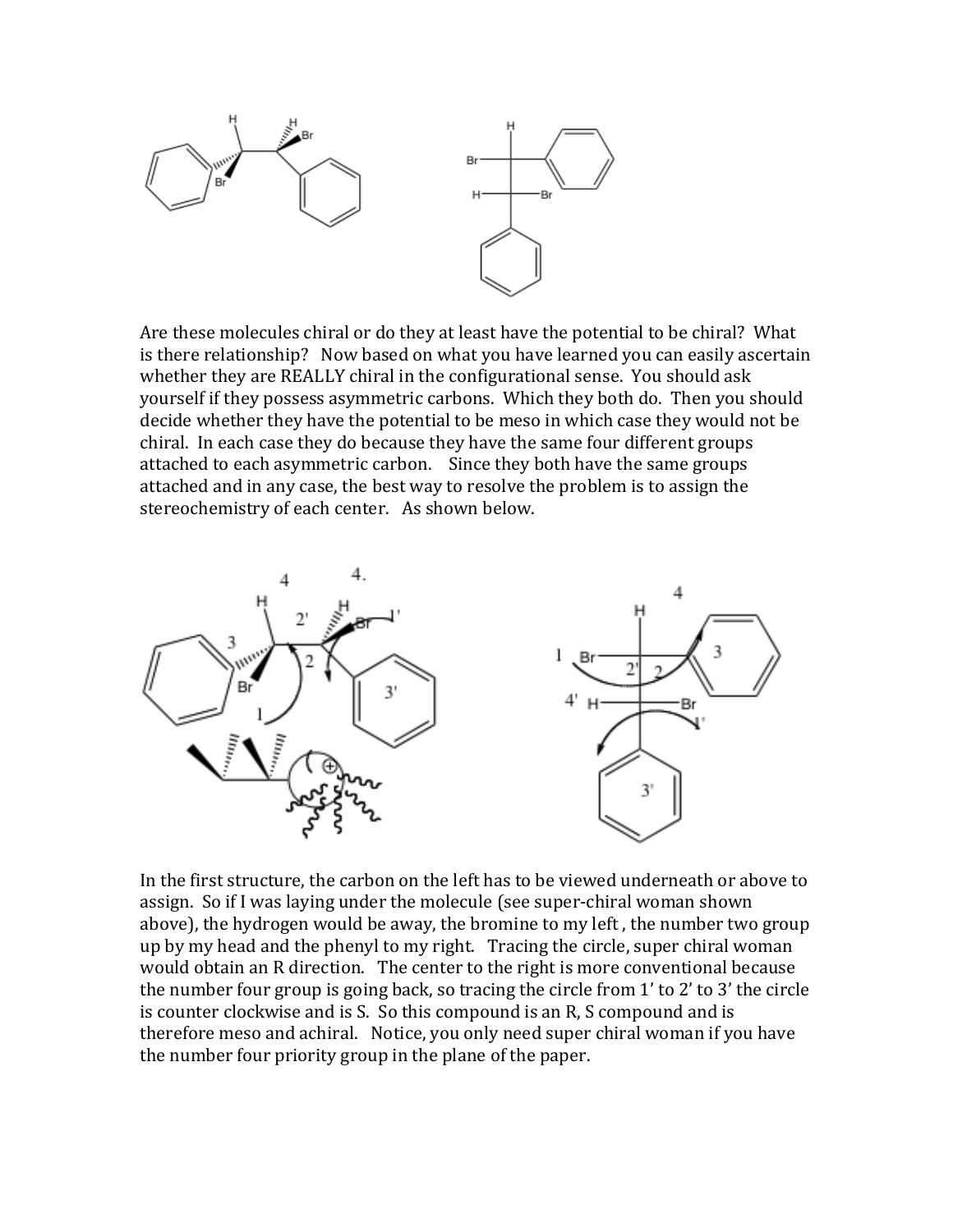Now let us look at the compound to the right. It is a Fischer projection and super chiral woman is never needed for a Fischer projection because remember the advantage of a Fisher is that all groups are either out or back (wedges or hashes). On the top center, tracing from 1 to 2 to 3 one obtains a counter clockwise circle which does not need to be reversed as the number 4 priority group is going behind the paper. Therefore, the top carbon is S. On the bottom carbon, one traces from 1 to 2 to three and it looks counterclockwise, but the absolute configuration needs to be reversed because number four priority is in the wrong orientation, coming forward. So this compound is S, R and therefore is also a meso.

The point I am trying to make is these two mesos are not really any less special that the two interconverting chair compounds. These two straight chain compounds do not look the same upon quick observation because they are in different conformations. Think about it, Fischer projections are always eclipsed. Always. The projection to the left is a staggered projection. The way they are drawn they are not directly superimposible. Are they really the same, yes, in the sense of chemistry these structures are the same compound. The are the meso in two different rotomers or conformers. They rapidly interchange at room temperature. But if one really analyzed them on a conformational level, not allowing the rotation of bonds, these two forms would not be super imposable.

It is also true that the staggered form does not see the Fischer in the mirror. These two shapes are chiral (in the transient sense), but they are not conformational enantiomers. They are conformational diastereomers. Anything that is not superimposable, has the same connectivity and is not a mirror image falls in the diastereomer category, one way or the other.

At the end of the day, these conformational stereoisomers do not matter much. At the end of the day we are organic chemists. Organic chemists do a lot of things, but principle among them is making molecules. When molecules are made they have to be separated. As described earlier in this document, the handedness of a molecule is very important to its activity and toxicity in living systems. When we make molecules in the lab we are very concerned with what we are making, what are the contaminants involved and we are very concerned with contaminants that are stereoisomers. The removal of contaminants involves different separation techniques that you are learning in lab, distillation, extraction, recrystallization, chromatography etc. It is true that the father apart in relationship and of course structure, molecules are, the more different their physical properties and normally, the easier they are to separate. So molecules with no relationship should be the easiest, then structural or constitutional isomers (like cousins), then diastereomers (the siblings) and finally enantiomers (twins)

In principle, enantiomers have different physical properties such as boiling point, melting point, solubility, spectra etc. Sometimes the properties of diastereomers are dramatically different (consider the two trans-cinnamic acid dibomides you prepare in the lab, these have drastically different melting points) or they can be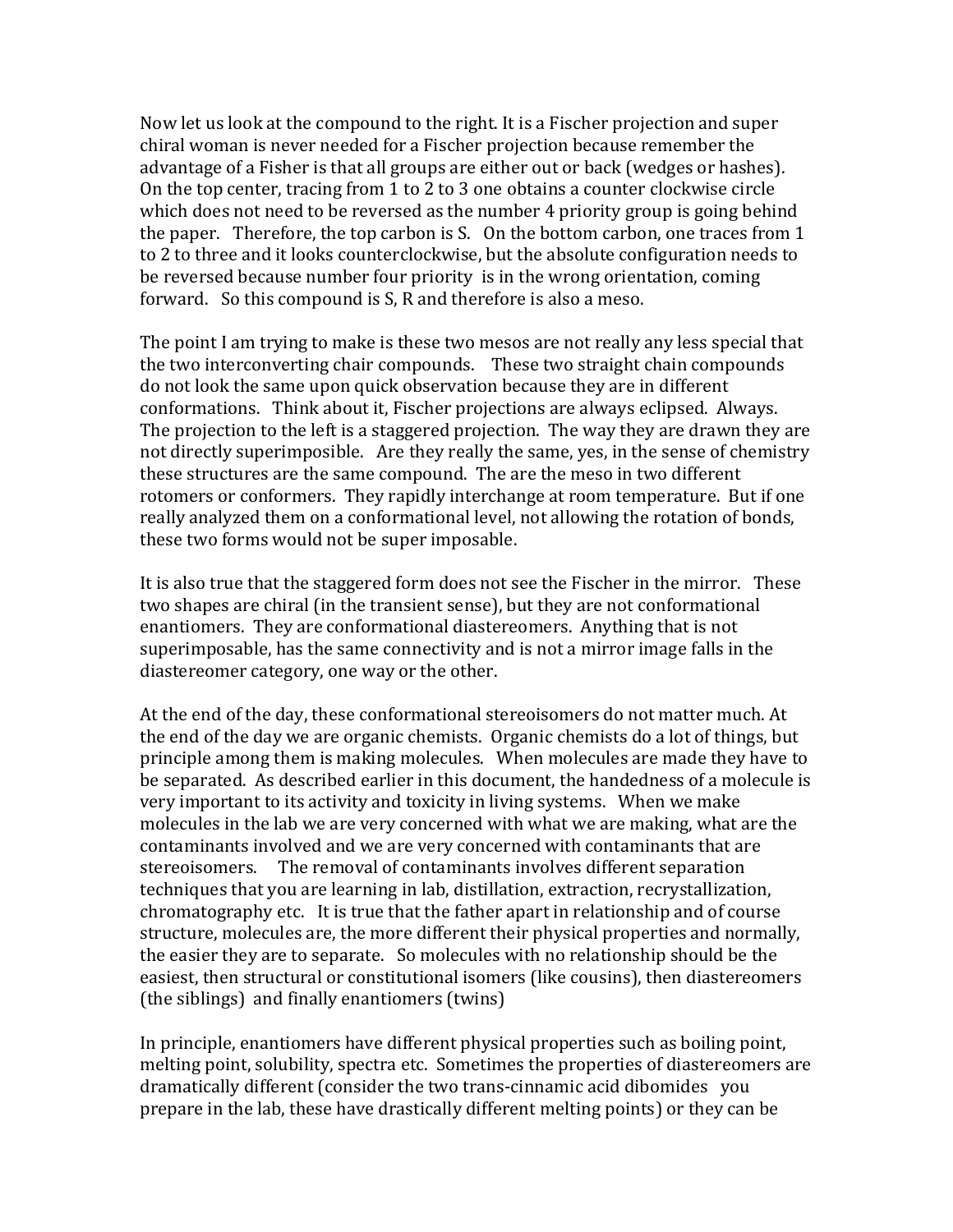very close. But in principle diastereomeric compounds can be separated by conventional techniques such as distillation, recrystallization, extraction, and chromatography and can be distinguished by normal spectroscopic techniques such as infrared spectroscopy and nuclear magnetic resonance spectroscopy.

On the other hand, enantiomers are rough to separate. In an achiral world, they have the same boiling point, melting point, solubility and spectra. In an achiral world chirality has no meaning. In a handed world made up of only one of a pair or pairs of enantiomers (such as a living system) they interact differently, like you with a left handed glove. They even react at different rates.

In a chiral environment, enantiomers can exhibit different physical properties and reactivities. One of the properties that is highly focused on and it is tremendously interesting, though perhaps not so practically useful in daily lab life is the physical property, optical rotation. Optical rotation is the ability of molecules to rotate plane polarized light (light that has been placed through a polarizer so that all but one oscillating plane has been removed.) It has been long known that molecules that are enantiomers have equal and opposite optical rotations. All chiral molecules when pure exhibit this property. It is true that all chiral molecules have this property, but only enantiomers have equal and opposite rotations. So two diastereomers may have optical rotations because they are individually chiral, but the magnitude and direction of the optical rotation will not have a relationship. Every chiral molecule will have a rotation and each chiral molecule in principle, would have an enantiomer with an opposite rotation.

So please consider 2-butanol.



As shown, there are two, 2-butanols. They are each chiral and the one on the left is the enantiomer of the one on the right. You could easily prove this just using your recognition of the asymmetric carbons and assigning them.



Now these two compounds have equal and opposite rotations. R-2-butanol has specific optical rotation of -13.52 degrees and S-2-butanol has a specific optical rotation of +13.52 degrees. I will explain optical rotation on a more physical basis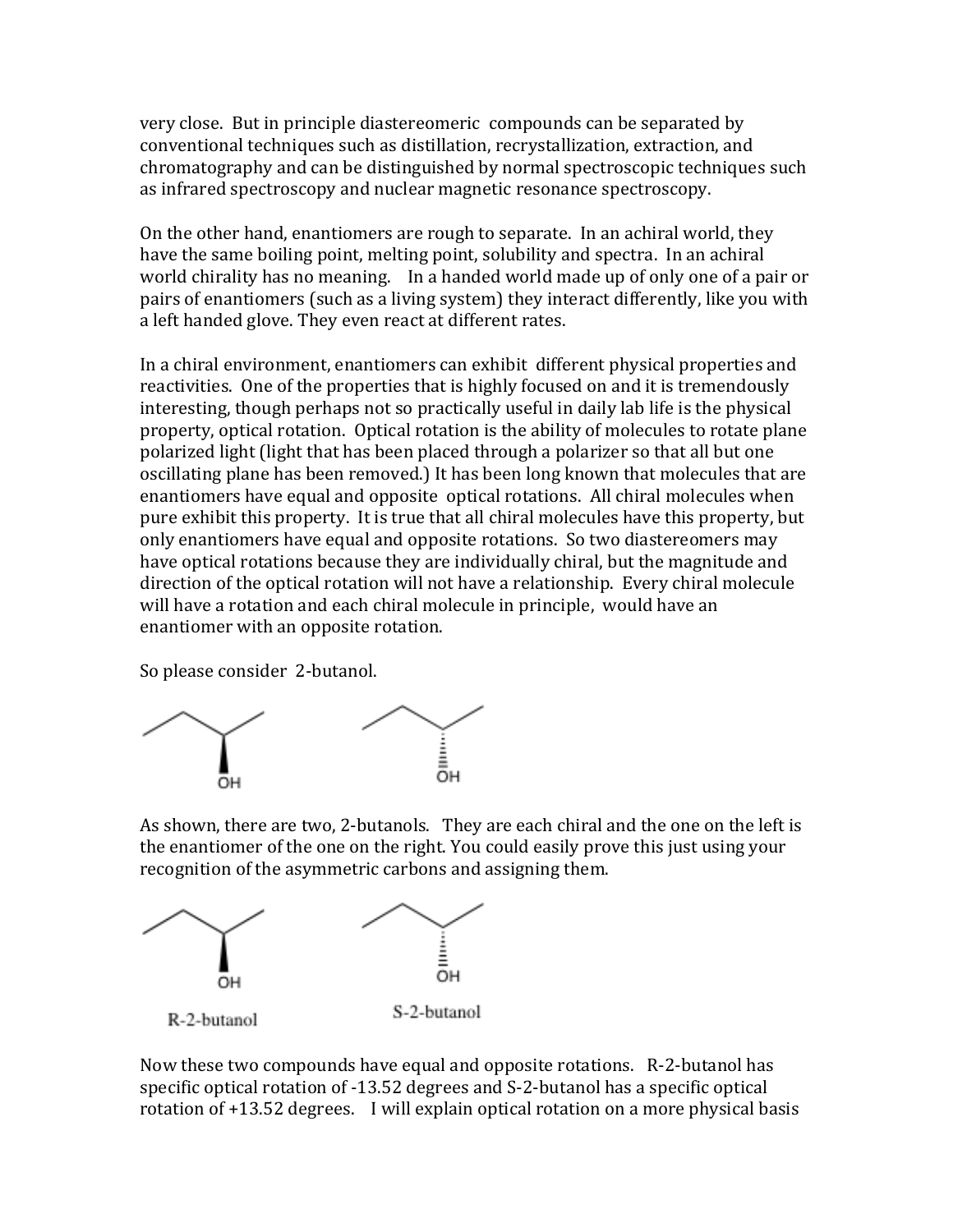in a few paragraphs, but first consider the next pair of molecules. R-tyrosine and Styrosine.



The above compound is R-tyrosine and R-tyrosine is unnatural tyrosine (though I believe it is found in some decaying bacteria). R-tyrosine has a specific optical rotation of +10.9 degrees. The following is the natural amino acid (it is one of the twenty amino acids typically found in living systems and that are the monomers for proteins). S-tyrosine has an optical rotation of -10.9 degrees.



S-(-)-tyrosine

Though I have yet to explain optical rotation, a few things become apparent upon looking at just a few optical rotations. It is not obvious what causes the magnitude of the rotation (though it is somehow related to the structure) and even more interestingly, there is no correlation between the absolute configuration and the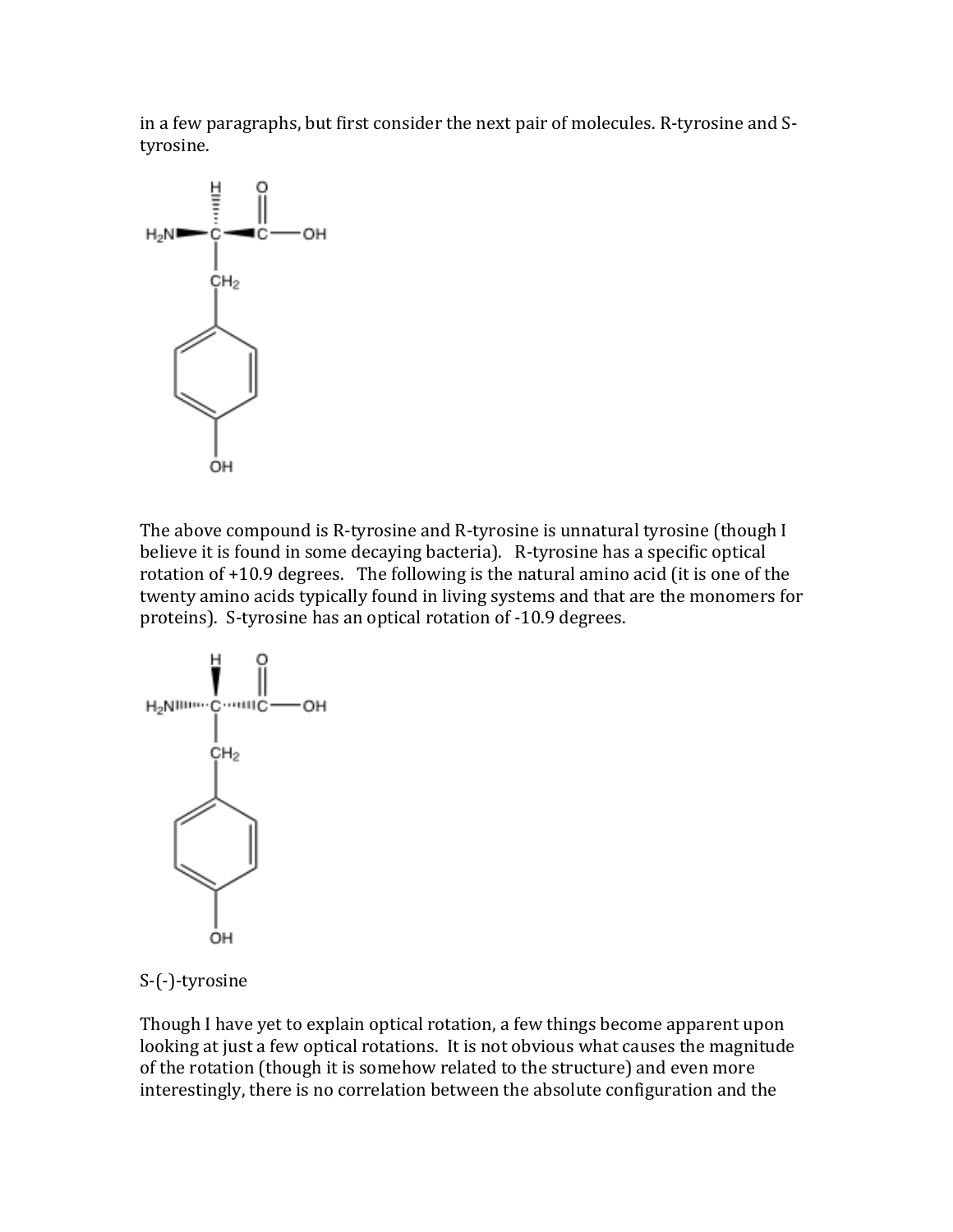direction of rotation. Remember, absolute configuration, i.e., R and S assignment is an arbitrary nomenclature set up by Cahn, Ingold and Prelog. The tracing of the circle to the right or left refers to the very arbitrary way the priority system was designed. Optical rotation is a physical property measured in the lab and it is independent of this arbitrary system. There is another system used by biologists for certain molecules called the D and L system, mainly used for sugars and amino acids. This often causes more confusion because when people refer to the positive rotation, they say the rotation is levorotary (to the left) or dextrorotary (to the right) and people like to translate this little d and l which refers to the property known as optical rotation with the big D and L system which is just another arbitrary nomenclature system that describes the three dimensional orientation of the groups (like R and S). Of course, the idea of a physical property rotating left or right can be sort of confusing with the idea of tracing a circle left or write when assigning R and S. It is important to try to understand the difference and try to keep them straight as you study and utilize stereochemistry as organic chemists.

So let us discuss optical rotation in more detail. As stated previously, it happens when these chiral molecules are in their enantiomerically pure form, they rotate plane polarized light eight clockwise or counter clockwise. What is plane polarized light? Plane polarized light is ordinary light that has been passed through a polarizer (sort of like Polaroid sun glasses). One can think of ordinary light as being comprised of an infinite number of perpendicular oscillating electrical and magnetic fields. By oscillation, we mean that the electrical fields are constantly and regularly switching their dipole from negative positive to positive negative. This would be happening at some frequency. Similarly, the magnetic fields would be changing from "north" - "south" to "south"-"north" at some frequency as diagramed below in the following URL.

After passing through the polarizer, only one oscillating plane remains. When this plane encounters a sample with net chirality, it rotates. So basically there is a light source, it passes through a polarizer, then the polarized light passes through sample of some length and concentration. If the sample contains net chirality, the plane polarized light will be rotated some degrees from the original position. The operator of the polarimeter will rotate a moveable polarizer at the other end to "find" the rotated plane polarized light. The rotation in someway relates to the interaction of the chiral molecules that have an asymmetric electrical density with the plane polarized light. The truth is the reason this property exists is because light is chiral. Plane polarized light consists of two forms that are rotating, sort of corkscrewing, in opposite directions. They are two helical forms of light that are meeting in the middle to form the plane. These two helical forms of light are enantiomeric in nature, but individually each is chiral. Once again, it is like a your right and left hands encountering a right handed glove. So here we have a right and left form of light encountering a right or left handed form of a molecule. When the left handed light interacts it is different than the interaction with the right handed form. Think of it this way, a left handed molecule with left handed light versus a left handed molecule with right handed light is a diastereomeric relationship – a more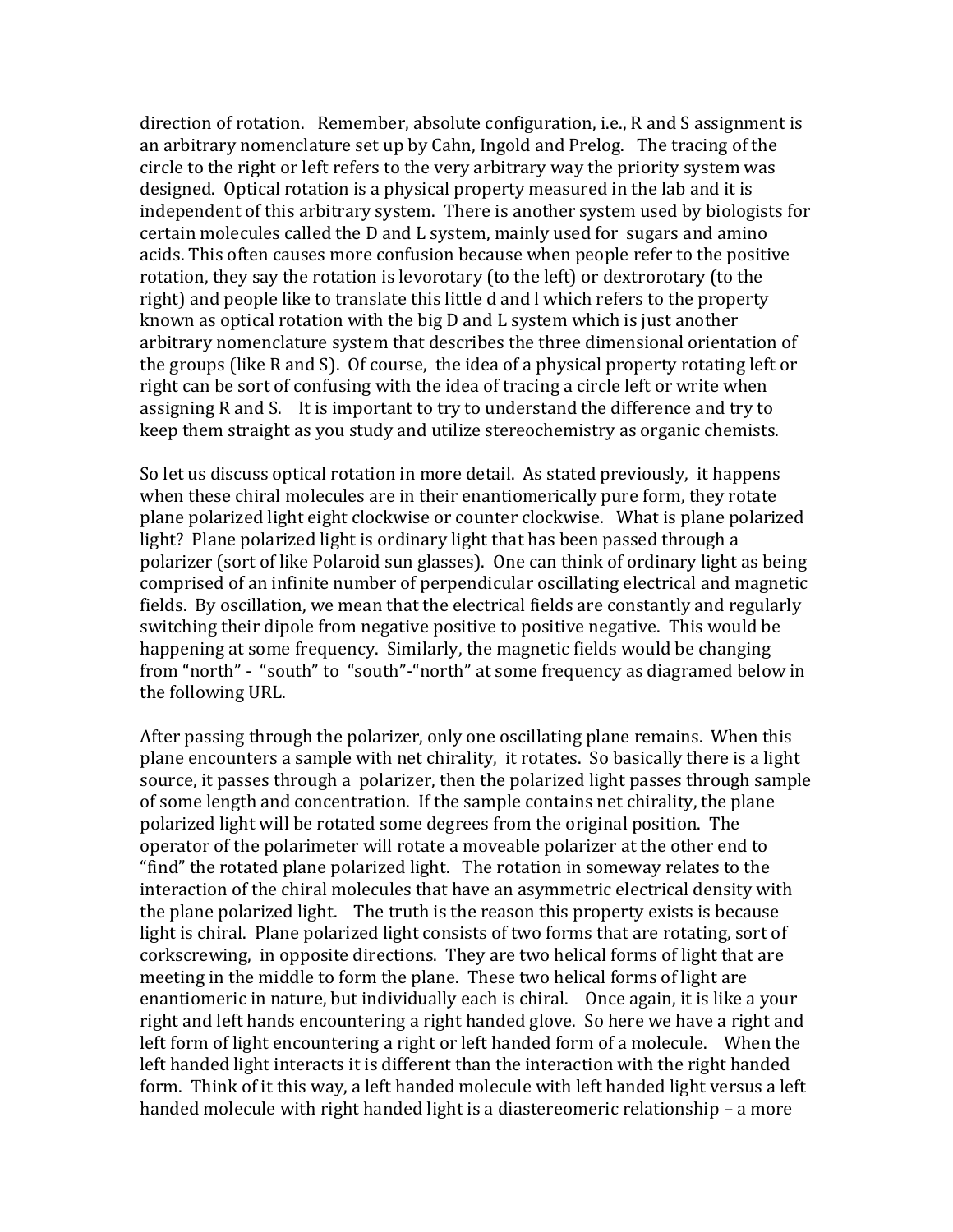distant relationship. It is thought that one form of light slows down more than the other from the interaction and the resolution of the helices occurs in a different plane. Please see the associated YouTube where I explain this in a more dynamic manner. Truthfully though, this phenomenon is not totally understood and as stated earlier, it is not known exactly what causes the magnitude or direction of rotation for a particular enantiomer. The absolute configuration once linked with a specific rotation of a certain direction can be used to help identify and to verify the absolute configuration, but only after it has been determined using some other method (e.g.. x-ray crystallography or chemical conversion into another known molecule of known stereochemistry).

#### **Polarimeter**

**Light source-- polarizer--- sample in long tube--- moveable polarizer ---- human being**

As indicated earlier, the rotation is expressed as a **specific rotation**. The specific rotation is expressed in equation form as follows: **[alpha]D = observed rotation (degrees)/(cell length in dm )( sample concentration g/mL).** If the liquid is a pure liquid it is expressed in density units, which are also g/mL.

The rotation has to be expressed this way because the more molecules the plane polarized light encounters, the more it rotates. So if the concentration of the sample is doubled, the observed rotation is doubled. If the cell is half as long, the observed rotation is cut in half. By correcting for these two factors, the values are standardized and can be compared with the literature. There is also a slight dependence on temperature and there is dependence on the wavelength of electromagnetic radiation used, though the wavelength is typically the D line of sodium.

# Stereochemistry 8: Optical Rotation Problem

Please see the associated video, but supposing one had a sample of sucrose dissolved in water having the concentration of 0.5 g/mL and the sample was placed in a cell that is 0.5 decimeter long. One measures the optical rotation of this sample using the D line of sodium at around room temperature and obtains a value or – 25 <sup>o</sup>. What does this mean? This means that the sample rotated the plane polarized light by 25  $\degree$  in a negative direction. But truthfully this could be +/- 180  $\degree$  of this or  $+/- 360$  ° of this rotation. Realize it is a plane and the plane can line up at  $+/$ n180<sup>o</sup>. Can you devise an experiment where you could determine real magnitude and direction of rotation? Think about measuring more than one sample at different concentrations or path lengths. Suppose you think the rotation is  $+25$ <sup>o</sup>, but you realize that the rotation could also be +205  $\circ$  or it could be -155  $\circ$  or 180  $\circ$  more or less, etc. If the sample is really  $+25$   $\circ$  and you halve the concentration, then the rotation should be half according to the equation given above. At half concentration, the observed rotation should become exactly 12.5 $\degree$ . If on the other hand the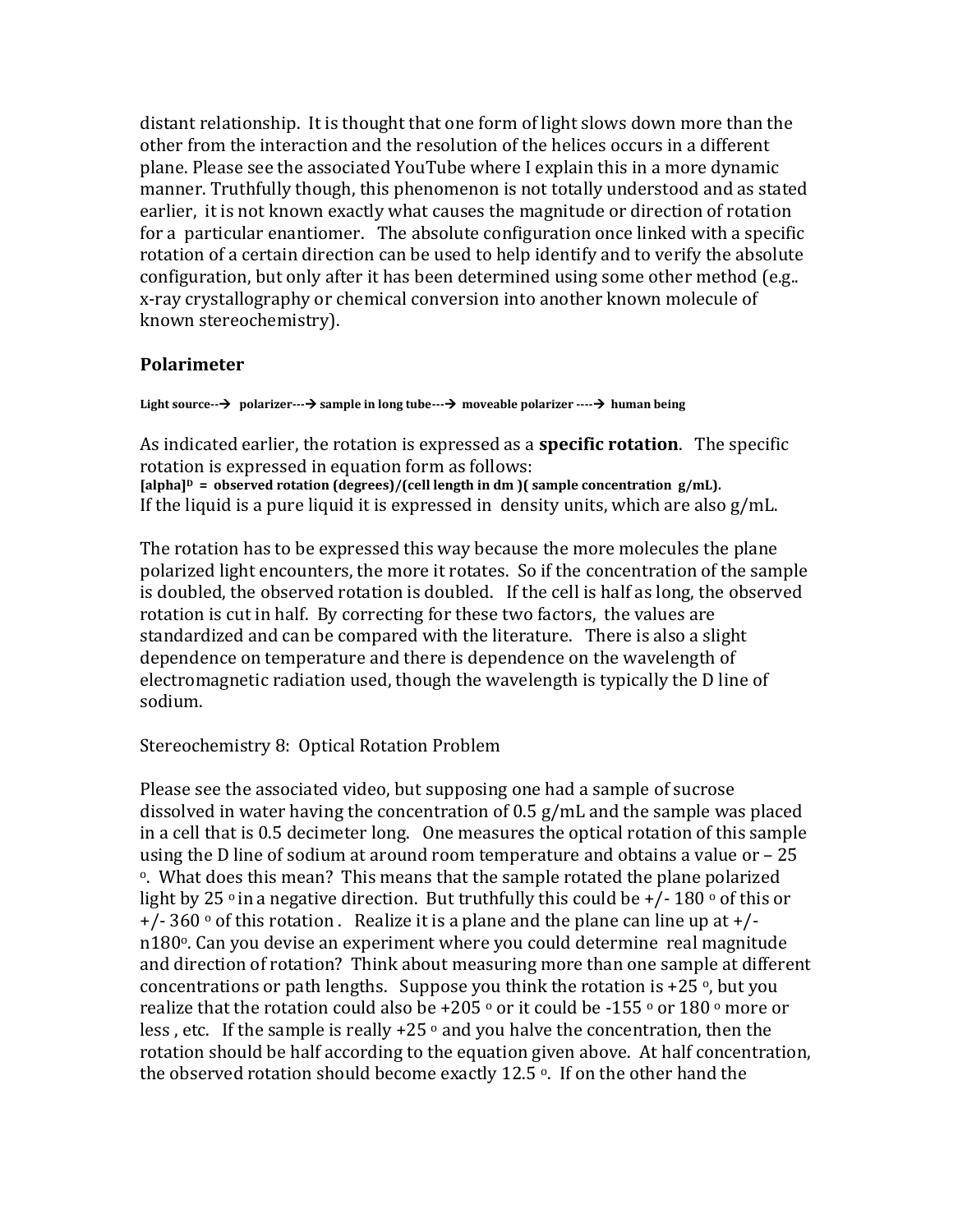rotation is really -155 °, the diluted rotation should be -78.5 ° and this a significantly different position on the dial.

Suppose you do establish the observed rotation for the solution of sucrose is  $25^{\circ}$ . From this number you would want to calculate the specific rotation by dividing by the concentration of the solution in grams/mL and the cell length. Supposing this solution is  $0.5$  g/mL (the solution would be aqueous in this case) and the cell length is 2 cm. the specific rotation [alpha] =  $25 \frac{\text{o}}{0.5(2)}$  which gives a specific rotation of 25<sup>o</sup>. This number can now be compared to literature values to get a sense of the sample. If one peruses the literature, one can find a literature specific rotation for sucrose in water. The literature value for the specific rotation natural sucrose (sucrose exists as one of two enantiomers in nature, structure shown below) is  $+$ 66.47 $\degree$ . This rotation is the specific rotation for pure sucrose of the chirality shown below in water at about room temperature. So what does our value of 25 $\degree$  mean? The specific rotation obtained is considerably lower than the value given. Assuming all the material dissolved in water and placed in the polarimetry tube is sucrose, one would assume that the sample is contaminated with the enantiomer of natural sucrose. One could take a ratio of the experimental value and divide it by the literature value to determine the optical purity.

# **Optical purity = experimental specific rotation/literature specific rotation X 100**

In this case

# **Optical purity = 25 o/66.47 <sup>o</sup> X 100 = 37.6 percent**

The way this would be interpreted if the sample is truly all sucrose is that the sample contains 37.6 percent of the molecule shown and the rest of the sample is a racemic mixture. Meaning, the other 62.4 percent of the sample is half the molecule shown and half the mirror image or enantiomer of the molecule shown (shown below).

Perhaps this is not obvious yet, but a racemic mixture or racemate would have zero optical rotation. Again, a racemate is a 50:50 mixture of the two enantiomers. This is because they rotate plane polarized light in equal and opposite directions. Of course, achiral molecules also do not have rotations. It should be noted that diastereomers have different rotations, but not opposite rotations. Achiral molecules include the special molecules discussed earlier that are called meso compounds.

So this sample could very well be a racemic mixture, with a 37 percent excess of the natural sugar + enantiomer. This means the sample is really 68.7 percent the natural sucrose and 31.2 percent of the unnatural, enantiomeric stereoisomer.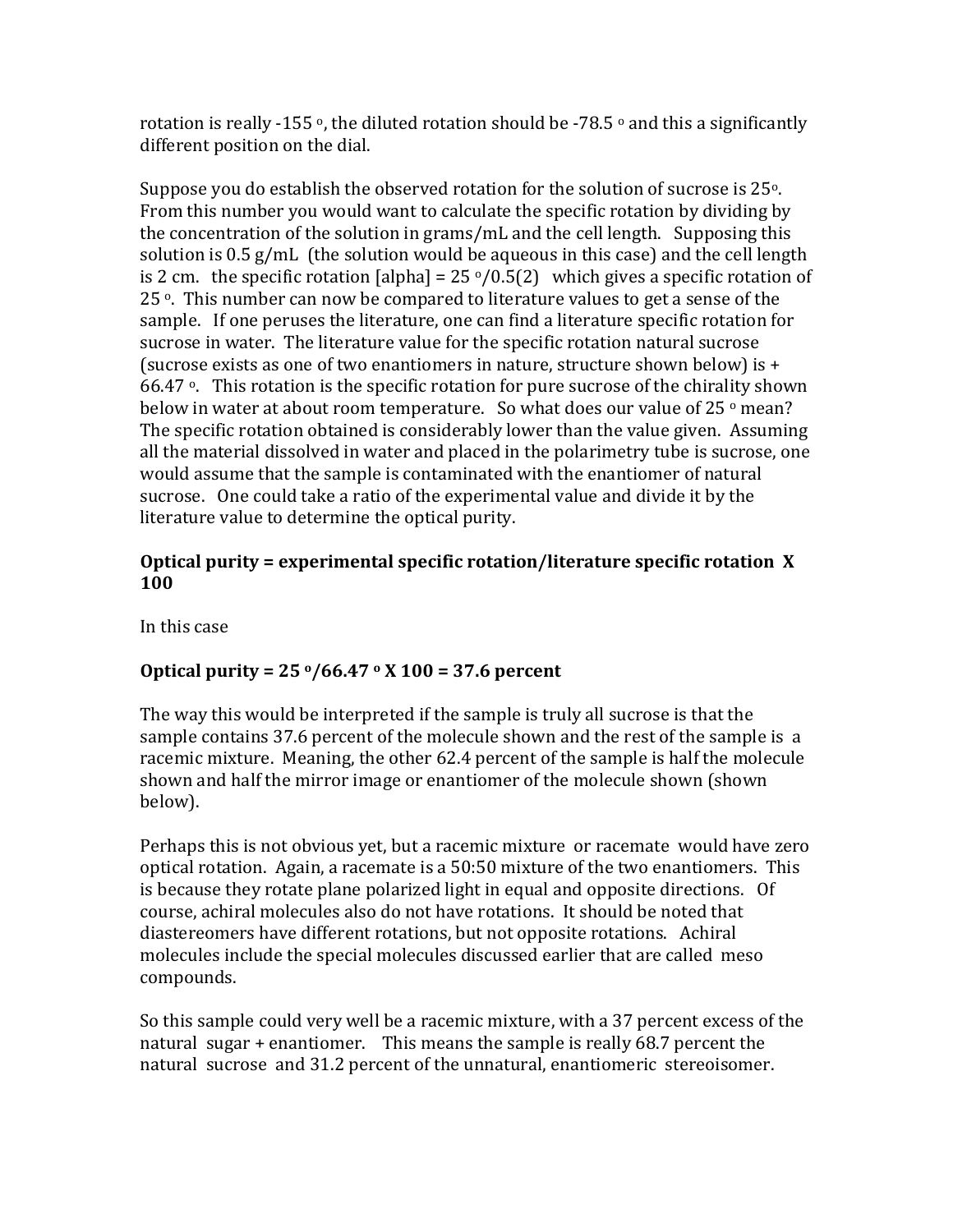In nature, sucrose is one hundred percent the natural isomer shown and most compounds in nature are enantiomerically pure and therefore, if isolated optically pure.

Of course, other factors could result in a low or high optical rotation. Contamination with other chiral molecules with other rotations or even contamination with other compounds without rotations (how would this effect rotation given it would increase the mass). Obviously, if one is going to study a compound by optical rotation, one has to have established the purity of the sample in terms of general structure (connectivity and general stereochemistry).

This of course has some value in identification in that if one has an established compound and is isolating it or synthesizing it one can use the direction and magnitude of rotation to determine purity and the stereochemistry.

But again, it can't be emphasized enough that if a new compound is isolated and it is established it has a rotation, the only thing it tells one is that there are chiral compounds in the sample. The absolute stereochemistry has to be determined by independent means. As shown above, compounds that are both R can have opposite rotations.

It is extremely important to understand the significant of all this. Why is it important to know stereochemistry? It is extremely important. To me it is one of the most important areas of chemistry. Why do shapes of molecules matter because we have evolved as system of molecules that communicate with each through shape, charge, size, etc. There are many reasons this is an important and interesting area, but something to consider is the pharmaceutical area. When drugs are designed their purpose is normally to interact with some substrate to induce some change. It could be to block an enzyme and make it non functional. Say it is some enzyme that makes cancer grow like thymidilate syntase. You might be able to develop a drug that binds the enzyme and prevents the process needed for Cancer.

# **Glossary**

Chiral: molecules or any objects that are sufficiently asymmetric such that they are non-superimposable on their mirror images. Molecules that are chiral at least in principle have an enantiomer. Chiral molecules lack planes and points of symmetry . This term refers to individual objects or molecules.

Chirality: The state of being chiral

Stereoisomers. Molecules that have the same connectivity, but groups having different spatial orientations.